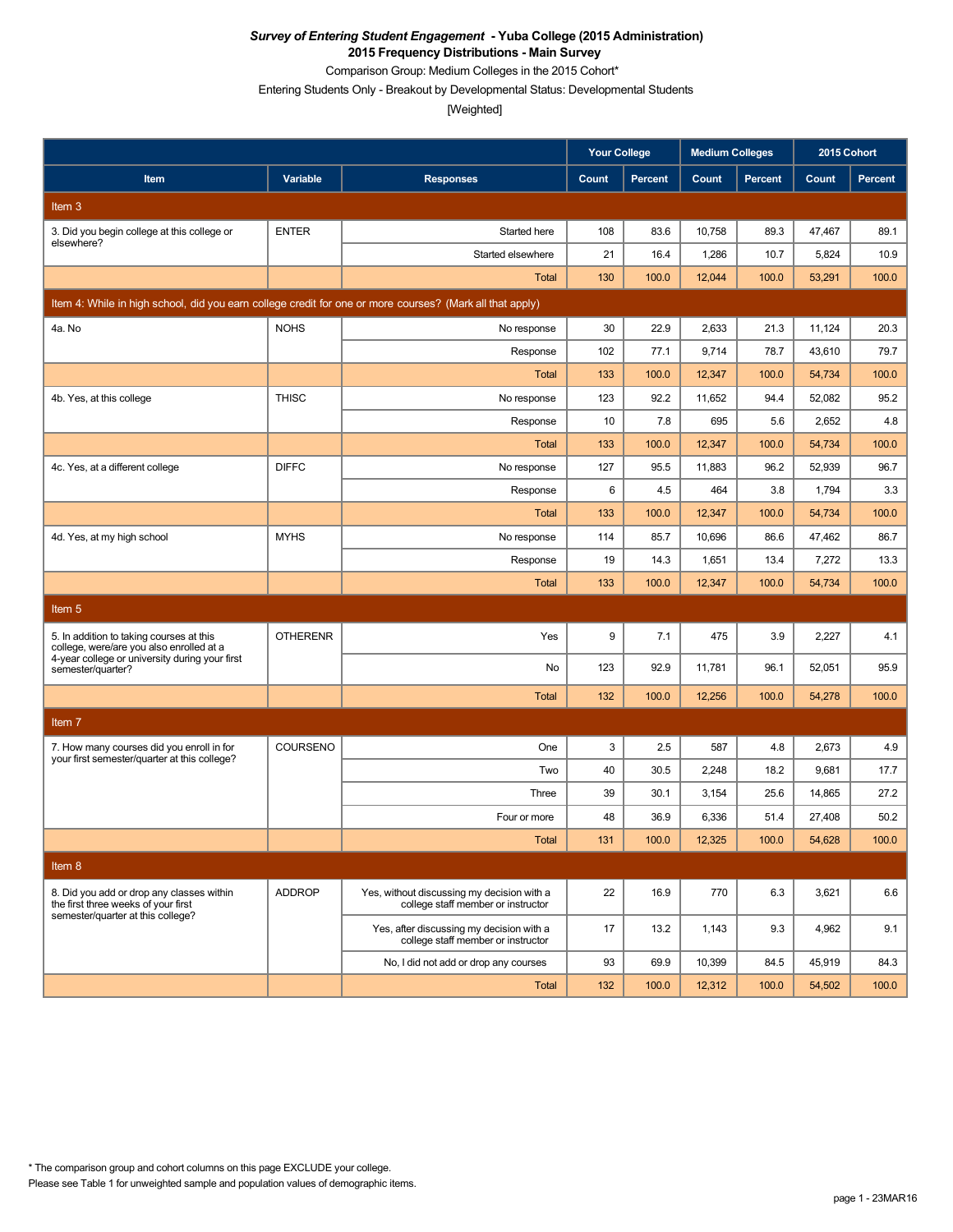Comparison Group: Medium Colleges in the 2015 Cohort\*

Entering Students Only - Breakout by Developmental Status: Developmental Students

[Weighted]

|                                                                                                                           |                 |                                                                                                                                                                      | <b>Your College</b> |                | <b>Medium Colleges</b> |                | 2015 Cohort |         |
|---------------------------------------------------------------------------------------------------------------------------|-----------------|----------------------------------------------------------------------------------------------------------------------------------------------------------------------|---------------------|----------------|------------------------|----------------|-------------|---------|
| Item                                                                                                                      | Variable        | <b>Responses</b>                                                                                                                                                     | Count               | <b>Percent</b> | Count                  | <b>Percent</b> | Count       | Percent |
| Item <sub>9</sub>                                                                                                         |                 |                                                                                                                                                                      |                     |                |                        |                |             |         |
| 9. Of the courses you enrolled in during                                                                                  | <b>DROPNO</b>   | None                                                                                                                                                                 | 110                 | 82.7           | 11,116                 | 90.6           | 49,358      | 90.6    |
| your first semester/quarter at this college,<br>how many did you drop after the first day of<br>class?                    |                 | One                                                                                                                                                                  | 22                  | 16.5           | 856                    | 7.0            | 3,964       | 7.3     |
|                                                                                                                           |                 | Two                                                                                                                                                                  | 1                   | 0.4            | 209                    | 1.7            | 806         | 1.5     |
|                                                                                                                           |                 | Three                                                                                                                                                                | 0                   | N/A            | 56                     | 0.5            | 217         | 0.4     |
|                                                                                                                           |                 | Four or more                                                                                                                                                         | $\mathbf{1}$        | 0.4            | 32                     | 0.3            | 143         | 0.3     |
|                                                                                                                           |                 | Total                                                                                                                                                                | 132                 | 100.0          | 12,270                 | 100.0          | 54,488      | 100.0   |
| Item 10                                                                                                                   |                 |                                                                                                                                                                      |                     |                |                        |                |             |         |
| 10. When did you register for your courses<br>for your first semester/quarter at this                                     | <b>REGCLASS</b> | More than one week before classes began                                                                                                                              | 108                 | 81.9           | 10,574                 | 85.8           | 46,676      | 85.5    |
| college?                                                                                                                  |                 | During the week before classes began                                                                                                                                 | 14                  | 10.7           | 1,347                  | 10.9           | 6,213       | 11.4    |
|                                                                                                                           |                 | During the first week of classes                                                                                                                                     | 9                   | 7.0            | 298                    | 2.4            | 1,317       | 2.4     |
|                                                                                                                           |                 | After the first week of classes                                                                                                                                      | 1                   | 0.4            | 101                    | 0.8            | 414         | 0.8     |
|                                                                                                                           |                 | Total                                                                                                                                                                | 132                 | 100.0          | 12,319                 | 100.0          | 54,621      | 100.0   |
|                                                                                                                           |                 | Item 11: The following statements are about this college's orientation for new students. (Mark all that apply)                                                       |                     |                |                        |                |             |         |
| 11a. I took part in an online orientation prior<br>to the beginning of classes                                            | <b>ONLORIEN</b> | No response                                                                                                                                                          | 46                  | 34.4           | 10,608                 | 85.9           | 47,156      | 86.2    |
|                                                                                                                           |                 | Response                                                                                                                                                             | 87                  | 65.6           | 1,739                  | 14.1           | 7,577       | 13.8    |
|                                                                                                                           |                 | <b>Total</b>                                                                                                                                                         | 133                 | 100.0          | 12,347                 | 100.0          | 54,734      | 100.0   |
| 11b. I attended an on-campus orientation<br>prior to the beginning of classes                                             | <b>ONCORIEN</b> | No response                                                                                                                                                          | 101                 | 75.8           | 5,437                  | 44.0           | 23,712      | 43.3    |
|                                                                                                                           |                 | Response                                                                                                                                                             | 32                  | 24.2           | 6,910                  | 56.0           | 31,022      | 56.7    |
|                                                                                                                           |                 | <b>Total</b>                                                                                                                                                         | 133                 | 100.0          | 12,347                 | 100.0          | 54,734      | 100.0   |
| 11c. I enrolled in an orientation course as<br>part of my course schedule during my first                                 | <b>CSORIEN</b>  | No response                                                                                                                                                          | 131                 | 98.4           | 11,426                 | 92.5           | 49,152      | 89.8    |
| semester/quarter at this college                                                                                          |                 | Response                                                                                                                                                             | 2                   | 1.6            | 921                    | 7.5            | 5,581       | 10.2    |
|                                                                                                                           |                 | Total                                                                                                                                                                | 133                 | 100.0          | 12,347                 | 100.0          | 54,734      | 100.0   |
| 11d. I was not aware of a college orientation                                                                             | <b>NWORIEN</b>  | No response                                                                                                                                                          | 114                 | 86.1           | 10,944                 | 88.6           | 48,620      | 88.8    |
|                                                                                                                           |                 | Response                                                                                                                                                             | 19                  | 13.9           | 1,403                  | 11.4           | 6,114       | 11.2    |
|                                                                                                                           |                 | Total                                                                                                                                                                | 133                 | 100.0          | 12,347                 | 100.0          | 54,734      | 100.0   |
| 11e. I was unable to participate in<br>orientation due to scheduling or other                                             | <b>UNAORIEN</b> | No response                                                                                                                                                          | 128                 | 95.9           | 10,173                 | 82.4           | 46,019      | 84.1    |
| issues                                                                                                                    |                 | Response                                                                                                                                                             | 5                   | 4.1            | 2,174                  | 17.6           | 8,715       | 15.9    |
|                                                                                                                           |                 | Total                                                                                                                                                                | 133                 | 100.0          | 12,347                 | 100.0          | 54,734      | 100.0   |
|                                                                                                                           |                 | Item 12: Think about your experiences from the time of your decision to attend this college through the end of the first three weeks of your first semester/quarter. |                     |                |                        |                |             |         |
| 12a. Before I could register for classes, I<br>was required to take a placement test<br>(COMPASS, ASSET, ACCUPLACER, SAT, | <b>REQPTEST</b> | Yes                                                                                                                                                                  | 117                 | 88.8           | 10,934                 | 89.4           | 48,318      | 89.1    |
| ACT, etc.) to assess my skills in reading,<br>writing, and/or math [COLLREAD]                                             |                 | No                                                                                                                                                                   | 15                  | 11.2           | 1,296                  | 10.6           | 5,895       | 10.9    |
|                                                                                                                           |                 | <b>Total</b>                                                                                                                                                         | 132                 | 100.0          | 12,230                 | 100.0          | 54,212      | 100.0   |
| 12b. I took a placement test (COMPASS,<br>ASSET, ACCUPLACER, SAT, ACT, etc.)                                              | <b>TKPTEST</b>  | Yes                                                                                                                                                                  | 100                 | 82.4           | 10,960                 | 92.3           | 48.127      | 91.3    |
| <b>ICOLLREAD1</b>                                                                                                         |                 | No                                                                                                                                                                   | 21                  | 17.6           | 916                    | 7.7            | 4,576       | 8.7     |
|                                                                                                                           |                 | Total                                                                                                                                                                | 121                 | 100.0          | 11,876                 | 100.0          | 52,703      | 100.0   |

\* The comparison group and cohort columns on this page EXCLUDE your college.

Please see Table 1 for unweighted sample and population values of demographic items.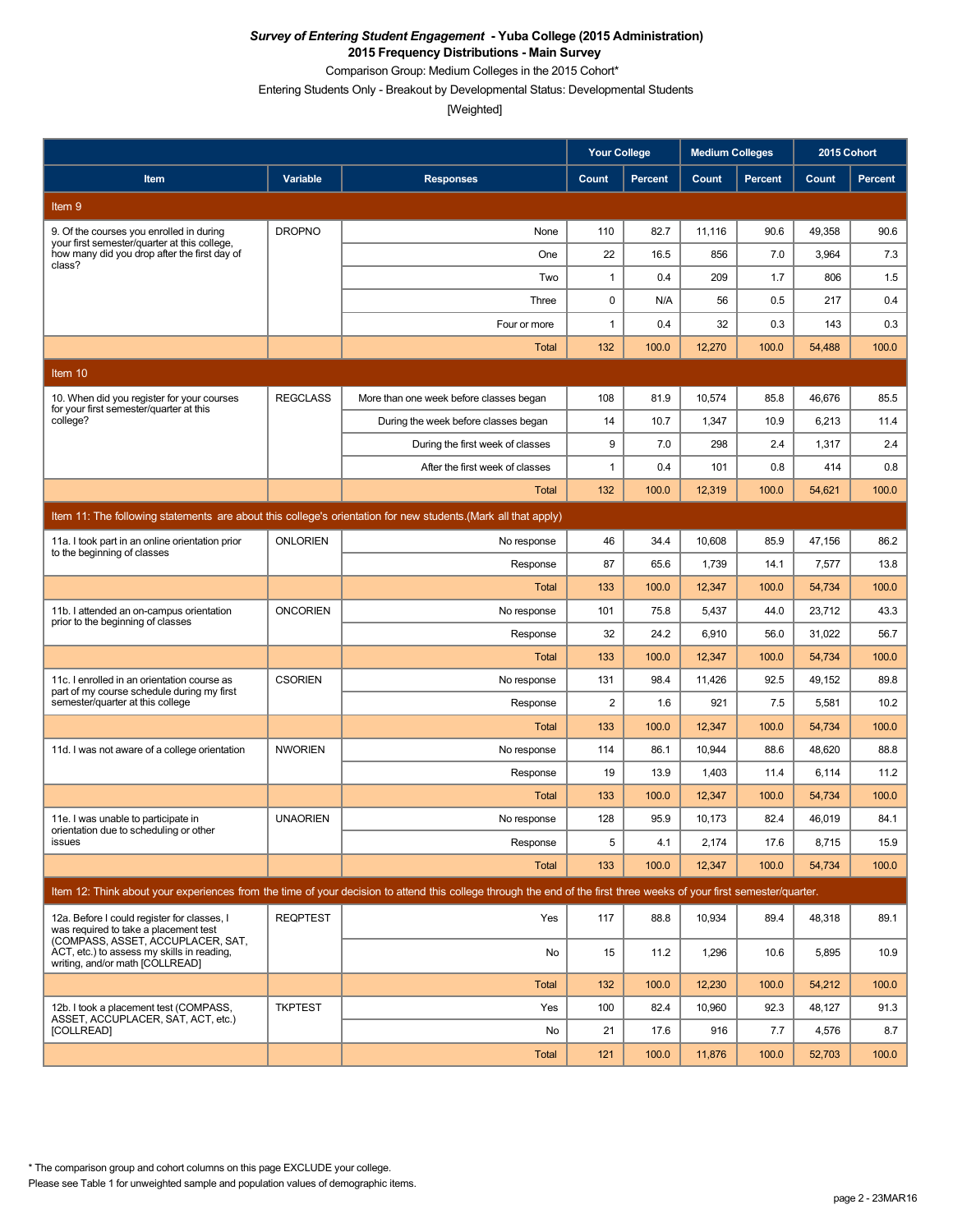Comparison Group: Medium Colleges in the 2015 Cohort\*

Entering Students Only - Breakout by Developmental Status: Developmental Students

|                                                                                     |                 |                                                                                                                                                                                   | <b>Your College</b> |                | <b>Medium Colleges</b> |                | 2015 Cohort |                |
|-------------------------------------------------------------------------------------|-----------------|-----------------------------------------------------------------------------------------------------------------------------------------------------------------------------------|---------------------|----------------|------------------------|----------------|-------------|----------------|
| Item                                                                                | Variable        | <b>Responses</b>                                                                                                                                                                  | Count               | <b>Percent</b> | Count                  | <b>Percent</b> | Count       | <b>Percent</b> |
|                                                                                     |                 | Item 12: Think about your experiences from the time of your decision to attend this college through the end of the first three weeks of your first semester/quarter.              |                     |                |                        |                |             |                |
| 12c. I was exempt from taking a placement<br>test at this college                   | <b>EXPTEST</b>  | Yes                                                                                                                                                                               | 29                  | 23.2           | 1,410                  | 12.1           | 6,728       | 13.0           |
|                                                                                     |                 | No                                                                                                                                                                                | 98                  | 76.8           | 10,284                 | 87.9           | 45,193      | 87.0           |
|                                                                                     |                 | <b>Total</b>                                                                                                                                                                      | 127                 | 100.0          | 11,694                 | 100.0          | 51,922      | 100.0          |
| that apply)                                                                         |                 | Item 13: My placement test scores indicated that I needed to take a Developmental course (also referred to as Basic Skills, College Prep, etc.) in the following areas. (Mark all |                     |                |                        |                |             |                |
| 13a. Didn't take a placement test                                                   | <b>NOTEST</b>   | No response                                                                                                                                                                       | 121                 | 90.9           | 11,615                 | 94.1           | 51,118      | 93.4           |
|                                                                                     |                 | Response                                                                                                                                                                          | 12                  | 9.1            | 732                    | 5.9            | 3,616       | 6.6            |
|                                                                                     |                 | Total                                                                                                                                                                             | 133                 | 100.0          | 12,347                 | 100.0          | 54,734      | 100.0          |
| 13b. Developmental Reading                                                          | <b>NEEDREAD</b> | No response                                                                                                                                                                       | 108                 | 81.2           | 7,394                  | 59.9           | 34,071      | 62.2           |
|                                                                                     |                 | Response                                                                                                                                                                          | 25                  | 18.8           | 4,953                  | 40.1           | 20,662      | 37.8           |
|                                                                                     |                 | Total                                                                                                                                                                             | 133                 | 100.0          | 12,347                 | 100.0          | 54,734      | 100.0          |
| 13c. Developmental Writing                                                          | <b>NEEDWRIT</b> | No response                                                                                                                                                                       | 76                  | 56.9           | 7,208                  | 58.4           | 32,853      | 60.0           |
|                                                                                     |                 | Response                                                                                                                                                                          | 57                  | 43.1           | 5,140                  | 41.6           | 21,880      | 40.0           |
|                                                                                     |                 | <b>Total</b>                                                                                                                                                                      | 133                 | 100.0          | 12,347                 | 100.0          | 54,734      | 100.0          |
| 13d. Developmental Math                                                             | <b>NEEDMATH</b> | No response                                                                                                                                                                       | 42                  | 31.5           | 4,334                  | 35.1           | 18,256      | 33.4           |
|                                                                                     |                 | Response                                                                                                                                                                          | 91                  | 68.5           | 8,013                  | 64.9           | 36,477      | 66.6           |
|                                                                                     |                 | Total                                                                                                                                                                             | 133                 | 100.0          | 12,347                 | 100.0          | 54,734      | 100.0          |
| 13e. Didn't place into any Developmental                                            | <b>NEEDNONE</b> | No response                                                                                                                                                                       | 118                 | 88.9           | 11,488                 | 93.0           | 50,715      | 92.7           |
| courses                                                                             |                 | Response                                                                                                                                                                          | 15                  | 11.1           | 859                    | 7.0            | 4,019       | 7.3            |
|                                                                                     |                 | <b>Total</b>                                                                                                                                                                      | 133                 | 100.0          | 12,347                 | 100.0          | 54,734      | 100.0          |
| Item 14                                                                             |                 |                                                                                                                                                                                   |                     |                |                        |                |             |                |
| 14. This college required me to enroll in<br>classes indicated by my placement test | <b>REQCLASS</b> | Yes                                                                                                                                                                               | 104                 | 82.6           | 10,394                 | 85.0           | 45,946      | 84.9           |
| scores during my first semester/quarter<br>[COLLREAD]                               |                 | No                                                                                                                                                                                | 22                  | 17.4           | 1,839                  | 15.0           | 8,149       | 15.1           |
|                                                                                     |                 | Total                                                                                                                                                                             | 126                 | 100.0          | 12,233                 | 100.0          | 54,095      | 100.0          |
|                                                                                     |                 | Item 15: With regard to financial assistance (scholarships, grants, or loans, etc.) to help with your college costs:                                                              |                     |                |                        |                |             |                |
| 15a. I applied for financial assistance                                             | <b>APPLIED</b>  | Yes                                                                                                                                                                               | 110                 | 82.7           | 9,819                  | 80.1           | 42,148      | 77.7           |
|                                                                                     |                 | No                                                                                                                                                                                | 23                  | 17.3           | 2,439                  | 19.9           | 12,102      | 22.3           |
|                                                                                     |                 | <b>Total</b>                                                                                                                                                                      | 132                 | 100.0          | 12,258                 | 100.0          | 54,250      | 100.0          |
| 15b. I was notified I was eligible to receive                                       | <b>OFFERED</b>  | Yes                                                                                                                                                                               | 90                  | 70.7           | 8,567                  | 71.3           | 36,812      | 69.0           |
| financial assistance                                                                |                 | No                                                                                                                                                                                | 38                  | 29.3           | 3,455                  | 28.7           | 16,551      | 31.0           |
|                                                                                     |                 | <b>Total</b>                                                                                                                                                                      | 128                 | 100.0          | 12,022                 | 100.0          | 53,363      | 100.0          |
| 15c. I received financial assistance funds                                          | <b>RECEIVED</b> | Yes                                                                                                                                                                               | 44                  | 33.3           | 6,774                  | 55.9           | 27,652      | 51.6           |
| before classes began                                                                |                 | No                                                                                                                                                                                | 88                  | 66.7           | 5,336                  | 44.1           | 25,981      | 48.4           |
|                                                                                     |                 | Total                                                                                                                                                                             | 132                 | 100.0          | 12,110                 | 100.0          | 53,633      | 100.0          |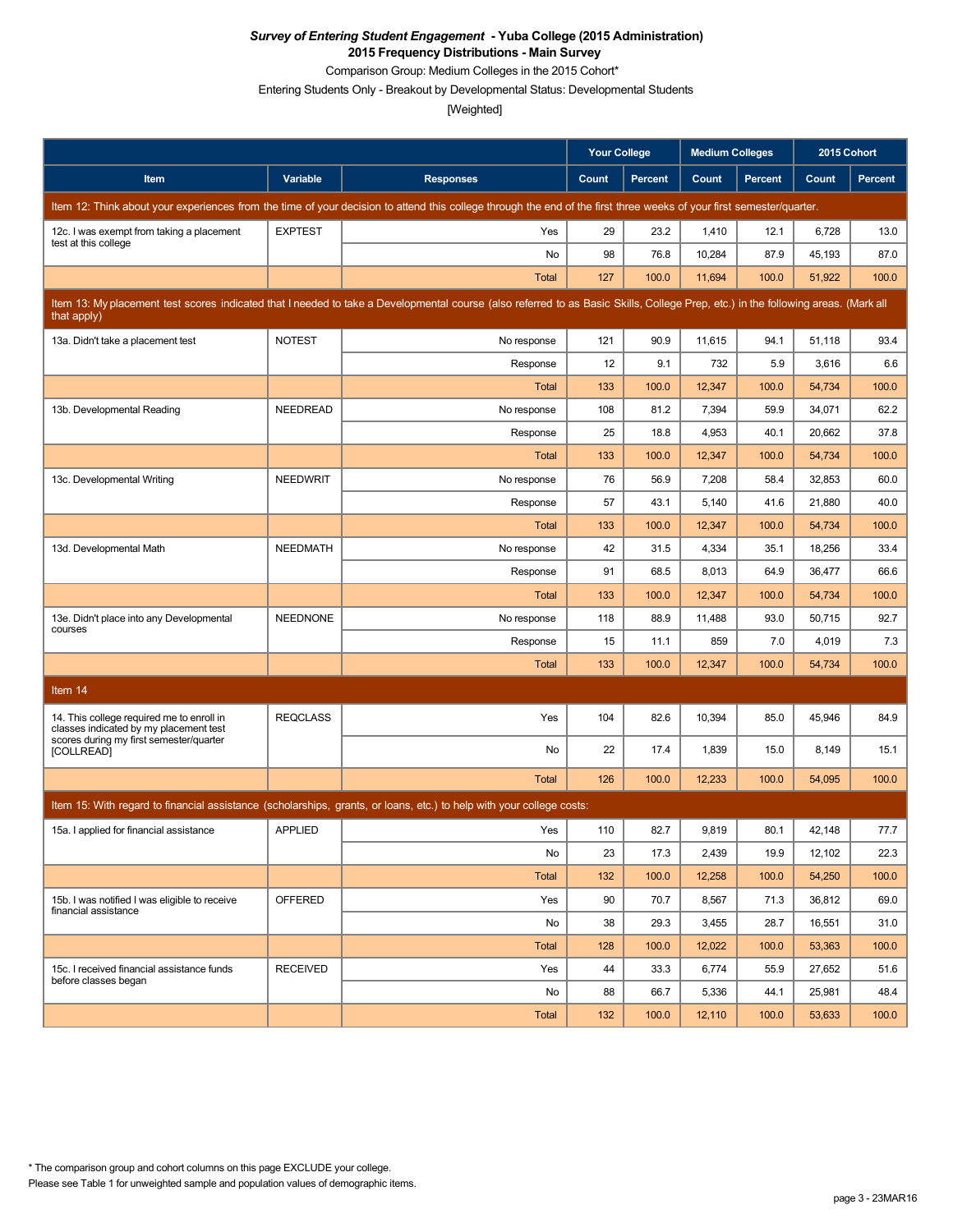Comparison Group: Medium Colleges in the 2015 Cohort\*

Entering Students Only - Breakout by Developmental Status: Developmental Students

|                                                                                                                           |                 |                                                                                                                                                                      | <b>Your College</b> |                | <b>Medium Colleges</b> |                | 2015 Cohort |                |  |
|---------------------------------------------------------------------------------------------------------------------------|-----------------|----------------------------------------------------------------------------------------------------------------------------------------------------------------------|---------------------|----------------|------------------------|----------------|-------------|----------------|--|
| Item                                                                                                                      | Variable        | <b>Responses</b>                                                                                                                                                     | Count               | <b>Percent</b> | Count                  | <b>Percent</b> | Count       | <b>Percent</b> |  |
| Item 16                                                                                                                   |                 |                                                                                                                                                                      |                     |                |                        |                |             |                |  |
| 16. When did you first apply for financial                                                                                | <b>TIMEAPPL</b> | 3 or more months before classes began                                                                                                                                | 59                  | 45.0           | 5,165                  | 42.2           | 21,515      | 39.7           |  |
| assistance?                                                                                                               |                 | 1 to 2 months before classes began                                                                                                                                   | 31                  | 23.2           | 2,824                  | 23.1           | 12,444      | 23.0           |  |
|                                                                                                                           |                 | Less than 1 month before classes began                                                                                                                               | 21                  | 15.7           | 1,648                  | 13.4           | 7,332       | 13.5           |  |
|                                                                                                                           |                 | After classes began                                                                                                                                                  | 5                   | 4.1            | 406                    | 3.3            | 1,860       | 3.4            |  |
|                                                                                                                           |                 | I did not apply for financial assistance                                                                                                                             | 16                  | 12.0           | 2,209                  | 18.0           | 11,019      | 20.3           |  |
|                                                                                                                           |                 | <b>Total</b>                                                                                                                                                         | 132                 | 100.0          | 12,251                 | 100.0          | 54,170      | 100.0          |  |
| Item 17: In which of the following types of courses were you enrolled during your first semester/quarter at this college? |                 |                                                                                                                                                                      |                     |                |                        |                |             |                |  |
| 17a. Developmental Reading (also referred<br>to as Basic Skills, College Prep, etc.)                                      | <b>EDCPR</b>    | Enrolled                                                                                                                                                             | 44                  | 33.9           | 5,796                  | 48.3           | 24,930      | 46.9           |  |
|                                                                                                                           |                 | Not enrolled                                                                                                                                                         | 86                  | 66.1           | 6,213                  | 51.7           | 28,221      | 53.1           |  |
|                                                                                                                           |                 | Total                                                                                                                                                                | 130                 | 100.0          | 12,010                 | 100.0          | 53,151      | 100.0          |  |
| 17b. Developmental Writing (also referred<br>to as Basic Skills, College Prep, etc.)                                      | <b>EDCPW</b>    | Enrolled                                                                                                                                                             | 86                  | 65.0           | 6,289                  | 52.5           | 27,522      | 51.8           |  |
|                                                                                                                           |                 | Not enrolled                                                                                                                                                         | 46                  | 35.0           | 5,690                  | 47.5           | 25,572      | 48.2           |  |
|                                                                                                                           |                 | <b>Total</b>                                                                                                                                                         | 132                 | 100.0          | 11,978                 | 100.0          | 53,094      | 100.0          |  |
| 17c. Developmental Math (also referred to<br>as Basic Skills, College Prep, etc.)                                         | <b>EDCPM</b>    | Enrolled                                                                                                                                                             | 112                 | 88.1           | 8,455                  | 70.3           | 40,043      | 74.8           |  |
|                                                                                                                           |                 | Not enrolled                                                                                                                                                         | 15                  | 11.9           | 3,568                  | 29.7           | 13,514      | 25.2           |  |
|                                                                                                                           |                 | Total                                                                                                                                                                | 128                 | 100.0          | 12,023                 | 100.0          | 53,557      | 100.0          |  |
| 17d. An English course taught specifically<br>for students whose first language is not                                    | <b>ENRLENG</b>  | Enrolled                                                                                                                                                             | 6                   | 4.7            | 680                    | 5.9            | 3,302       | 6.4            |  |
| English (ESL, ESOL)                                                                                                       |                 | Not enrolled                                                                                                                                                         | 123                 | 95.3           | 10,923                 | 94.1           | 48,339      | 93.6           |  |
|                                                                                                                           |                 | Total                                                                                                                                                                | 129                 | 100.0          | 11,603                 | 100.0          | 51,641      | 100.0          |  |
| 17e. A course specifically designed to teach<br>skills and strategies to help students                                    | <b>ENRLSSDC</b> | Enrolled                                                                                                                                                             | 35                  | 27.3           | 4,790                  | 40.5           | 22,829      | 43.3           |  |
| succeed in college (e.g., a college success<br>or student success course)                                                 |                 | Not enrolled                                                                                                                                                         | 94                  | 72.7           | 7,044                  | 59.5           | 29,849      | 56.7           |  |
|                                                                                                                           |                 | <b>Total</b>                                                                                                                                                         | 130                 | 100.0          | 11,834                 | 100.0          | 52,677      | 100.0          |  |
| 17f. An organized "learning community" (two<br>or more courses that a group of students                                   | <b>ENRLOLC</b>  | Enrolled                                                                                                                                                             | 4                   | 3.3            | 1,001                  | 8.6            | 4,222       | 8.1            |  |
| take together)                                                                                                            |                 | Not enrolled                                                                                                                                                         | 125                 | 96.7           | 10,694                 | 91.4           | 47,841      | 91.9           |  |
|                                                                                                                           |                 | <b>Total</b>                                                                                                                                                         | 129                 | 100.0          | 11,695                 | 100.0          | 52,064      | 100.0          |  |
|                                                                                                                           |                 | Item 18: Think about your experiences from the time of your decision to attend this college through the end of the first three weeks of your first semester/quarter. |                     |                |                        |                |             |                |  |
| 18a. The very first time I came to this<br>college I felt welcome [EARLYCON]                                              | WELCOME         | Strongly disagree                                                                                                                                                    | $\overline{7}$      | 4.9            | 64                     | 0.5            | 396         | 0.7            |  |
|                                                                                                                           |                 | <b>Disagree</b>                                                                                                                                                      | 5                   | 4.1            | 207                    | 1.7            | 1,049       | 1.9            |  |
|                                                                                                                           |                 | Neutral                                                                                                                                                              | 39                  | 29.1           | 2,543                  | 20.6           | 11,885      | 21.8           |  |
|                                                                                                                           |                 | Agree                                                                                                                                                                | 57                  | 43.0           | 5,557                  | 45.1           | 24,001      | 43.9           |  |
|                                                                                                                           |                 | Strongly agree                                                                                                                                                       | 25                  | 18.9           | 3,958                  | 32.1           | 17,288      | 31.7           |  |
|                                                                                                                           |                 | <b>Total</b>                                                                                                                                                         | 133                 | 100.0          | 12,330                 | 100.0          | 54,620      | 100.0          |  |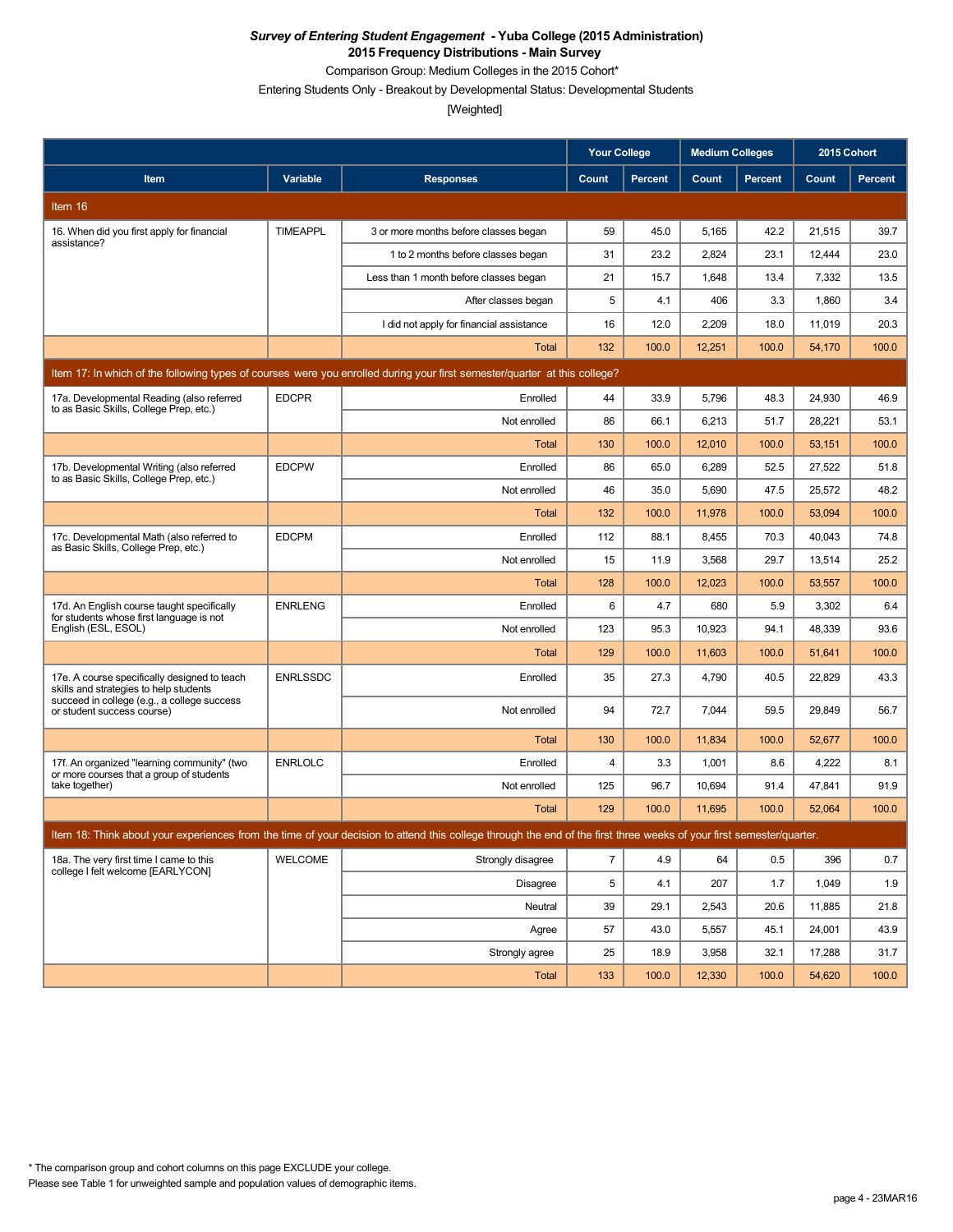Comparison Group: Medium Colleges in the 2015 Cohort\*

Entering Students Only - Breakout by Developmental Status: Developmental Students

|                                                                                             |                 |                                                                                                                                                                      | <b>Your College</b>     |                | <b>Medium Colleges</b> |                | 2015 Cohort |         |
|---------------------------------------------------------------------------------------------|-----------------|----------------------------------------------------------------------------------------------------------------------------------------------------------------------|-------------------------|----------------|------------------------|----------------|-------------|---------|
| Item                                                                                        | Variable        | <b>Responses</b>                                                                                                                                                     | Count                   | <b>Percent</b> | Count                  | <b>Percent</b> | Count       | Percent |
|                                                                                             |                 | Item 18: Think about your experiences from the time of your decision to attend this college through the end of the first three weeks of your first semester/quarter. |                         |                |                        |                |             |         |
| 18b. The instructors at this college want me                                                | <b>WNTSCCD</b>  | Strongly disagree                                                                                                                                                    | $\overline{\mathbf{c}}$ | 1.7            | 14                     | 0.1            | 107         | 0.2     |
| to succeed [HIEXPECT]                                                                       |                 | Disagree                                                                                                                                                             | 0                       | N/A            | 72                     | 0.6            | 361         | 0.7     |
|                                                                                             |                 | Neutral                                                                                                                                                              | 31                      | 23.5           | 1,359                  | 11.1           | 6,024       | 11.1    |
|                                                                                             |                 | Agree                                                                                                                                                                | 59                      | 44.4           | 5,322                  | 43.5           | 23,878      | 44.0    |
|                                                                                             |                 | Strongly agree                                                                                                                                                       | 40                      | 30.4           | 5,463                  | 44.7           | 23,891      | 44.0    |
|                                                                                             |                 | <b>Total</b>                                                                                                                                                         | 132                     | 100.0          | 12,229                 | 100.0          | 54,262      | 100.0   |
| 18c. All the courses I needed to take during<br>my first semester/quarter were available at | <b>CONVTIME</b> | Strongly disagree                                                                                                                                                    | $\overline{4}$          | 2.9            | 225                    | 1.8            | 1,097       | 2.0     |
| times convenient for me                                                                     |                 | <b>Disagree</b>                                                                                                                                                      | 9                       | 6.5            | 948                    | 7.7            | 4,448       | 8.2     |
|                                                                                             |                 | Neutral                                                                                                                                                              | 32                      | 24.2           | 2,013                  | 16.4           | 8,578       | 15.7    |
|                                                                                             |                 | Agree                                                                                                                                                                | 54                      | 41.0           | 4,768                  | 38.8           | 20,995      | 38.5    |
|                                                                                             |                 | Strongly agree                                                                                                                                                       | 34                      | 25.4           | 4,348                  | 35.3           | 19,354      | 35.5    |
|                                                                                             |                 | Total                                                                                                                                                                | 133                     | 100.0          | 12,301                 | 100.0          | 54,472      | 100.0   |
| 18d. I was able to meet with an academic<br>advisor at times convenient for me              | <b>AACONTIM</b> | Strongly disagree                                                                                                                                                    | 5                       | 4.2            | 250                    | 2.1            | 1,285       | 2.4     |
| [ACADPLAN]                                                                                  |                 | <b>Disagree</b>                                                                                                                                                      | 8                       | 6.3            | 859                    | 7.1            | 4,056       | 7.5     |
|                                                                                             |                 | Neutral                                                                                                                                                              | 41                      | 31.4           | 2,986                  | 24.5           | 12,928      | 23.9    |
|                                                                                             |                 | Agree                                                                                                                                                                | 50                      | 38.0           | 4,848                  | 39.8           | 21,210      | 39.2    |
|                                                                                             |                 | Strongly agree                                                                                                                                                       | 26                      | 20.1           | 3,235                  | 26.6           | 14,618      | 27.0    |
|                                                                                             |                 | <b>Total</b>                                                                                                                                                         | 130                     | 100.0          | 12,178                 | 100.0          | 54,097      | 100.0   |
| 18e. An advisor helped me to select a<br>course of study, program, or major                 | AASELMAJ        | Strongly disagree                                                                                                                                                    | 9                       | 6.6            | 498                    | 4.0            | 2,444       | 4.5     |
| [ACADPLAN]                                                                                  |                 | <b>Disagree</b>                                                                                                                                                      | 14                      | 10.2           | 1,547                  | 12.6           | 6,390       | 11.7    |
|                                                                                             |                 | Neutral                                                                                                                                                              | 29                      | 22.2           | 2,102                  | 17.1           | 9,633       | 17.7    |
|                                                                                             |                 | Agree                                                                                                                                                                | 52                      | 39.3           | 4,497                  | 36.6           | 19,455      | 35.7    |
|                                                                                             |                 | Strongly agree                                                                                                                                                       | 29                      | 21.7           | 3,644                  | 29.7           | 16,561      | 30.4    |
|                                                                                             |                 | Total                                                                                                                                                                | 133                     | 100.0          | 12,287                 | 100.0          | 54,484      | 100.0   |
| 18f. An advisor helped me to set academic<br>goals and to create a plan for achieving       | <b>ACADGOAL</b> | Strongly disagree                                                                                                                                                    | 9                       | 6.6            | 670                    | 5.5            | 3,248       | 6.0     |
| them [ACADPLAN]                                                                             |                 | Disagree                                                                                                                                                             | 27                      | 20.5           | 2,338                  | 19.0           | 9,964       | 18.3    |
|                                                                                             |                 | Neutral                                                                                                                                                              | 32                      | 23.8           | 3,497                  | 28.5           | 15,157      | 27.9    |
|                                                                                             |                 | Agree                                                                                                                                                                | 41                      | 30.7           | 3,359                  | 27.4           | 15,040      | 27.6    |
|                                                                                             |                 | Strongly agree                                                                                                                                                       | 25                      | 18.5           | 2,410                  | 19.6           | 10,999      | 20.2    |
|                                                                                             |                 | Total                                                                                                                                                                | 133                     | 100.0          | 12,274                 | 100.0          | 54,407      | 100.0   |
| 18g. An advisor helped me to identify the<br>courses I needed to take during my first       | CRSADV          | Strongly disagree                                                                                                                                                    | 4                       | 3.3            | 348                    | 2.8            | 1,834       | 3.4     |
| semester/quarter [ACADPLAN]                                                                 |                 | <b>Disagree</b>                                                                                                                                                      | 9                       | 7.0            | 908                    | 7.4            | 4,045       | 7.4     |
|                                                                                             |                 | Neutral                                                                                                                                                              | 21                      | 16.0           | 1,624                  | 13.2           | 7,392       | 13.6    |
|                                                                                             |                 | Agree                                                                                                                                                                | 54                      | 41.0           | 5,276                  | 42.9           | 22,690      | 41.6    |
|                                                                                             |                 | Strongly agree                                                                                                                                                       | 44                      | 32.8           | 4,143                  | 33.7           | 18,529      | 34.0    |
|                                                                                             |                 | Total                                                                                                                                                                | 133                     | 100.0          | 12,298                 | 100.0          | 54,490      | 100.0   |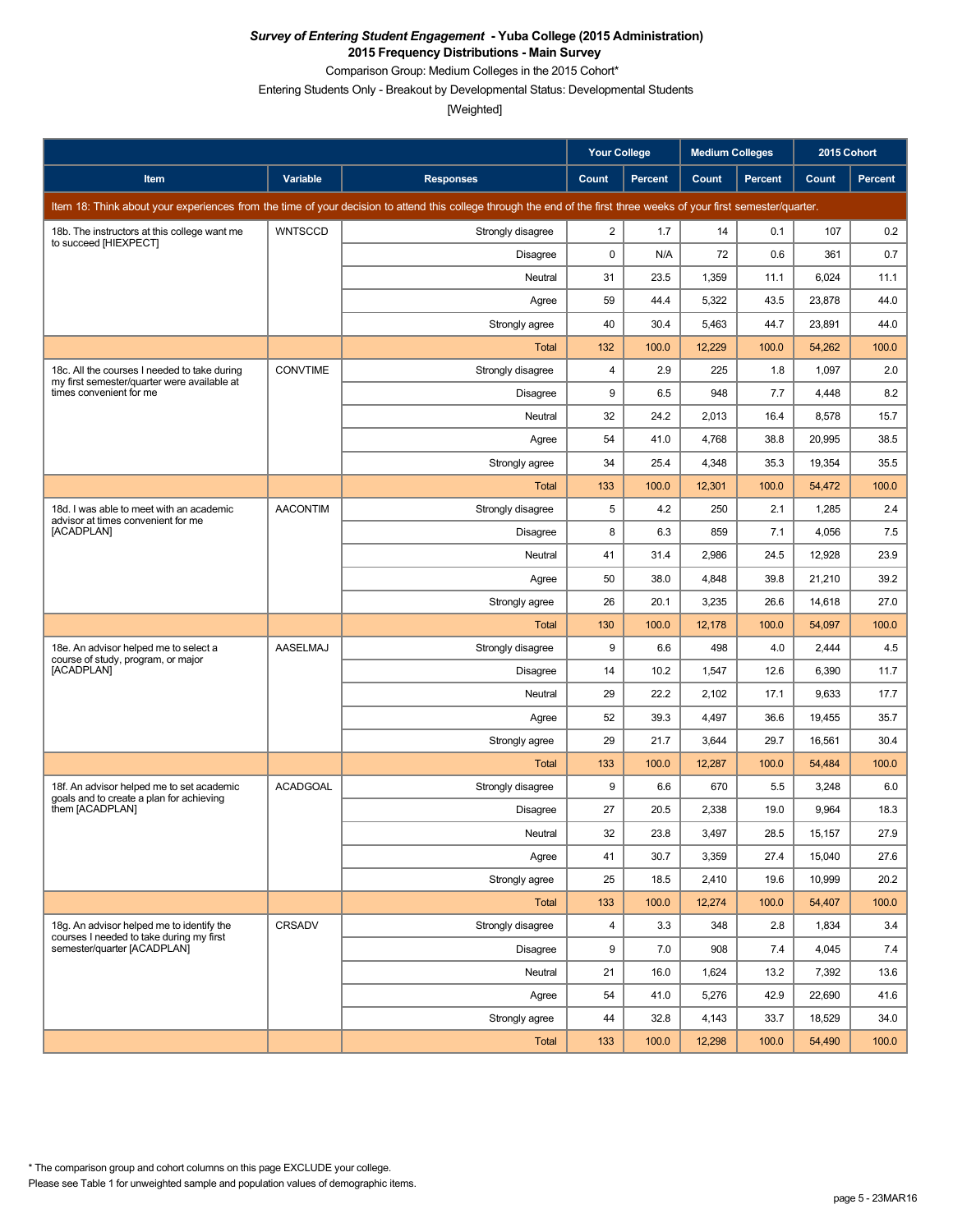Comparison Group: Medium Colleges in the 2015 Cohort\*

Entering Students Only - Breakout by Developmental Status: Developmental Students

|                                                                                      |                 |                                                                                                                                                                      | <b>Your College</b> |                | <b>Medium Colleges</b> |         | 2015 Cohort |         |
|--------------------------------------------------------------------------------------|-----------------|----------------------------------------------------------------------------------------------------------------------------------------------------------------------|---------------------|----------------|------------------------|---------|-------------|---------|
| Item                                                                                 | Variable        | <b>Responses</b>                                                                                                                                                     | Count               | <b>Percent</b> | Count                  | Percent | Count       | Percent |
|                                                                                      |                 | Item 18: Think about your experiences from the time of your decision to attend this college through the end of the first three weeks of your first semester/quarter. |                     |                |                        |         |             |         |
| 18h. A college staff member talked with me<br>about my commitments outside of school | <b>OSCOMM</b>   | Strongly disagree                                                                                                                                                    | 16                  | 12.3           | 1,341                  | 10.9    | 6,364       | 11.7    |
| (work, children, dependents, etc.) to help<br>me figure out how many courses to take |                 | Disagree                                                                                                                                                             | 38                  | 28.4           | 3,553                  | 28.9    | 15,915      | 29.2    |
| [ACADPLAN]                                                                           |                 | Neutral                                                                                                                                                              | 45                  | 33.7           | 3,158                  | 25.7    | 13,588      | 24.9    |
|                                                                                      |                 | Agree                                                                                                                                                                | 26                  | 19.4           | 2,550                  | 20.7    | 11,198      | 20.5    |
|                                                                                      |                 | Strongly agree                                                                                                                                                       | 8                   | 6.1            | 1,693                  | 13.8    | 7,435       | 13.6    |
|                                                                                      |                 | Total                                                                                                                                                                | 132                 | 100.0          | 12,296                 | 100.0   | 54,500      | 100.0   |
| 18i. The college provided me with adequate<br>information about financial assistance | <b>FAINFO</b>   | Strongly disagree                                                                                                                                                    | 9                   | 7.0            | 641                    | 5.2     | 3,338       | 6.1     |
| (scholarships, grants, loans, etc.)<br>[EARLYCON]                                    |                 | Disagree                                                                                                                                                             | 26                  | 19.3           | 1,610                  | 13.1    | 7,247       | 13.3    |
|                                                                                      |                 | Neutral                                                                                                                                                              | 29                  | 21.7           | 3,076                  | 25.0    | 13,456      | 24.7    |
|                                                                                      |                 | Agree                                                                                                                                                                | 41                  | 31.1           | 4,293                  | 34.9    | 18,617      | 34.2    |
|                                                                                      |                 | Strongly agree                                                                                                                                                       | 28                  | 20.9           | 2,685                  | 21.8    | 11,854      | 21.7    |
|                                                                                      |                 | Total                                                                                                                                                                | 133                 | 100.0          | 12,305                 | 100.0   | 54,512      | 100.0   |
| 18j. A college staff member helped me<br>determine whether I qualified for financial | <b>QUALFA</b>   | Strongly disagree                                                                                                                                                    | 10                  | 7.8            | 1,050                  | 8.5     | 5,402       | 9.9     |
| assistance [EARLYCON]                                                                |                 | <b>Disagree</b>                                                                                                                                                      | 22                  | 16.9           | 2,913                  | 23.7    | 13,089      | 24.1    |
|                                                                                      |                 | Neutral                                                                                                                                                              | 37                  | 27.6           | 3,117                  | 25.4    | 13,450      | 24.7    |
|                                                                                      |                 | Agree                                                                                                                                                                | 39                  | 29.2           | 3,103                  | 25.2    | 13,451      | 24.7    |
|                                                                                      |                 | Strongly agree                                                                                                                                                       | 25                  | 18.5           | 2,108                  | 17.2    | 8,990       | 16.5    |
|                                                                                      |                 | Total                                                                                                                                                                | 132                 | 100.0          | 12,290                 | 100.0   | 54,382      | 100.0   |
| 18k. All instructors had activities to<br>introduce students to one another          | <b>ACTINTRO</b> | Strongly disagree                                                                                                                                                    | 8                   | 5.8            | 747                    | 6.1     | 3,158       | 5.8     |
|                                                                                      |                 | Disagree                                                                                                                                                             | 26                  | 19.3           | 2,256                  | 18.4    | 9,547       | 17.5    |
|                                                                                      |                 | Neutral                                                                                                                                                              | 49                  | 36.7           | 2,980                  | 24.3    | 13,596      | 25.0    |
|                                                                                      |                 | Agree                                                                                                                                                                | 38                  | 28.4           | 3,838                  | 31.2    | 16,967      | 31.2    |
|                                                                                      |                 | Strongly agree                                                                                                                                                       | 13                  | 9.8            | 2,461                  | 20.0    | 11,144      | 20.5    |
|                                                                                      |                 | Total                                                                                                                                                                | 132                 | 100.0          | 12,281                 | 100.0   | 54,412      | 100.0   |
| 18I. All instructors clearly explained<br>academic and student support services      | <b>RESOURCE</b> | Strongly disagree                                                                                                                                                    | 5                   | 4.1            | 216                    | 1.8     | 960         | 1.8     |
| available at this college [ACSOCSUP]                                                 |                 | Disagree                                                                                                                                                             | 10                  | 7.4            | 830                    | 6.8     | 3,520       | 6.5     |
|                                                                                      |                 | Neutral                                                                                                                                                              | 23                  | 17.2           | 2,336                  | 19.1    | 10,498      | 19.3    |
|                                                                                      |                 | Agree                                                                                                                                                                | 77                  | 58.3           | 5,382                  | 43.9    | 23,375      | 43.0    |
|                                                                                      |                 | Strongly agree                                                                                                                                                       | 17                  | 13.1           | 3,494                  | 28.5    | 16,011      | 29.5    |
|                                                                                      |                 | Total                                                                                                                                                                | 133                 | 100.0          | 12,258                 | 100.0   | 54,365      | 100.0   |
| 18m. All instructors clearly explained course<br>grading policies [ACSOCSUP]         | <b>GRADEPOL</b> | Strongly disagree                                                                                                                                                    | 0                   | N/A            | 99                     | 0.8     | 396         | 0.7     |
|                                                                                      |                 | Disagree                                                                                                                                                             | 1                   | 0.8            | 280                    | 2.3     | 1,294       | 2.4     |
|                                                                                      |                 | Neutral                                                                                                                                                              | 15                  | 11.1           | 1,177                  | 9.6     | 5,363       | 9.8     |
|                                                                                      |                 | Agree                                                                                                                                                                | 68                  | 50.8           | 5,652                  | 46.0    | 24,586      | 45.2    |
|                                                                                      |                 | Strongly agree                                                                                                                                                       | 50                  | 37.3           | 5,072                  | 41.3    | 22,814      | 41.9    |
|                                                                                      |                 | Total                                                                                                                                                                | 133                 | 100.0          | 12,278                 | 100.0   | 54,454      | 100.0   |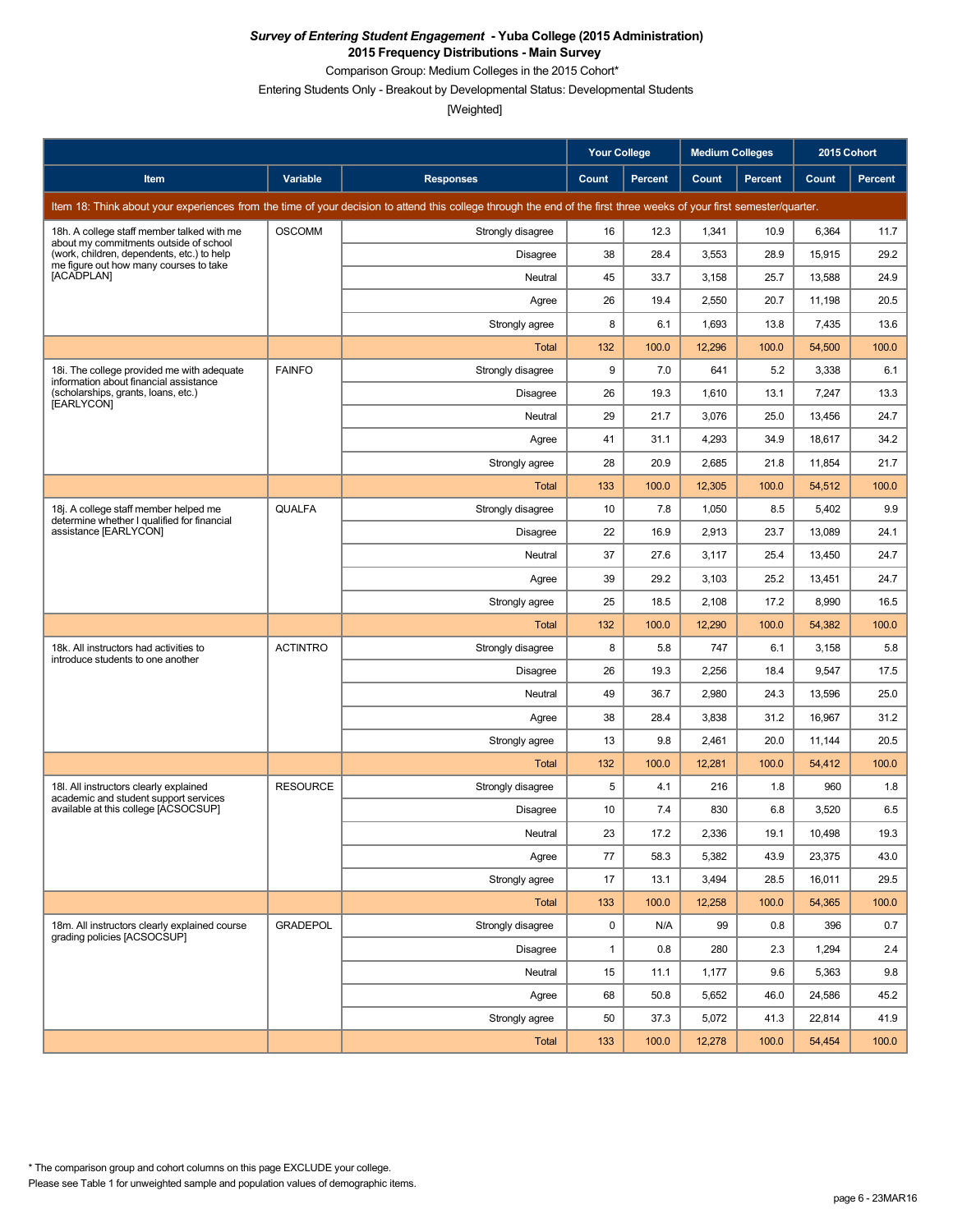Comparison Group: Medium Colleges in the 2015 Cohort\*

Entering Students Only - Breakout by Developmental Status: Developmental Students

|                                                                                      |                 |                                                                                                                                                                      | <b>Your College</b>     |                | <b>Medium Colleges</b> |                | 2015 Cohort |         |
|--------------------------------------------------------------------------------------|-----------------|----------------------------------------------------------------------------------------------------------------------------------------------------------------------|-------------------------|----------------|------------------------|----------------|-------------|---------|
| Item                                                                                 | Variable        | <b>Responses</b>                                                                                                                                                     | Count                   | <b>Percent</b> | Count                  | <b>Percent</b> | Count       | Percent |
|                                                                                      |                 | Item 18: Think about your experiences from the time of your decision to attend this college through the end of the first three weeks of your first semester/quarter. |                         |                |                        |                |             |         |
| 18n. All instructors clearly explained course<br>syllabi (syllabuses) [ACSOCSUP]     | <b>SYLLABI</b>  | Strongly disagree                                                                                                                                                    | 1                       | 0.4            | 49                     | 0.4            | 285         | 0.5     |
|                                                                                      |                 | Disagree                                                                                                                                                             | 1                       | 0.4            | 216                    | 1.8            | 963         | 1.8     |
|                                                                                      |                 | Neutral                                                                                                                                                              | 4                       | 2.9            | 955                    | 7.8            | 4,150       | 7.6     |
|                                                                                      |                 | Agree                                                                                                                                                                | 58                      | 45.5           | 5,187                  | 42.3           | 22,847      | 42.1    |
|                                                                                      |                 | Strongly agree                                                                                                                                                       | 65                      | 50.7           | 5,850                  | 47.7           | 26,080      | 48.0    |
|                                                                                      |                 | <b>Total</b>                                                                                                                                                         | 128                     | 100.0          | 12,257                 | 100.0          | 54,323      | 100.0   |
| 18o. I knew how to get in touch with my<br>instructors outside of class [ACSOCSUP]   | <b>FACMEET</b>  | Strongly disagree                                                                                                                                                    | $\overline{\mathbf{c}}$ | 1.6            | 94                     | 0.8            | 398         | 0.7     |
|                                                                                      |                 | <b>Disagree</b>                                                                                                                                                      | 6                       | 4.5            | 269                    | 2.2            | 1,351       | 2.5     |
|                                                                                      |                 | Neutral                                                                                                                                                              | 15                      | 11.0           | 1,164                  | 9.5            | 5,388       | 9.9     |
|                                                                                      |                 | Agree                                                                                                                                                                | 66                      | 49.6           | 5,293                  | 43.1           | 23,244      | 42.6    |
|                                                                                      |                 | Strongly agree                                                                                                                                                       | 44                      | 33.2           | 5,475                  | 44.5           | 24,129      | 44.3    |
|                                                                                      |                 | Total                                                                                                                                                                | 133                     | 100.0          | 12,294                 | 100.0          | 54,509      | 100.0   |
| 18p. At least one college staff member<br>(other than an instructor) learned my name | <b>CSTAFNAM</b> | Strongly disagree                                                                                                                                                    | 19                      | 13.9           | 1,303                  | 10.6           | 6,167       | 11.3    |
| [EARLYCON]                                                                           |                 | <b>Disagree</b>                                                                                                                                                      | 25                      | 18.5           | 2,265                  | 18.4           | 10,171      | 18.7    |
|                                                                                      |                 | Neutral                                                                                                                                                              | 28                      | 20.9           | 2,114                  | 17.2           | 9,381       | 17.2    |
|                                                                                      |                 | Agree                                                                                                                                                                | 44                      | 32.7           | 3,347                  | 27.3           | 14,557      | 26.7    |
|                                                                                      |                 | Strongly agree                                                                                                                                                       | 19                      | 13.9           | 3,248                  | 26.5           | 14,141      | 26.0    |
|                                                                                      |                 | <b>Total</b>                                                                                                                                                         | 133                     | 100.0          | 12,277                 | 100.0          | 54,417      | 100.0   |
| 18q. At least one other student whom I<br>didn't previously know learned my name     | <b>OSTUDNAM</b> | Strongly disagree                                                                                                                                                    | 5                       | 3.7            | 315                    | 2.6            | 1,513       | 2.8     |
| [ACSOCSUP]                                                                           |                 | <b>Disagree</b>                                                                                                                                                      | 8                       | 6.2            | 667                    | 5.4            | 2,864       | 5.3     |
|                                                                                      |                 | Neutral                                                                                                                                                              | 19                      | 14.4           | 1,322                  | 10.7           | 6,231       | 11.4    |
|                                                                                      |                 | Agree                                                                                                                                                                | 60                      | 45.1           | 4,823                  | 39.2           | 21,179      | 38.9    |
|                                                                                      |                 | Strongly agree                                                                                                                                                       | 41                      | 30.7           | 5,178                  | 42.1           | 22,722      | 41.7    |
|                                                                                      |                 | Total                                                                                                                                                                | 133                     | 100.0          | 12,305                 | 100.0          | 54,509      | 100.0   |
| 18r. At least one instructor learned my<br>name [ACSOCSUP]                           | <b>FACNAM</b>   | Strongly disagree                                                                                                                                                    | 5                       | 3.7            | 154                    | 1.3            | 874         | 1.6     |
|                                                                                      |                 | Disagree                                                                                                                                                             | 8                       | 5.8            | 327                    | 2.7            | 1,780       | 3.3     |
|                                                                                      |                 | Neutral                                                                                                                                                              | 16                      | 12.4           | 988                    | 8.1            | 4,621       | $8.5\,$ |
|                                                                                      |                 | Agree                                                                                                                                                                | 66                      | 49.8           | 5,004                  | 40.9           | 21,615      | 39.9    |
|                                                                                      |                 | Strongly agree                                                                                                                                                       | 38                      | 28.4           | 5,765                  | 47.1           | 25,267      | 46.7    |
|                                                                                      |                 | Total                                                                                                                                                                | 132                     | 100.0          | 12,238                 | 100.0          | 54,158      | 100.0   |
| 18s. I learned the name of at least one<br>other student in most of my classes       | <b>STUNAM</b>   | Strongly disagree                                                                                                                                                    | 4                       | 3.3            | 205                    | 1.7            | 988         | 1.8     |
| [ACSOCSUP]                                                                           |                 | Disagree                                                                                                                                                             | 4                       | 3.3            | 475                    | 3.9            | 2,205       | 4.0     |
|                                                                                      |                 | Neutral                                                                                                                                                              | 17                      | 12.7           | 1,067                  | 8.7            | 4,884       | 9.0     |
|                                                                                      |                 | Agree                                                                                                                                                                | 65                      | 48.8           | 4,741                  | 38.6           | 21,225      | 39.0    |
|                                                                                      |                 | Strongly agree                                                                                                                                                       | 42                      | 31.9           | 5,808                  | 47.2           | 25,185      | 46.2    |
|                                                                                      |                 | Total                                                                                                                                                                | 133                     | 100.0          | 12,296                 | 100.0          | 54,487      | 100.0   |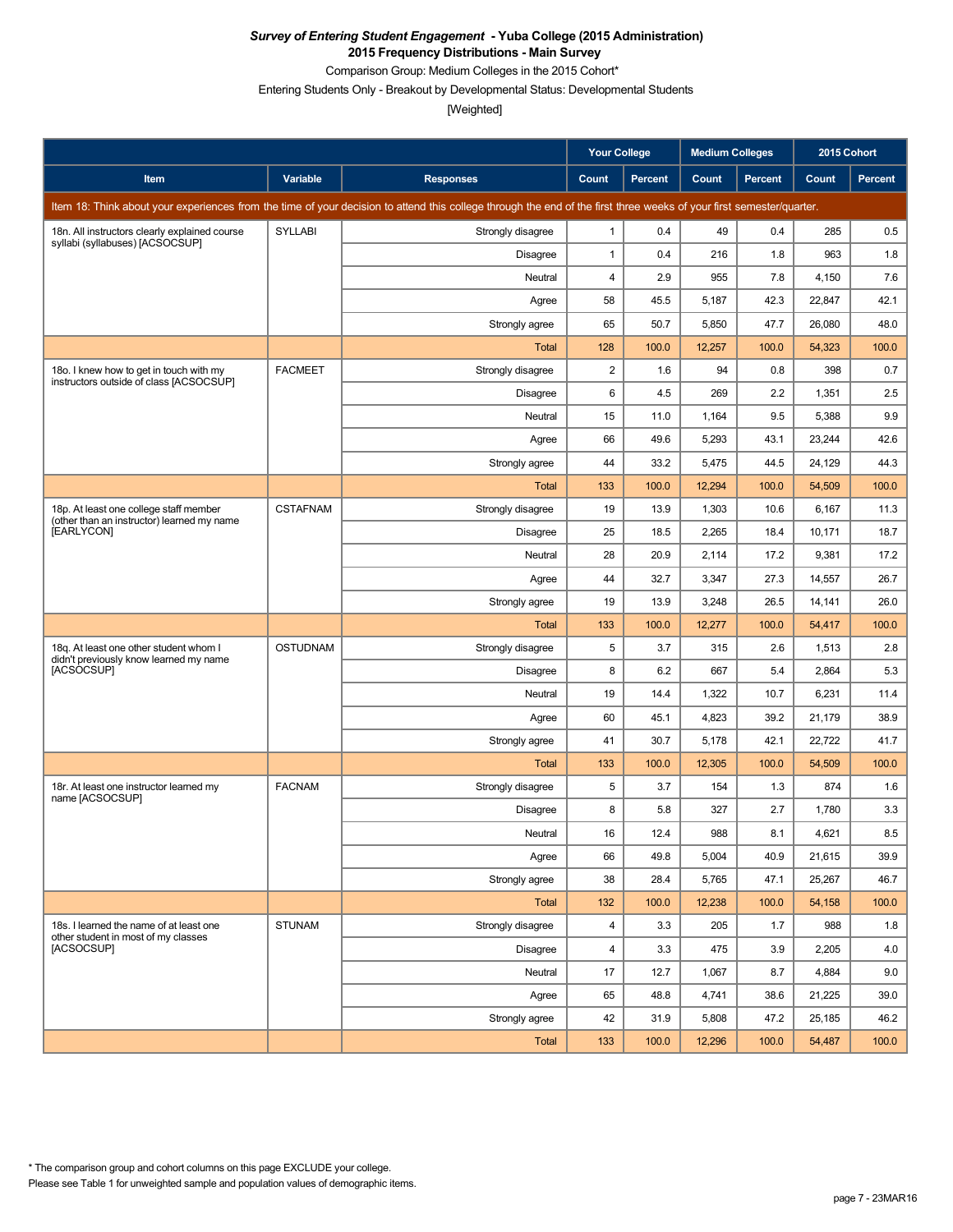Comparison Group: Medium Colleges in the 2015 Cohort\*

Entering Students Only - Breakout by Developmental Status: Developmental Students

[Weighted]

|                                                                                           |                 |                                                                                                                                                                      | <b>Your College</b> |                | <b>Medium Colleges</b> |                | 2015 Cohort |                |
|-------------------------------------------------------------------------------------------|-----------------|----------------------------------------------------------------------------------------------------------------------------------------------------------------------|---------------------|----------------|------------------------|----------------|-------------|----------------|
| Item                                                                                      | Variable        | <b>Responses</b>                                                                                                                                                     | Count               | <b>Percent</b> | Count                  | <b>Percent</b> | Count       | <b>Percent</b> |
|                                                                                           |                 | Item 18: Think about your experiences from the time of your decision to attend this college through the end of the first three weeks of your first semester/quarter. |                     |                |                        |                |             |                |
| 18t. I have the motivation to do what it takes                                            | <b>ITTAKES</b>  | Strongly disagree                                                                                                                                                    | 0                   | N/A            | 52                     | 0.4            | 272         | 0.5            |
| to succeed in college [HIEXPECT]                                                          |                 | Disagree                                                                                                                                                             | 2                   | 1.7            | 153                    | 1.2            | 678         | 1.2            |
|                                                                                           |                 | Neutral                                                                                                                                                              | 15                  | 11.2           | 1,084                  | 8.8            | 5,157       | 9.5            |
|                                                                                           |                 | Agree                                                                                                                                                                | 50                  | 37.9           | 4,347                  | 35.4           | 18,940      | 34.9           |
|                                                                                           |                 | Strongly agree                                                                                                                                                       | 64                  | 49.2           | 6,628                  | 54.0           | 29,280      | 53.9           |
|                                                                                           |                 | <b>Total</b>                                                                                                                                                         | 131                 | 100.0          | 12,263                 | 100.0          | 54,326      | 100.0          |
| 18u. I am prepared academically to succeed<br>in college [HIEXPECT]                       | <b>ACPRPRD</b>  | Strongly disagree                                                                                                                                                    | 0                   | N/A            | 85                     | 0.7            | 330         | 0.6            |
|                                                                                           |                 | <b>Disagree</b>                                                                                                                                                      | 1                   | 0.8            | 193                    | 1.6            | 866         | 1.6            |
|                                                                                           |                 | Neutral                                                                                                                                                              | 19                  | 14.3           | 1,765                  | 14.4           | 7,756       | 14.2           |
|                                                                                           |                 | Agree                                                                                                                                                                | 56                  | 41.8           | 4,765                  | 38.8           | 20,901      | 38.4           |
|                                                                                           |                 | Strongly agree                                                                                                                                                       | 57                  | 43.1           | 5,488                  | 44.6           | 24,642      | 45.2           |
|                                                                                           |                 | Total                                                                                                                                                                | 133                 | 100.0          | 12,297                 | 100.0          | 54,495      | 100.0          |
|                                                                                           |                 | Item 19: During the first three weeks of your first semester/quarter at this college, about how often did you do the following?                                      |                     |                |                        |                |             |                |
| 19a. Ask questions in class or contribute to<br>class discussions [ENGAGLRN]              | <b>ASKQUES</b>  | Never                                                                                                                                                                | 21                  | 15.7           | 1,010                  | 8.2            | 4,420       | 8.1            |
|                                                                                           |                 | Once                                                                                                                                                                 | 42                  | 31.6           | 2,904                  | 23.7           | 13,310      | 24.5           |
|                                                                                           |                 | Two or three times                                                                                                                                                   | 55                  | 41.6           | 5,754                  | 46.9           | 25,524      | 46.9           |
|                                                                                           |                 | Four or more times                                                                                                                                                   | 15                  | 11.1           | 2,611                  | 21.3           | 11,182      | 20.5           |
|                                                                                           |                 | Total                                                                                                                                                                | 132                 | 100.0          | 12,279                 | 100.0          | 54,436      | 100.0          |
| 19b. Prepare at least two drafts of a paper<br>or assignment before turning it in         | <b>PREPDRFT</b> | Never                                                                                                                                                                | 27                  | 20.6           | 3,124                  | 25.7           | 13,941      | 25.8           |
| [ENGAGLRN]                                                                                |                 | Once                                                                                                                                                                 | 53                  | 39.9           | 4,359                  | 35.8           | 19,430      | 36.0           |
|                                                                                           |                 | Two or three times                                                                                                                                                   | 45                  | 33.8           | 3,794                  | 31.2           | 16,691      | 30.9           |
|                                                                                           |                 | Four or more times                                                                                                                                                   | 8                   | 5.8            | 900                    | 7.4            | 3,964       | 7.3            |
|                                                                                           |                 | Total                                                                                                                                                                | 132                 | 100.0          | 12,176                 | 100.0          | 54,025      | 100.0          |
| 19c. Turn in an assignment late [HIEXPECT]                                                | <b>LATETURN</b> | Never                                                                                                                                                                | 93                  | 70.9           | 7,744                  | 63.3           | 34,004      | 62.8           |
|                                                                                           |                 | Once                                                                                                                                                                 | 33                  | 25.4           | 3,268                  | 26.7           | 14,669      | 27.1           |
|                                                                                           |                 | Two or three times                                                                                                                                                   | 3                   | 2.5            | 1,073                  | 8.8            | 4,806       | 8.9            |
|                                                                                           |                 | Four or more times                                                                                                                                                   | 2                   | 1.2            | 152                    | $1.2$          | 670         | 1.2            |
|                                                                                           |                 | <b>Total</b>                                                                                                                                                         | 131                 | 100.0          | 12,237                 | 100.0          | 54,149      | 100.0          |
| 19d. Not turn in an assignment [HIEXPECT]                                                 | <b>NOTTURN</b>  | Never                                                                                                                                                                | 87                  | 66.1           | 8,701                  | 72.5           | 37,920      | 71.2           |
|                                                                                           |                 | Once                                                                                                                                                                 | 32                  | 24.0           | 2,332                  | 19.4           | 10,791      | 20.3           |
|                                                                                           |                 | Two or three times                                                                                                                                                   | 11                  | 8.7            | 746                    | 6.2            | 3,520       | 6.6            |
|                                                                                           |                 | Four or more times                                                                                                                                                   | 2                   | 1.2            | 229                    | 1.9            | 1,024       | 1.9            |
|                                                                                           |                 | Total                                                                                                                                                                | 131                 | 100.0          | 12,008                 | 100.0          | 53,254      | 100.0          |
| 19e. Participate in supplemental instruction<br>(extra class sessions with an instructor. | <b>SUPINSTR</b> | Never                                                                                                                                                                | 87                  | 66.2           | 8,062                  | 65.7           | 34,095      | 62.7           |
| tutor, or experienced student) [ENGAGLRN]                                                 |                 | Once                                                                                                                                                                 | 17                  | 13.2           | 2,099                  | 17.1           | 10,123      | 18.6           |
|                                                                                           |                 | Two or three times                                                                                                                                                   | 20                  | 15.3           | 1,463                  | 11.9           | 7,095       | 13.0           |
|                                                                                           |                 | Four or more times                                                                                                                                                   | $\overline{7}$      | 5.3            | 650                    | 5.3            | 3,071       | 5.6            |
|                                                                                           |                 | <b>Total</b>                                                                                                                                                         | 132                 | 100.0          | 12,273                 | 100.0          | 54,385      | 100.0          |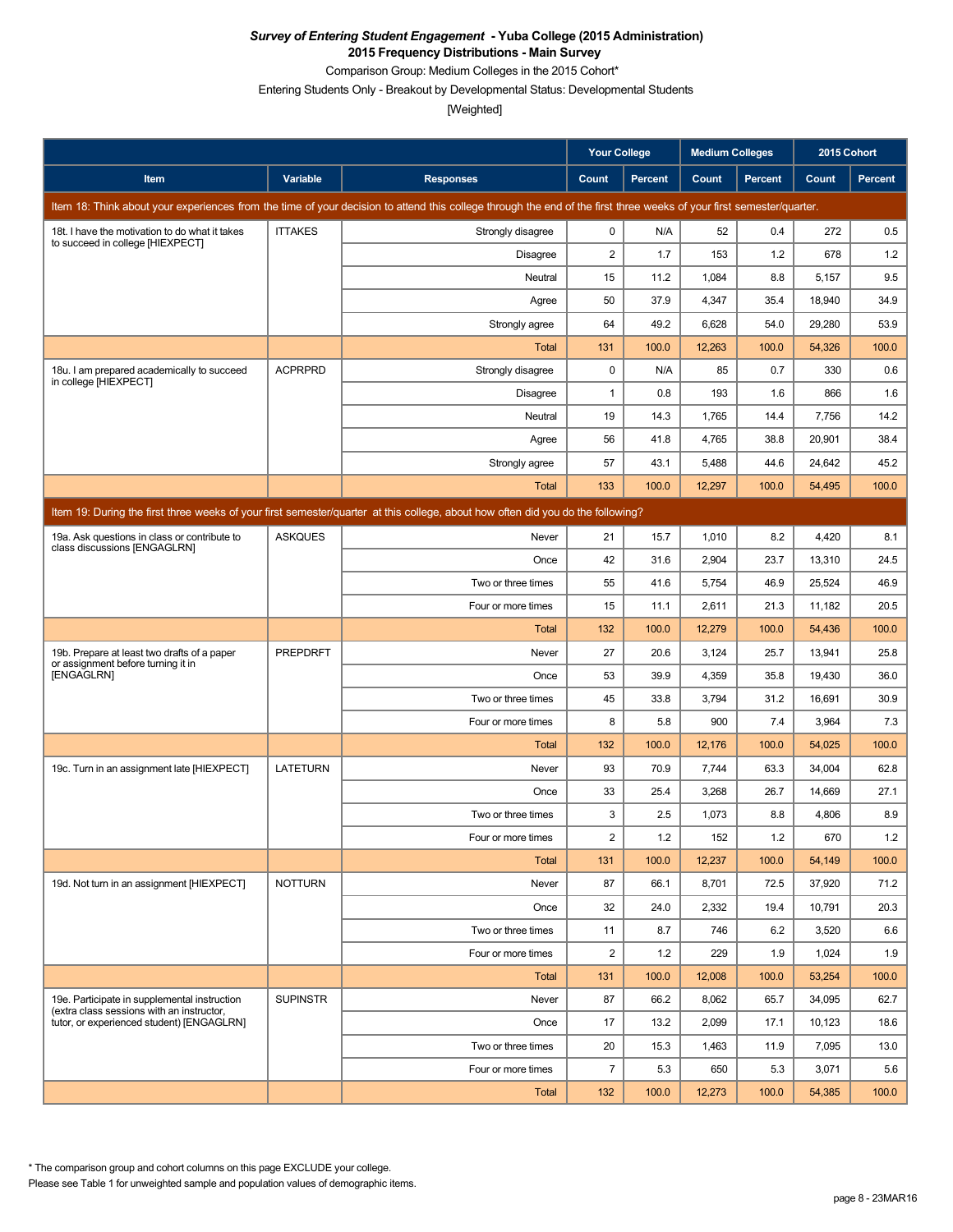Comparison Group: Medium Colleges in the 2015 Cohort\*

Entering Students Only - Breakout by Developmental Status: Developmental Students

|                                                                                        |                 |                                                                                                                                 | <b>Your College</b> |                | <b>Medium Colleges</b> |         | 2015 Cohort |         |
|----------------------------------------------------------------------------------------|-----------------|---------------------------------------------------------------------------------------------------------------------------------|---------------------|----------------|------------------------|---------|-------------|---------|
| Item                                                                                   | <b>Variable</b> | <b>Responses</b>                                                                                                                | Count               | <b>Percent</b> | Count                  | Percent | Count       | Percent |
|                                                                                        |                 | Item 19: During the first three weeks of your first semester/quarter at this college, about how often did you do the following? |                     |                |                        |         |             |         |
| 19f. Come to class without completing<br>readings or assignments [HIEXPECT]            | <b>NOTCOMPL</b> | Never                                                                                                                           | 81                  | 61.3           | 7,237                  | 59.1    | 32,022      | 59.0    |
|                                                                                        |                 | Once                                                                                                                            | 44                  | 33.4           | 3,363                  | 27.5    | 15,206      | 28.0    |
|                                                                                        |                 | Two or three times                                                                                                              | 6                   | 4.9            | 1,299                  | 10.6    | 5,587       | 10.3    |
|                                                                                        |                 | Four or more times                                                                                                              | 1                   | 0.4            | 337                    | 2.8     | 1,418       | 2.6     |
|                                                                                        |                 | Total                                                                                                                           | 132                 | 100.0          | 12,236                 | 100.0   | 54,233      | 100.0   |
| 19g. Work with other students on a project<br>or assignment during class [ENGAGLRN]    | <b>PINCLASS</b> | Never                                                                                                                           | 15                  | 11.3           | 2,369                  | 19.3    | 11,195      | 20.6    |
|                                                                                        |                 | Once                                                                                                                            | 45                  | 34.6           | 3,257                  | 26.6    | 14,617      | 26.9    |
|                                                                                        |                 | Two or three times                                                                                                              | 48                  | 36.7           | 4,814                  | 39.3    | 20,805      | 38.3    |
|                                                                                        |                 | Four or more times                                                                                                              | 23                  | 17.4           | 1,816                  | 14.8    | 7,772       | 14.3    |
|                                                                                        |                 | Total                                                                                                                           | 131                 | 100.0          | 12,255                 | 100.0   | 54,389      | 100.0   |
| 19h. Work with classmates outside of class<br>on class projects or assignments         | <b>PREPOUTC</b> | Never                                                                                                                           | 86                  | 66.6           | 7,847                  | 64.3    | 34,346      | 63.4    |
| [ENGAGLRN]                                                                             |                 | Once                                                                                                                            | 25                  | 19.5           | 2,282                  | 18.7    | 10,411      | 19.2    |
|                                                                                        |                 | Two or three times                                                                                                              | 13                  | 10.1           | 1,509                  | 12.4    | 6,889       | 12.7    |
|                                                                                        |                 | Four or more times                                                                                                              | 5                   | 3.8            | 568                    | 4.7     | 2,503       | 4.6     |
|                                                                                        |                 | Total                                                                                                                           | 129                 | 100.0          | 12,207                 | 100.0   | 54,148      | 100.0   |
| 19i. Participate in a required study group<br>outside of class [ENGAGLRN]              | <b>GRPSTUDY</b> | Never                                                                                                                           | 112                 | 85.5           | 9,865                  | 80.5    | 42,865      | 78.8    |
|                                                                                        |                 | Once                                                                                                                            | 11                  | 8.7            | 1,264                  | 10.3    | 6,243       | 11.5    |
|                                                                                        |                 | Two or three times                                                                                                              | 4                   | 3.3            | 809                    | 6.6     | 3,689       | 6.8     |
|                                                                                        |                 | Four or more times                                                                                                              | 3                   | 2.5            | 321                    | 2.6     | 1,582       | 2.9     |
|                                                                                        |                 | Total                                                                                                                           | 131                 | 100.0          | 12,259                 | 100.0   | 54,380      | 100.0   |
| 19j. Participate in a student-initiated (not<br>required) study group outside of class | <b>NRGSTUDY</b> | Never                                                                                                                           | 113                 | 86.3           | 9,993                  | 81.7    | 43,605      | 80.6    |
| [ENGAGLRN]                                                                             |                 | Once                                                                                                                            | 6                   | 4.6            | 1,282                  | 10.5    | 5,997       | 11.1    |
|                                                                                        |                 | Two or three times                                                                                                              | 6                   | 4.9            | 676                    | 5.5     | 3,214       | 5.9     |
|                                                                                        |                 | Four or more times                                                                                                              | 5                   | 4.1            | 275                    | 2.2     | 1,304       | 2.4     |
|                                                                                        |                 | <b>Total</b>                                                                                                                    | 131                 | 100.0          | 12,226                 | 100.0   | 54,121      | 100.0   |
| 19k. Use an electronic tool (e-mail, text<br>messaging, Facebook, MySpace, class Web   | <b>USEINTMG</b> | Never                                                                                                                           | 46                  | 35.0           | 4,927                  | 40.1    | 21.522      | 39.5    |
| site, etc.) to communicate with another<br>student about coursework [ENGAGLRN]         |                 | Once                                                                                                                            | 28                  | 21.3           | 2,694                  | 22.0    | 12,204      | 22.4    |
|                                                                                        |                 | Two or three times                                                                                                              | 29                  | 22.1           | 2,607                  | 21.2    | 11,739      | 21.6    |
|                                                                                        |                 | Four or more times                                                                                                              | 28                  | 21.6           | 2,044                  | 16.7    | 8,964       | 16.5    |
|                                                                                        |                 | Total                                                                                                                           | 131                 | 100.0          | 12,272                 | 100.0   | 54,429      | 100.0   |
| 19I. Use an electronic tool (e-mail, text<br>messaging, Facebook, MySpace, class Web   | <b>MAILFAC</b>  | Never                                                                                                                           | 59                  | 45.7           | 3,543                  | 29.0    | 16,498      | 30.4    |
| site, etc.) to communicate with an instructor<br>about coursework [ENGAGLRN]           |                 | Once                                                                                                                            | 41                  | 31.8           | 3,247                  | 26.6    | 14,620      | 27.0    |
|                                                                                        |                 | Two or three times                                                                                                              | 16                  | 12.5           | 3,415                  | 28.0    | 14,690      | 27.1    |
|                                                                                        |                 | Four or more times                                                                                                              | 13                  | 10.0           | 2,012                  | 16.5    | 8,402       | 15.5    |
|                                                                                        |                 | Total                                                                                                                           | 130                 | 100.0          | 12,217                 | 100.0   | 54,209      | 100.0   |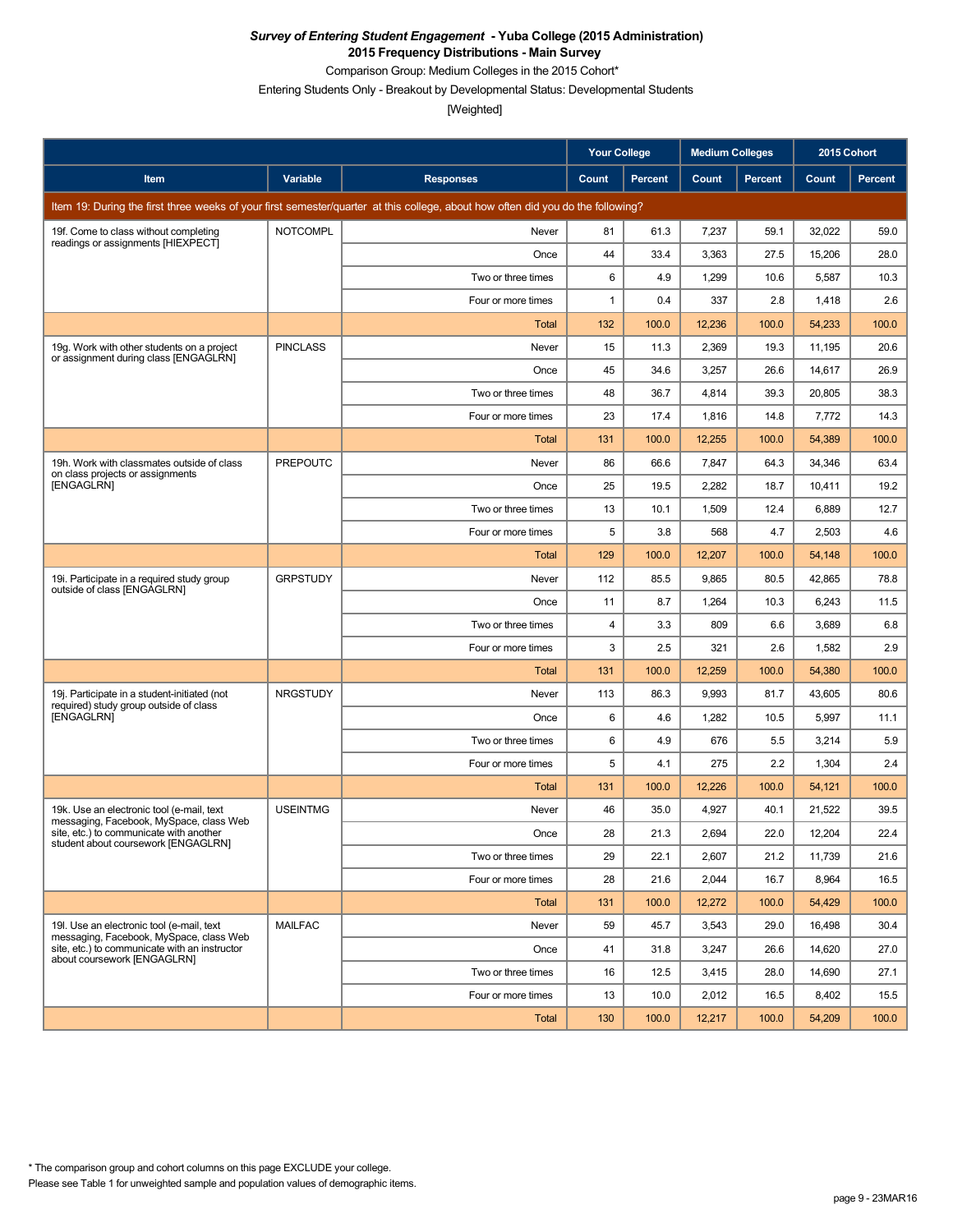Comparison Group: Medium Colleges in the 2015 Cohort\*

Entering Students Only - Breakout by Developmental Status: Developmental Students

|                                                                                       |                 |                                                                                                                                 | <b>Your College</b> |                | <b>Medium Colleges</b> |         | 2015 Cohort |         |
|---------------------------------------------------------------------------------------|-----------------|---------------------------------------------------------------------------------------------------------------------------------|---------------------|----------------|------------------------|---------|-------------|---------|
| Item                                                                                  | Variable        | <b>Responses</b>                                                                                                                | Count               | <b>Percent</b> | Count                  | Percent | Count       | Percent |
|                                                                                       |                 | Item 19: During the first three weeks of your first semester/quarter at this college, about how often did you do the following? |                     |                |                        |         |             |         |
| 19m. Discuss an assignment or grade with<br>an instructor [ENGAGLRN]                  | <b>FACASSN</b>  | Never                                                                                                                           | 64                  | 49.4           | 3,635                  | 29.7    | 16,499      | 30.4    |
|                                                                                       |                 | Once                                                                                                                            | 34                  | 26.3           | 4,379                  | 35.7    | 19,191      | 35.3    |
|                                                                                       |                 | Two or three times                                                                                                              | 21                  | 16.3           | 3,235                  | 26.4    | 14,281      | 26.3    |
|                                                                                       |                 | Four or more times                                                                                                              | 10                  | 7.9            | 1,006                  | 8.2     | 4,350       | 8.0     |
|                                                                                       |                 | <b>Total</b>                                                                                                                    | 130                 | 100.0          | 12,254                 | 100.0   | 54,321      | 100.0   |
| 19n. Ask for help from an instructor<br>regarding questions or problems related to    | <b>CLASSREL</b> | Never                                                                                                                           | 42                  | 32.1           | 2,421                  | 19.8    | 10,888      | 20.0    |
| a class [ENGAGLRN]                                                                    |                 | Once                                                                                                                            | 35                  | 26.6           | 3,965                  | 32.4    | 17,297      | 31.8    |
|                                                                                       |                 | Two or three times                                                                                                              | 41                  | 31.7           | 4,175                  | 34.1    | 19,018      | 35.0    |
|                                                                                       |                 | Four or more times                                                                                                              | 13                  | 9.6            | 1,679                  | 13.7    | 7,143       | 13.1    |
|                                                                                       |                 | Total                                                                                                                           | 131                 | 100.0          | 12,240                 | 100.0   | 54,346      | 100.0   |
| 19o. Receive prompt written or oral<br>feedback from instructors on your              | <b>FEEDBACK</b> | Never                                                                                                                           | 38                  | 29.3           | 2,840                  | 23.2    | 12,858      | 23.7    |
| performance [ENGAGLRN]                                                                |                 | Once                                                                                                                            | 41                  | 31.4           | 3,664                  | 29.9    | 16,069      | 29.6    |
|                                                                                       |                 | Two or three times                                                                                                              | 38                  | 29.3           | 4,087                  | 33.4    | 18,147      | 33.4    |
|                                                                                       |                 | Four or more times                                                                                                              | 13                  | 10.0           | 1,653                  | 13.5    | 7,259       | 13.4    |
|                                                                                       |                 | Total                                                                                                                           | 130                 | 100.0          | 12,243                 | 100.0   | 54,333      | 100.0   |
| 19p. Receive grades or points on<br>assignments, quizzes, tests, or papers, etc.      | <b>RCVGRDS</b>  | Never                                                                                                                           | 10                  | 7.6            | 662                    | 5.4     | 2,975       | 5.5     |
|                                                                                       |                 | Once                                                                                                                            | 28                  | 21.9           | 1,719                  | 14.1    | 7,893       | 14.6    |
|                                                                                       |                 | Two or three times                                                                                                              | 45                  | 34.5           | 4,044                  | 33.2    | 17,657      | 32.7    |
|                                                                                       |                 | Four or more times                                                                                                              | 47                  | 36.1           | 5,766                  | 47.3    | 25,450      | 47.2    |
|                                                                                       |                 | <b>Total</b>                                                                                                                    | 130                 | 100.0          | 12,190                 | 100.0   | 53,975      | 100.0   |
| 19q. Discuss ideas from your readings or<br>classes with instructors outside of class | <b>FACIDOC</b>  | Never                                                                                                                           | 95                  | 73.3           | 7,600                  | 62.1    | 33,279      | 61.3    |
| [ENGAGLRN]                                                                            |                 | Once                                                                                                                            | 22                  | 17.2           | 2,481                  | 20.3    | 11,086      | 20.4    |
|                                                                                       |                 | Two or three times                                                                                                              | 10                  | 7.5            | 1,511                  | 12.3    | 7,054       | 13.0    |
|                                                                                       |                 | Four or more times                                                                                                              | 3                   | 2.1            | 649                    | 5.3     | 2,901       | 5.3     |
|                                                                                       |                 | Total                                                                                                                           | 130                 | 100.0          | 12,241                 | 100.0   | 54,319      | 100.0   |
| 19r. Discuss ideas from your readings or<br>classes with others outside of class      | <b>OCIDEAS</b>  | Never                                                                                                                           | 48                  | 36.9           | 4,612                  | 37.9    | 21.106      | 39.2    |
| (students, family, co-workers, etc.)                                                  |                 | Once                                                                                                                            | 37                  | 28.4           | 2,883                  | 23.7    | 12,628      | 23.4    |
|                                                                                       |                 | Two or three times                                                                                                              | 33                  | 25.5           | 2,987                  | 24.6    | 13,198      | 24.5    |
|                                                                                       |                 | Four or more times                                                                                                              | 12 <sup>2</sup>     | 9.2            | 1,673                  | 13.8    | 6,976       | 12.9    |
|                                                                                       |                 | <b>Total</b>                                                                                                                    | 130                 | 100.0          | 12,155                 | 100.0   | 53,907      | 100.0   |
| 19s. Skip class [HIEXPECT]                                                            | <b>SKIPCL</b>   | Never                                                                                                                           | 103                 | 79.1           | 9,164                  | 74.8    | 40,589      | 74.7    |
|                                                                                       |                 | Once                                                                                                                            | 20                  | 15.4           | 2,109                  | 17.2    | 9,397       | 17.3    |
|                                                                                       |                 | Two or three times                                                                                                              | 6                   | 4.6            | 825                    | 6.7     | 3,606       | 6.6     |
|                                                                                       |                 | Four or more times                                                                                                              | $\mathbf{1}$        | 0.8            | 147                    | 1.2     | 731         | 1.3     |
|                                                                                       |                 | Total                                                                                                                           | 130                 | 100.0          | 12,244                 | 100.0   | 54,323      | 100.0   |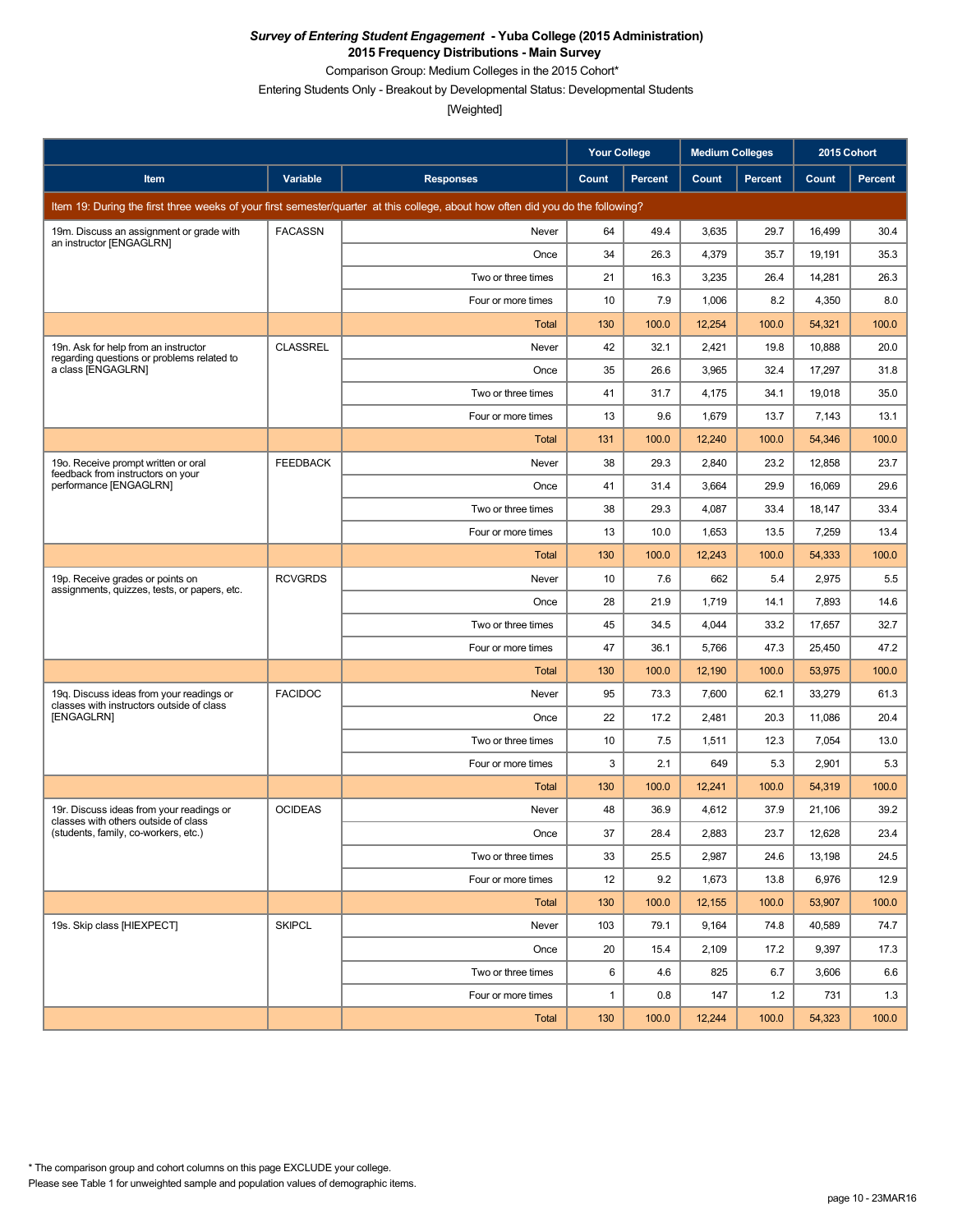Comparison Group: Medium Colleges in the 2015 Cohort\*

Entering Students Only - Breakout by Developmental Status: Developmental Students

|                                               |                 |                                                                                                                                                                                     | <b>Your College</b> |                | <b>Medium Colleges</b> |                | 2015 Cohort |         |
|-----------------------------------------------|-----------------|-------------------------------------------------------------------------------------------------------------------------------------------------------------------------------------|---------------------|----------------|------------------------|----------------|-------------|---------|
| Item                                          | Variable        | <b>Responses</b>                                                                                                                                                                    | Count               | <b>Percent</b> | Count                  | <b>Percent</b> | Count       | Percent |
| about the following services?                 |                 | Item 20.1: Think about your experiences from the time of your decision to attend this college through the end of the first three weeks of your first semester/quarter. Did you know |                     |                |                        |                |             |         |
| 20.1a. Academic advising/planning             | <b>ACADPLNG</b> | Yes                                                                                                                                                                                 | 76                  | 59.5           | 9,213                  | 75.6           | 41,438      | 76.7    |
|                                               |                 | No                                                                                                                                                                                  | 52                  | 40.5           | 2,973                  | 24.4           | 12,567      | 23.3    |
|                                               |                 | <b>Total</b>                                                                                                                                                                        | 128                 | 100.0          | 12,186                 | 100.0          | 54,006      | 100.0   |
| 20.1b. Career counseling                      | CAREERC         | Yes                                                                                                                                                                                 | 95                  | 72.5           | 6,245                  | 51.4           | 28,666      | 53.2    |
|                                               |                 | No                                                                                                                                                                                  | 36                  | 27.5           | 5,894                  | 48.6           | 25,169      | 46.8    |
|                                               |                 | <b>Total</b>                                                                                                                                                                        | 131                 | 100.0          | 12,139                 | 100.0          | 53,835      | 100.0   |
| 20.1c. Job placement assistance               | <b>JOBPLACE</b> | Yes                                                                                                                                                                                 | 25                  | 18.7           | 4,199                  | 34.7           | 19,142      | 35.8    |
|                                               |                 | No                                                                                                                                                                                  | 106                 | 81.3           | 7,886                  | 65.3           | 34,364      | 64.2    |
|                                               |                 | <b>Total</b>                                                                                                                                                                        | 131                 | 100.0          | 12,085                 | 100.0          | 53,506      | 100.0   |
| 20.1d. Face-to-face tutoring                  | <b>FFTUTOR</b>  | Yes                                                                                                                                                                                 | 96                  | 74.3           | 9,416                  | 77.7           | 41,557      | 77.4    |
|                                               |                 | No                                                                                                                                                                                  | 33                  | 25.7           | 2,708                  | 22.3           | 12,166      | 22.6    |
|                                               |                 | Total                                                                                                                                                                               | 130                 | 100.0          | 12,125                 | 100.0          | 53,724      | 100.0   |
| 20.1e. Online tutoring                        | <b>OLTUTOR</b>  | Yes                                                                                                                                                                                 | 45                  | 34.8           | 4,802                  | 39.9           | 21,464      | 40.2    |
|                                               |                 | No                                                                                                                                                                                  | 85                  | 65.2           | 7,248                  | 60.1           | 31,931      | 59.8    |
|                                               |                 | Total                                                                                                                                                                               | 130                 | 100.0          | 12,049                 | 100.0          | 53,395      | 100.0   |
| 20.1f. Writing, math, or other skill lab      | <b>SKILLABS</b> | Yes                                                                                                                                                                                 | 87                  | 66.9           | 9,085                  | 75.1           | 40,790      | 76.1    |
|                                               |                 | No                                                                                                                                                                                  | 43                  | 33.1           | 3,014                  | 24.9           | 12,785      | 23.9    |
|                                               |                 | <b>Total</b>                                                                                                                                                                        | 130                 | 100.0          | 12,099                 | 100.0          | 53,576      | 100.0   |
| 20.1g. Financial assistance advising          | <b>FAADVS</b>   | Yes                                                                                                                                                                                 | 95                  | 73.4           | 9,284                  | 76.8           | 41,429      | 77.5    |
|                                               |                 | No                                                                                                                                                                                  | 34                  | 26.6           | 2,798                  | 23.2           | 12,029      | 22.5    |
|                                               |                 | Total                                                                                                                                                                               | 129                 | 100.0          | 12,083                 | 100.0          | 53,458      | 100.0   |
| 20.1h. Computer lab                           | <b>COMPLAB</b>  | Yes                                                                                                                                                                                 | 93                  | 73.0           | 10,252                 | 84.5           | 45,571      | 84.9    |
|                                               |                 | No                                                                                                                                                                                  | 34                  | 27.0           | 1,885                  | 15.5           | 8,117       | 15.1    |
|                                               |                 | Total                                                                                                                                                                               | 128                 | 100.0          | 12,137                 | 100.0          | 53,688      | 100.0   |
| 20.1i. Student organizations                  | <b>STUORGS</b>  | Yes                                                                                                                                                                                 | 48                  | 37.9           | 7,008                  | 57.9           | 31,430      | 58.7    |
|                                               |                 | No                                                                                                                                                                                  | 78                  | 62.1           | 5,090                  | 42.1           | 22,118      | 41.3    |
|                                               |                 | Total                                                                                                                                                                               | 126                 | 100.0          | 12,098                 | 100.0          | 53,548      | 100.0   |
| 20.1j. Transfer credit assistance             | TRANSFCR        | Yes                                                                                                                                                                                 | 52                  | 40.2           | 5,514                  | 45.4           | 24,933      | 46.4    |
|                                               |                 | No                                                                                                                                                                                  | 78                  | 59.8           | 6,633                  | 54.6           | 28,781      | 53.6    |
|                                               |                 | Total                                                                                                                                                                               | 130                 | 100.0          | 12,147                 | 100.0          | 53,715      | 100.0   |
| 20.1k. Services to students with disabilities | <b>DISABSVS</b> | Yes                                                                                                                                                                                 | 62                  | 49.0           | 6,617                  | 54.7           | 29,296      | 54.6    |
|                                               |                 | No                                                                                                                                                                                  | 65                  | 51.0           | 5,485                  | 45.3           | 24,316      | 45.4    |
|                                               |                 | Total                                                                                                                                                                               | 127                 | 100.0          | 12,103                 | 100.0          | 53,612      | 100.0   |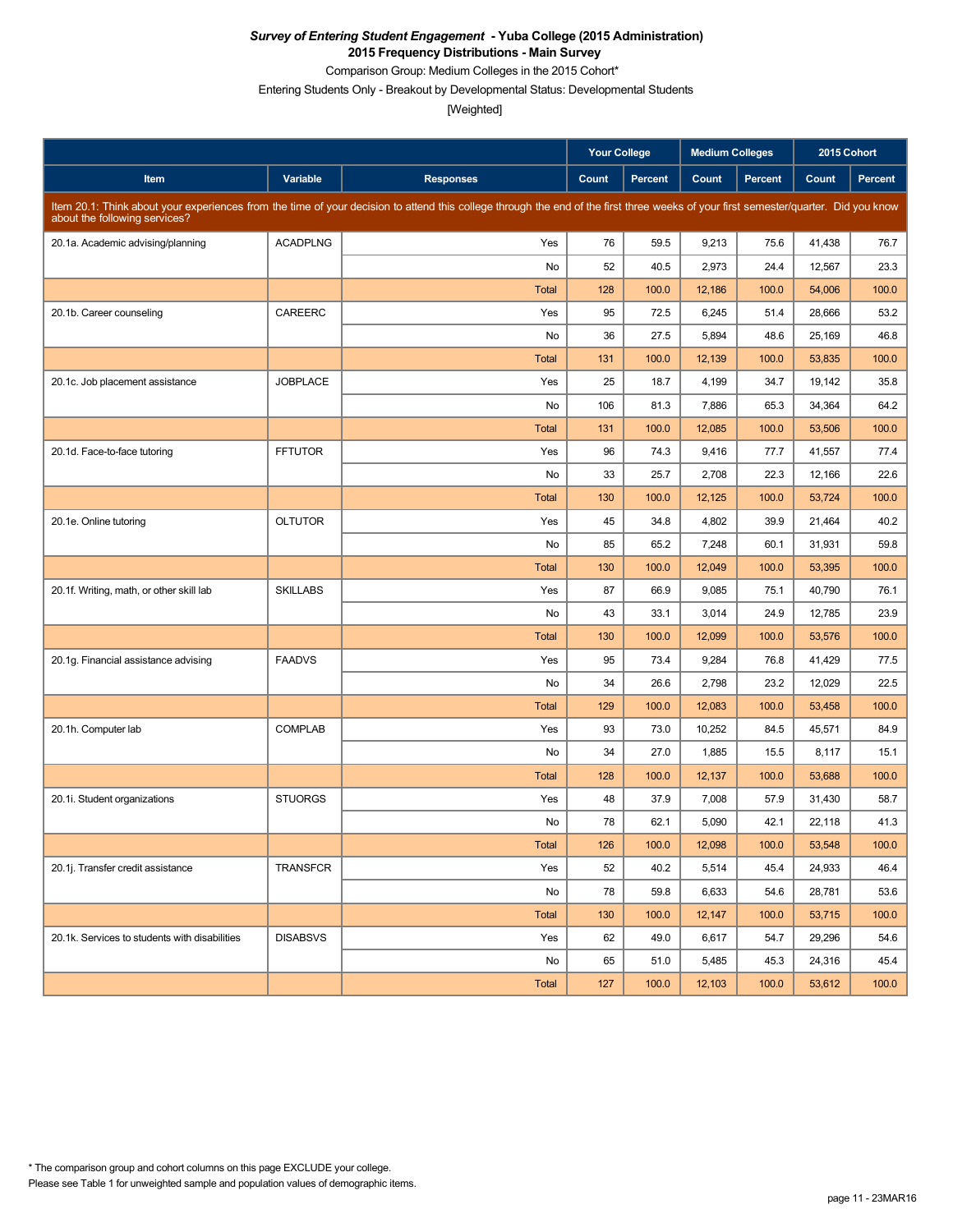Comparison Group: Medium Colleges in the 2015 Cohort\*

Entering Students Only - Breakout by Developmental Status: Developmental Students

|                                          |                 |                                                                                                                                                                                      | <b>Your College</b>     |                | <b>Medium Colleges</b> |         | 2015 Cohort |         |
|------------------------------------------|-----------------|--------------------------------------------------------------------------------------------------------------------------------------------------------------------------------------|-------------------------|----------------|------------------------|---------|-------------|---------|
| Item                                     | Variable        | <b>Responses</b>                                                                                                                                                                     | Count                   | <b>Percent</b> | Count                  | Percent | Count       | Percent |
| you use the following services?          |                 | Item 20.2: Think about your experiences from the time of your decision to attend this college through the end of the first three weeks of your first semester/quarter. How often did |                         |                |                        |         |             |         |
| 20.2a. Academic advising/planning        | <b>ACADPUSE</b> | Never                                                                                                                                                                                | 70                      | 54.5           | 5,083                  | 43.3    | 21,423      | 41.1    |
|                                          |                 | Once                                                                                                                                                                                 | 39                      | 30.6           | 4,220                  | 35.9    | 18,698      | 35.9    |
|                                          |                 | Two or three times                                                                                                                                                                   | 17                      | 13.6           | 2,079                  | 17.7    | 10,102      | 19.4    |
|                                          |                 | Four or more times                                                                                                                                                                   | $\overline{c}$          | 1.3            | 370                    | 3.2     | 1,844       | 3.5     |
|                                          |                 | <b>Total</b>                                                                                                                                                                         | 128                     | 100.0          | 11,753                 | 100.0   | 52,067      | 100.0   |
| 20.2b. Career counseling                 | CARCUSE         | Never                                                                                                                                                                                | 91                      | 70.1           | 9,168                  | 79.2    | 40,187      | 78.2    |
|                                          |                 | Once                                                                                                                                                                                 | 26                      | 19.8           | 1,726                  | 14.9    | 7,953       | 15.5    |
|                                          |                 | Two or three times                                                                                                                                                                   | 10                      | 8.0            | 554                    | 4.8     | 2,649       | 5.2     |
|                                          |                 | Four or more times                                                                                                                                                                   | 3                       | 2.1            | 131                    | 1.1     | 580         | 1.1     |
|                                          |                 | <b>Total</b>                                                                                                                                                                         | 129                     | 100.0          | 11,580                 | 100.0   | 51,369      | 100.0   |
| 20.2c. Job placement assistance          | <b>JOBPLUSE</b> | Never                                                                                                                                                                                | 122                     | 94.9           | 10,601                 | 92.7    | 46,710      | 92.4    |
|                                          |                 | Once                                                                                                                                                                                 | $\overline{7}$          | 5.1            | 605                    | 5.3     | 2,794       | 5.5     |
|                                          |                 | Two or three times                                                                                                                                                                   | 0                       | N/A            | 179                    | 1.6     | 814         | 1.6     |
|                                          |                 | Four or more times                                                                                                                                                                   | $\mathbf 0$             | N/A            | 49                     | 0.4     | 252         | 0.5     |
|                                          |                 | <b>Total</b>                                                                                                                                                                         | 128                     | 100.0          | 11,434                 | 100.0   | 50,569      | 100.0   |
| 20.2d. Face-to-face tutoring [ENGAGLRN]  | <b>FFTUSE</b>   | Never                                                                                                                                                                                | 96                      | 74.6           | 9,469                  | 80.9    | 41,275      | 79.5    |
|                                          |                 | Once                                                                                                                                                                                 | 16                      | 12.3           | 1,182                  | 10.1    | 5,438       | 10.5    |
|                                          |                 | Two or three times                                                                                                                                                                   | 8                       | 5.9            | 629                    | 5.4     | 3,165       | 6.1     |
|                                          |                 | Four or more times                                                                                                                                                                   | 9                       | 7.2            | 427                    | 3.6     | 2,018       | 3.9     |
|                                          |                 | <b>Total</b>                                                                                                                                                                         | 129                     | 100.0          | 11,706                 | 100.0   | 51,896      | 100.0   |
| 20.2e. Online tutoring                   | <b>OLTUSE</b>   | Never                                                                                                                                                                                | 125                     | 97.0           | 10,618                 | 92.9    | 46,732      | 92.3    |
|                                          |                 | Once                                                                                                                                                                                 | $\mathbf{1}$            | 0.8            | 415                    | 3.6     | 2,043       | 4.0     |
|                                          |                 | Two or three times                                                                                                                                                                   | $\overline{\mathbf{c}}$ | 1.7            | 270                    | 2.4     | 1,165       | 2.3     |
|                                          |                 | Four or more times                                                                                                                                                                   | $\mathbf{1}$            | 0.4            | 130                    | 1.1     | 703         | 1.4     |
|                                          |                 | <b>Total</b>                                                                                                                                                                         | 129                     | 100.0          | 11,433                 | 100.0   | 50,643      | 100.0   |
| 20.2f. Writing, math, or other skill lab | <b>SKLABUSE</b> | Never                                                                                                                                                                                | 98                      | 76.3           | 6,409                  | 55.1    | 29,199      | 56.6    |
| [ENGAGLRN]                               |                 | Once                                                                                                                                                                                 | 12                      | 9.3            | 1,505                  | 12.9    | 7,336       | 14.2    |
|                                          |                 | Two or three times                                                                                                                                                                   | 15                      | 11.5           | 1,459                  | 12.5    | 6,636       | 12.9    |
|                                          |                 | Four or more times                                                                                                                                                                   | 4                       | 2.9            | 2,255                  | 19.4    | 8,420       | 16.3    |
|                                          |                 | Total                                                                                                                                                                                | 129                     | 100.0          | 11,627                 | 100.0   | 51,591      | 100.0   |
| 20.2g. Financial assistance advising     | <b>FAUSE</b>    | Never                                                                                                                                                                                | 58                      | 45.5           | 5,785                  | 49.8    | 25,441      | 49.4    |
|                                          |                 | Once                                                                                                                                                                                 | 35                      | 27.9           | 3,215                  | 27.7    | 13,809      | 26.8    |
|                                          |                 | Two or three times                                                                                                                                                                   | 24                      | 18.9           | 1,818                  | 15.6    | 8,579       | 16.7    |
|                                          |                 | Four or more times                                                                                                                                                                   | 10                      | 7.7            | 801                    | 6.9     | 3,630       | 7.1     |
|                                          |                 | Total                                                                                                                                                                                | 127                     | 100.0          | 11,619                 | 100.0   | 51,459      | 100.0   |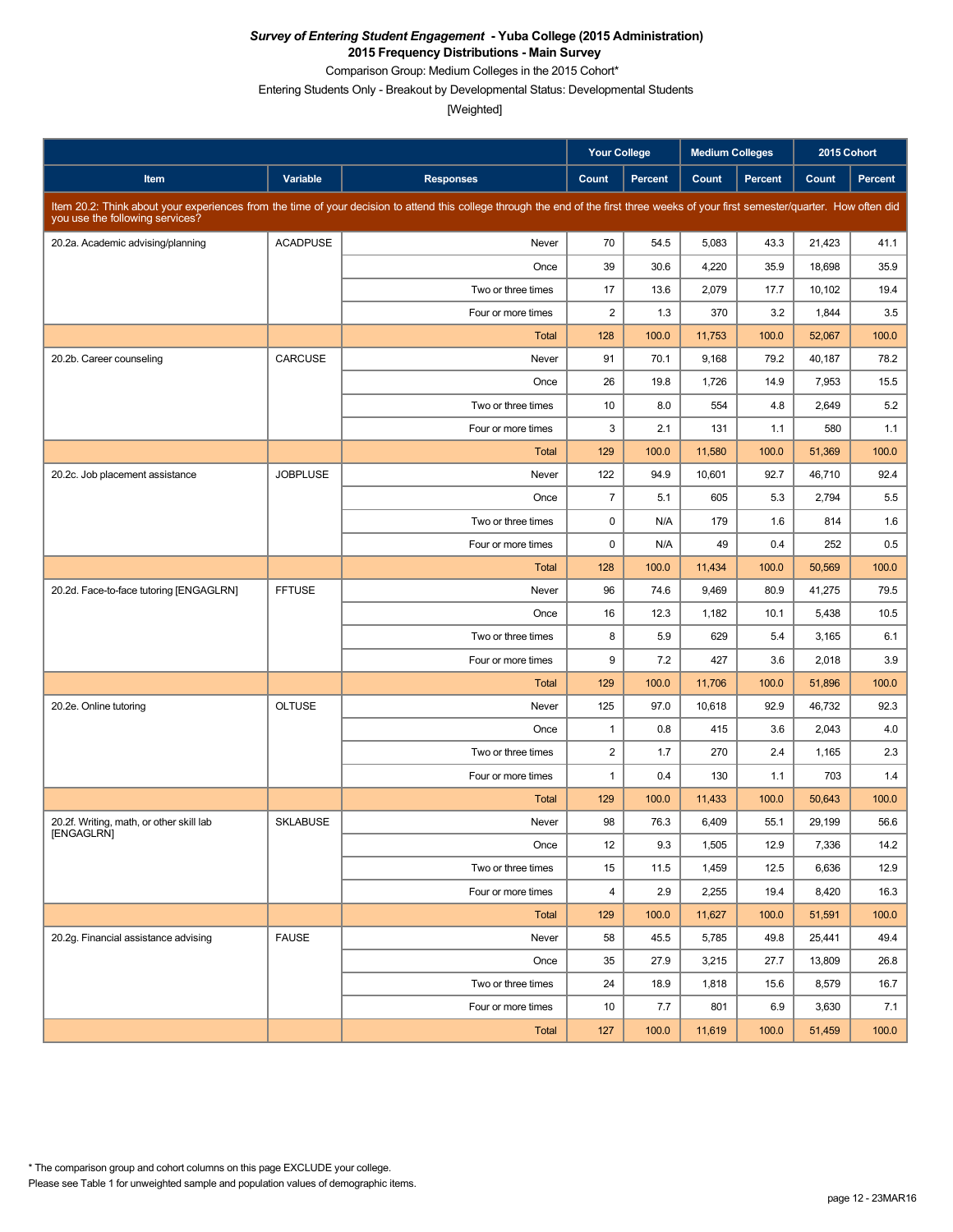Comparison Group: Medium Colleges in the 2015 Cohort\*

Entering Students Only - Breakout by Developmental Status: Developmental Students

|                                               |                 |                                                                                                                                                                                      | <b>Your College</b> |                | <b>Medium Colleges</b> |         | 2015 Cohort |                |
|-----------------------------------------------|-----------------|--------------------------------------------------------------------------------------------------------------------------------------------------------------------------------------|---------------------|----------------|------------------------|---------|-------------|----------------|
| Item                                          | Variable        | <b>Responses</b>                                                                                                                                                                     | Count               | <b>Percent</b> | Count                  | Percent | Count       | <b>Percent</b> |
| you use the following services?               |                 | Item 20.2: Think about your experiences from the time of your decision to attend this college through the end of the first three weeks of your first semester/quarter. How often did |                     |                |                        |         |             |                |
| 20.2h. Computer lab [ENGAGLRN]                | <b>COMLBUSE</b> | Never                                                                                                                                                                                | 80                  | 64.1           | 5,011                  | 42.7    | 22,355      | 43.0           |
|                                               |                 | Once                                                                                                                                                                                 | 27                  | 21.5           | 2,068                  | 17.6    | 9,450       | 18.2           |
|                                               |                 | Two or three times                                                                                                                                                                   | 13                  | 10.5           | 2,170                  | 18.5    | 9,647       | 18.5           |
|                                               |                 | Four or more times                                                                                                                                                                   | 5                   | 3.9            | 2,492                  | 21.2    | 10,555      | 20.3           |
|                                               |                 | <b>Total</b>                                                                                                                                                                         | 124                 | 100.0          | 11,741                 | 100.0   | 52,007      | 100.0          |
| 20.2i. Student organizations                  | <b>STORGUSE</b> | Never                                                                                                                                                                                | 111                 | 89.9           | 9,848                  | 85.8    | 43,122      | 84.7           |
|                                               |                 | Once                                                                                                                                                                                 | 9                   | 7.0            | 907                    | 7.9     | 4,445       | 8.7            |
|                                               |                 | Two or three times                                                                                                                                                                   | $\overline{c}$      | 1.7            | 478                    | 4.2     | 2,173       | 4.3            |
|                                               |                 | Four or more times                                                                                                                                                                   | $\overline{2}$      | 1.3            | 248                    | 2.2     | 1,162       | 2.3            |
|                                               |                 | Total                                                                                                                                                                                | 124                 | 100.0          | 11,481                 | 100.0   | 50,902      | 100.0          |
| 20.2j. Transfer credit assistance             | <b>TRNFCRAS</b> | Never                                                                                                                                                                                | 111                 | 86.4           | 10,299                 | 89.3    | 45,194      | 88.7           |
|                                               |                 | Once                                                                                                                                                                                 | 13                  | 10.2           | 932                    | 8.1     | 4,243       | 8.3            |
|                                               |                 | Two or three times                                                                                                                                                                   | $\mathbf{1}$        | 0.8            | 221                    | 1.9     | 1,080       | 2.1            |
|                                               |                 | Four or more times                                                                                                                                                                   | 3                   | 2.6            | 78                     | 0.7     | 425         | 0.8            |
|                                               |                 | <b>Total</b>                                                                                                                                                                         | 128                 | 100.0          | 11,531                 | 100.0   | 50,941      | 100.0          |
| 20.2k. Services to students with disabilities | <b>DISVSUSE</b> | Never                                                                                                                                                                                | 116                 | 93.0           | 10,565                 | 91.7    | 46,578      | 91.4           |
|                                               |                 | Once                                                                                                                                                                                 | 8                   | 6.6            | 455                    | 4.0     | 2,189       | 4.3            |
|                                               |                 | Two or three times                                                                                                                                                                   | 0                   | N/A            | 272                    | 2.4     | 1,211       | 2.4            |
|                                               |                 | Four or more times                                                                                                                                                                   | $\mathbf{1}$        | 0.4            | 228                    | 2.0     | 993         | 1.9            |
|                                               |                 | <b>Total</b>                                                                                                                                                                         | 124                 | 100.0          | 11,520                 | 100.0   | 50,972      | 100.0          |
| were you with the following services?         |                 | Item 20.3: Think about your experiences from the time of your decision to attend this college through the end of the first three weeks of your first semester/quarter. How satisfied |                     |                |                        |         |             |                |
| 20.3a. Academic advising/planning             | <b>ACADPSAT</b> | Not applicable                                                                                                                                                                       | 58                  | 45.7           | 4,494                  | 39.1    | 18,930      | 37.2           |
|                                               |                 | Not at all                                                                                                                                                                           | 8                   | 6.1            | 452                    | 3.9     | 2,137       | 4.2            |
|                                               |                 | Somewhat                                                                                                                                                                             | 44                  | 34.9           | 3,527                  | 30.7    | 15,717      | 30.9           |
|                                               |                 | Very                                                                                                                                                                                 | 17                  | 13.4           | 3,009                  | 26.2    | 14,102      | 27.7           |
|                                               |                 | Total                                                                                                                                                                                | 126                 | 100.0          | 11,481                 | 100.0   | 50,886      | 100.0          |
| 20.3b. Career counseling                      | CARCSAT         | Not applicable                                                                                                                                                                       | 75                  | 58.1           | 8,110                  | 72.0    | 35,394      | 71.1           |
|                                               |                 | Not at all                                                                                                                                                                           | 8                   | 5.9            | 452                    | 4.0     | 2,034       | 4.1            |
|                                               |                 | Somewhat                                                                                                                                                                             | 33                  | 25.4           | 1,357                  | 12.1    | 6,072       | 12.2           |
|                                               |                 | Very                                                                                                                                                                                 | 14                  | 10.6           | 1,343                  | 11.9    | 6,314       | 12.7           |
|                                               |                 | Total                                                                                                                                                                                | 129                 | 100.0          | 11,262                 | 100.0   | 49,813      | 100.0          |
| 20.3c. Job placement assistance               | <b>JOBPLSAT</b> | Not applicable                                                                                                                                                                       | 109                 | 86.2           | 9,349                  | 84.0    | 41,157      | 83.5           |
|                                               |                 | Not at all                                                                                                                                                                           | 8                   | 6.4            | 539                    | 4.8     | 2,250       | 4.6            |
|                                               |                 | Somewhat                                                                                                                                                                             | $\,$ 5 $\,$         | 4.3            | 713                    | 6.4     | 3,221       | 6.5            |
|                                               |                 | Very                                                                                                                                                                                 | $\overline{4}$      | 3.0            | 524                    | 4.7     | 2,632       | 5.3            |
|                                               |                 | Total                                                                                                                                                                                | 126                 | 100.0          | 11,125                 | 100.0   | 49,260      | 100.0          |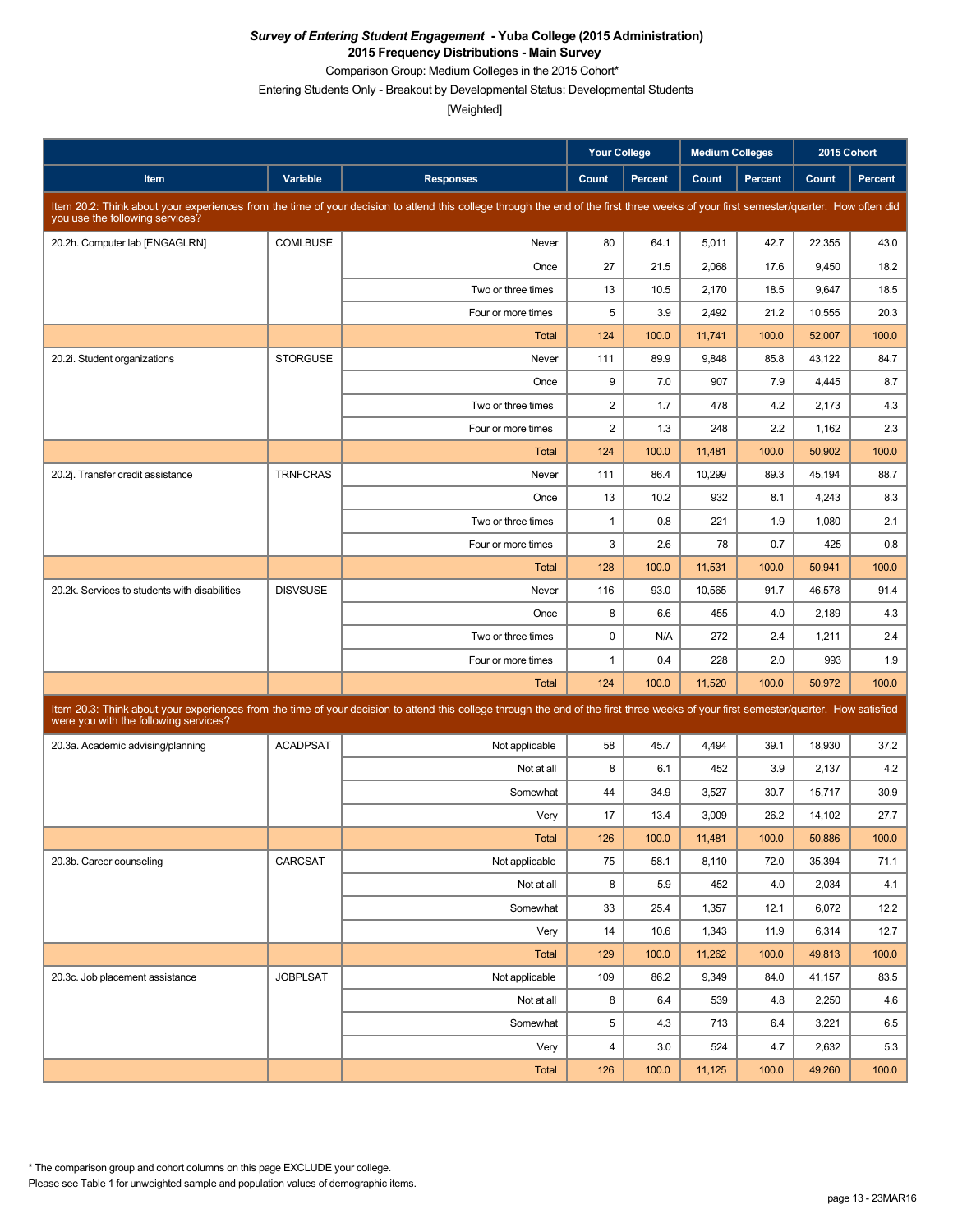Comparison Group: Medium Colleges in the 2015 Cohort\*

Entering Students Only - Breakout by Developmental Status: Developmental Students

|                                          |                 |                                                                                                                                                                                      | <b>Your College</b> |         | <b>Medium Colleges</b> |         | 2015 Cohort |         |
|------------------------------------------|-----------------|--------------------------------------------------------------------------------------------------------------------------------------------------------------------------------------|---------------------|---------|------------------------|---------|-------------|---------|
| Item                                     | Variable        | <b>Responses</b>                                                                                                                                                                     | Count               | Percent | Count                  | Percent | Count       | Percent |
| were you with the following services?    |                 | Item 20.3: Think about your experiences from the time of your decision to attend this college through the end of the first three weeks of your first semester/quarter. How satisfied |                     |         |                        |         |             |         |
| 20.3d. Face-to-face tutoring             | <b>FFTSAT</b>   | Not applicable                                                                                                                                                                       | 83                  | 65.2    | 8,240                  | 73.2    | 35,792      | 71.7    |
|                                          |                 | Not at all                                                                                                                                                                           | 9                   | 7.2     | 335                    | 3.0     | 1,590       | 3.2     |
|                                          |                 | Somewhat                                                                                                                                                                             | 22                  | 17.0    | 982                    | 8.7     | 4,579       | 9.2     |
|                                          |                 | Very                                                                                                                                                                                 | 14                  | 10.6    | 1,696                  | 15.1    | 7,948       | 15.9    |
|                                          |                 | <b>Total</b>                                                                                                                                                                         | 128                 | 100.0   | 11,252                 | 100.0   | 49,909      | 100.0   |
| 20.3e. Online tutoring                   | <b>OLTSAT</b>   | Not applicable                                                                                                                                                                       | 107                 | 85.7    | 9,358                  | 84.7    | 41,129      | 83.9    |
|                                          |                 | Not at all                                                                                                                                                                           | 6                   | 4.8     | 429                    | 3.9     | 1,988       | 4.1     |
|                                          |                 | Somewhat                                                                                                                                                                             | 5                   | 4.3     | 628                    | 5.7     | 2,957       | 6.0     |
|                                          |                 | Very                                                                                                                                                                                 | $\overline{7}$      | 5.2     | 637                    | 5.8     | 2,944       | 6.0     |
|                                          |                 | <b>Total</b>                                                                                                                                                                         | 125                 | 100.0   | 11,052                 | 100.0   | 49,018      | 100.0   |
| 20.3f. Writing, math, or other skill lab | <b>SKLBSAT</b>  | Not applicable                                                                                                                                                                       | 93                  | 72.1    | 5,819                  | 51.7    | 26,218      | 52.6    |
|                                          |                 | Not at all                                                                                                                                                                           | 5                   | 4.2     | 333                    | 3.0     | 1,449       | 2.9     |
|                                          |                 | Somewhat                                                                                                                                                                             | 19                  | 14.4    | 2,125                  | 18.9    | 9,322       | 18.7    |
|                                          |                 | Very                                                                                                                                                                                 | 12                  | 9.3     | 2,973                  | 26.4    | 12,882      | 25.8    |
|                                          |                 | <b>Total</b>                                                                                                                                                                         | 129                 | 100.0   | 11,249                 | 100.0   | 49,871      | 100.0   |
| 20.3g. Financial assistance advising     | <b>FAADVSAT</b> | Not applicable                                                                                                                                                                       | 49                  | 38.3    | 5,117                  | 45.5    | 22,499      | 45.1    |
|                                          |                 | Not at all                                                                                                                                                                           | 17                  | 13.2    | 735                    | 6.5     | 3,574       | 7.2     |
|                                          |                 | Somewhat                                                                                                                                                                             | 32                  | 24.7    | 2,353                  | 20.9    | 10,476      | 21.0    |
|                                          |                 | Very                                                                                                                                                                                 | 31                  | 23.8    | 3,036                  | 27.0    | 13,293      | 26.7    |
|                                          |                 | <b>Total</b>                                                                                                                                                                         | 128                 | 100.0   | 11,240                 | 100.0   | 49,842      | 100.0   |
| 20.3h. Computer lab                      | <b>COMLBSAT</b> | Not applicable                                                                                                                                                                       | 69                  | 55.1    | 4,497                  | 39.6    | 20,228      | 40.2    |
|                                          |                 | Not at all                                                                                                                                                                           | $\overline{7}$      | 5.6     | 224                    | 2.0     | 1,128       | 2.2     |
|                                          |                 | Somewhat                                                                                                                                                                             | 25                  | 19.9    | 2,083                  | 18.4    | 9,293       | 18.5    |
|                                          |                 | Very                                                                                                                                                                                 | 24                  | 19.4    | 4,545                  | 40.0    | 19,674      | 39.1    |
|                                          |                 | <b>Total</b>                                                                                                                                                                         | 126                 | 100.0   | 11,349                 | 100.0   | 50,323      | 100.0   |
| 20.3i. Student organizations             | <b>STORGSAT</b> | Not applicable                                                                                                                                                                       | 93                  | 74.7    | 8,718                  | 78.5    | 38.082      | 77.3    |
|                                          |                 | Not at all                                                                                                                                                                           | 9                   | 7.0     | 381                    | 3.4     | 1,648       | 3.3     |
|                                          |                 | Somewhat                                                                                                                                                                             | 14                  | 11.3    | 1,007                  | 9.1     | 4,526       | 9.2     |
|                                          |                 | Very                                                                                                                                                                                 | 9                   | 7.0     | 1,004                  | 9.0     | 5,009       | 10.2    |
|                                          |                 | Total                                                                                                                                                                                | 125                 | 100.0   | 11,111                 | 100.0   | 49,264      | 100.0   |
| 20.3j. Transfer credit assistance        | <b>TRCRASAT</b> | Not applicable                                                                                                                                                                       | 93                  | 73.7    | 9,086                  | 81.4    | 39,799      | 80.5    |
|                                          |                 | Not at all                                                                                                                                                                           | 11                  | 9.1     | 468                    | 4.2     | 2,110       | 4.3     |
|                                          |                 | Somewhat                                                                                                                                                                             | 15                  | 12.0    | 773                    | 6.9     | 3,685       | 7.5     |
|                                          |                 | Very                                                                                                                                                                                 | $\overline{7}$      | 5.2     | 832                    | 7.5     | 3,849       | 7.8     |
|                                          |                 | Total                                                                                                                                                                                | 126                 | 100.0   | 11,160                 | 100.0   | 49,443      | 100.0   |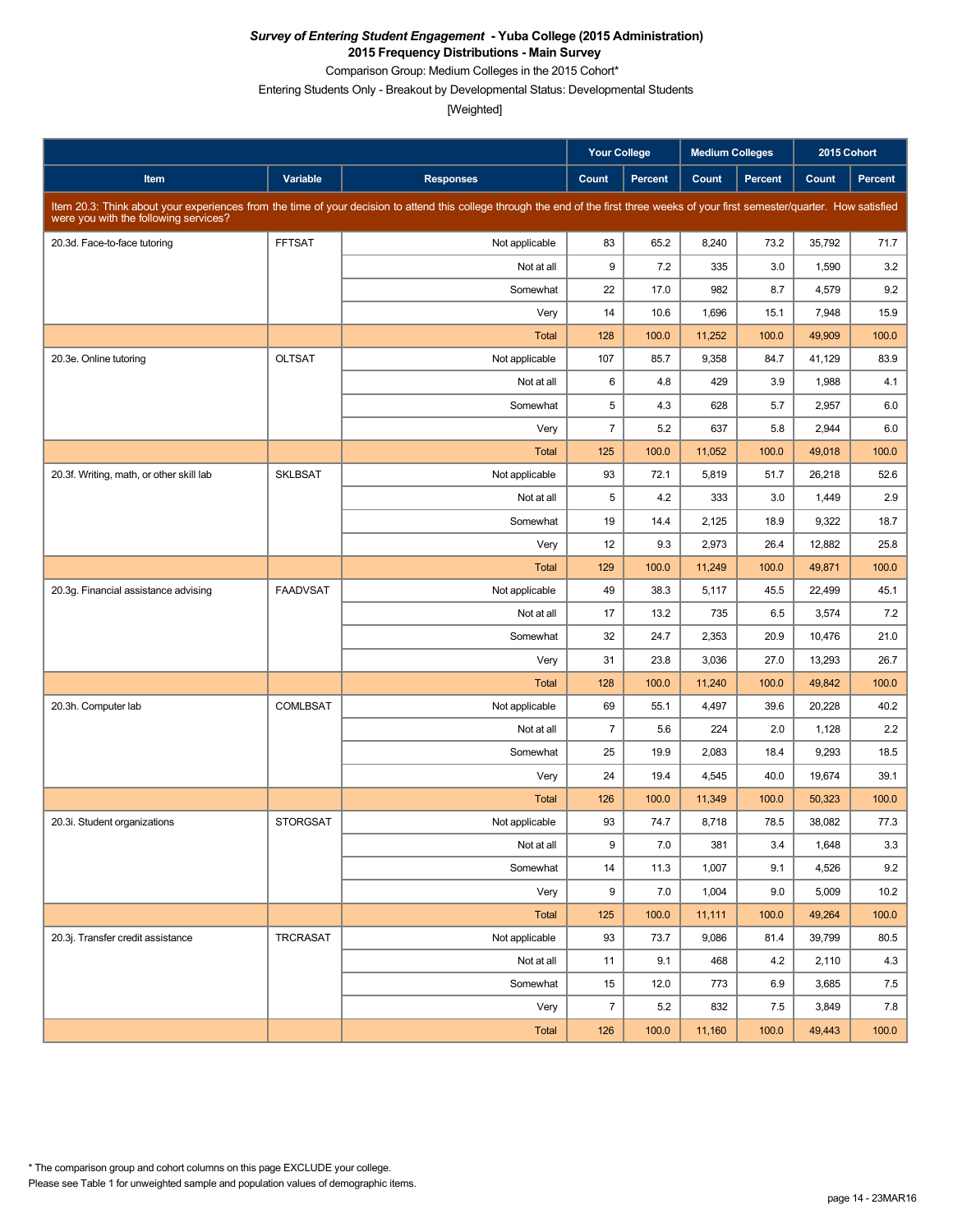Comparison Group: Medium Colleges in the 2015 Cohort\*

Entering Students Only - Breakout by Developmental Status: Developmental Students

[Weighted]

|                                                                                                                                                                                                                                        |                 |                                                                                                                                                                                      | <b>Your College</b> |                | <b>Medium Colleges</b> |         | 2015 Cohort |                |  |
|----------------------------------------------------------------------------------------------------------------------------------------------------------------------------------------------------------------------------------------|-----------------|--------------------------------------------------------------------------------------------------------------------------------------------------------------------------------------|---------------------|----------------|------------------------|---------|-------------|----------------|--|
| Item                                                                                                                                                                                                                                   | Variable        | <b>Responses</b>                                                                                                                                                                     | Count               | <b>Percent</b> | Count                  | Percent | Count       | <b>Percent</b> |  |
| were you with the following services?                                                                                                                                                                                                  |                 | Item 20.3: Think about your experiences from the time of your decision to attend this college through the end of the first three weeks of your first semester/quarter. How satisfied |                     |                |                        |         |             |                |  |
| 20.3k. Services to students with disabilities                                                                                                                                                                                          | <b>DISVSAT</b>  | Not applicable                                                                                                                                                                       | 108                 | 84.6           | 9,273                  | 83.1    | 40,938      | 82.7           |  |
|                                                                                                                                                                                                                                        |                 | Not at all                                                                                                                                                                           | 10                  | 7.7            | 340                    | 3.0     | 1,501       | 3.0            |  |
|                                                                                                                                                                                                                                        |                 | Somewhat                                                                                                                                                                             | $\overline{7}$      | 5.5            | 594                    | 5.3     | 2,658       | 5.4            |  |
|                                                                                                                                                                                                                                        |                 | Very                                                                                                                                                                                 | 3                   | 2.1            | 956                    | 8.6     | 4,381       | 8.9            |  |
|                                                                                                                                                                                                                                        |                 | Total                                                                                                                                                                                | 128                 | 100.0          | 11,163                 | 100.0   | 49,477      | 100.0          |  |
| Item 21: Think about your experiences from the time of your decision to attend this college through the end of the first three weeks of your first semester/quarter. Within a class,<br>or through another experience at this college: |                 |                                                                                                                                                                                      |                     |                |                        |         |             |                |  |
| 21a. I learned to improve my study skills<br>(listening, note taking, highlighting readings,                                                                                                                                           | <b>LNDSTUDY</b> | Strongly disagree                                                                                                                                                                    | 2                   | 1.7            | 151                    | 1.2     | 651         | 1.2            |  |
| working with others, etc.) [COLLREAD]                                                                                                                                                                                                  |                 | <b>Disagree</b>                                                                                                                                                                      | 5                   | 3.8            | 379                    | 3.1     | 1,677       | 3.1            |  |
|                                                                                                                                                                                                                                        |                 | Neutral                                                                                                                                                                              | 33                  | 25.0           | 2,212                  | 18.1    | 9,724       | 18.0           |  |
|                                                                                                                                                                                                                                        |                 | Agree                                                                                                                                                                                | 62                  | 47.1           | 5,197                  | 42.6    | 22,565      | 41.7           |  |
|                                                                                                                                                                                                                                        |                 | Strongly agree                                                                                                                                                                       | 29                  | 22.5           | 4,251                  | 34.9    | 19,442      | 36.0           |  |
|                                                                                                                                                                                                                                        |                 | Total                                                                                                                                                                                | 131                 | 100.0          | 12,189                 | 100.0   | 54,060      | 100.0          |  |
| 21b. I learned to understand my academic<br>strengths and weaknesses [COLLREAD]                                                                                                                                                        | <b>LNDACAWK</b> | Strongly disagree                                                                                                                                                                    | 4                   | 3.4            | 112                    | 0.9     | 528         | 1.0            |  |
|                                                                                                                                                                                                                                        |                 | <b>Disagree</b>                                                                                                                                                                      | $\overline{7}$      | 5.4            | 429                    | 3.5     | 1,729       | 3.2            |  |
|                                                                                                                                                                                                                                        |                 | Neutral                                                                                                                                                                              | 33                  | 25.0           | 2,478                  | 20.3    | 10,893      | 20.2           |  |
|                                                                                                                                                                                                                                        |                 | Agree                                                                                                                                                                                | 61                  | 46.7           | 5,441                  | 44.7    | 23,842      | 44.2           |  |
|                                                                                                                                                                                                                                        |                 | Strongly agree                                                                                                                                                                       | 26                  | 19.5           | 3,724                  | 30.6    | 16,995      | 31.5           |  |
|                                                                                                                                                                                                                                        |                 | Total                                                                                                                                                                                | 131                 | 100.0          | 12,185                 | 100.0   | 53,988      | 100.0          |  |
| 21c. I learned skills and strategies to<br>improve my test-taking ability [COLLREAD]                                                                                                                                                   | <b>LNDSKLLS</b> | Strongly disagree                                                                                                                                                                    | $\overline{7}$      | 5.5            | 311                    | 2.5     | 1,306       | 2.4            |  |
|                                                                                                                                                                                                                                        |                 | <b>Disagree</b>                                                                                                                                                                      | 15                  | 11.8           | 1,073                  | 8.8     | 4,544       | 8.4            |  |
|                                                                                                                                                                                                                                        |                 | Neutral                                                                                                                                                                              | 40                  | 30.5           | 3,486                  | 28.6    | 15,388      | 28.5           |  |
|                                                                                                                                                                                                                                        |                 | Agree                                                                                                                                                                                | 47                  | 36.0           | 4,183                  | 34.3    | 18,263      | 33.8           |  |
|                                                                                                                                                                                                                                        |                 | Strongly agree                                                                                                                                                                       | 21                  | 16.3           | 3,133                  | 25.7    | 14,517      | 26.9           |  |
|                                                                                                                                                                                                                                        |                 | Total                                                                                                                                                                                | 130                 | 100.0          | 12,186                 | 100.0   | 54,019      | 100.0          |  |
| Item 22                                                                                                                                                                                                                                |                 |                                                                                                                                                                                      |                     |                |                        |         |             |                |  |
| 22. What has been your MAIN source of<br>academic advising (help with academic                                                                                                                                                         | <b>PSOURACA</b> | Instructors                                                                                                                                                                          | 23                  | 18.9           | 3,170                  | 28.9    | 14,406      | 29.7           |  |
| goal-setting, planning, course<br>recommendations, graduation requirements,                                                                                                                                                            |                 | College staff (not instructors)                                                                                                                                                      | 20                  | 16.2           | 1,300                  | 11.9    | 5,719       | 11.8           |  |
| $etc.$ )?                                                                                                                                                                                                                              |                 | Friends, family, or other students                                                                                                                                                   | 63                  | 52.3           | 5,174                  | 47.2    | 22,651      | 46.6           |  |
|                                                                                                                                                                                                                                        |                 | Computerized degree advisor system                                                                                                                                                   | 0                   | N/A            | 136                    | 1.2     | 622         | 1.3            |  |
|                                                                                                                                                                                                                                        |                 | College Web site                                                                                                                                                                     | 11                  | 9.0            | 805                    | 7.4     | 3,528       | 7.3            |  |
|                                                                                                                                                                                                                                        |                 | Other college materials                                                                                                                                                              | 4                   | 3.6            | 371                    | 3.4     | 1,653       | 3.4            |  |
|                                                                                                                                                                                                                                        |                 | Total                                                                                                                                                                                | 121                 | 100.0          | 10,957                 | 100.0   | 48,579      | 100.0          |  |
| Item 23                                                                                                                                                                                                                                |                 |                                                                                                                                                                                      |                     |                |                        |         |             |                |  |
| 23. Was a specific person assigned to you                                                                                                                                                                                              | <b>ASNPERS</b>  | Yes                                                                                                                                                                                  | 26                  | 20.5           | 3,964                  | 33.7    | 16,723      | 32.1           |  |
| so you could see him/her each time you<br>needed information or assistance?                                                                                                                                                            |                 | No                                                                                                                                                                                   | 101                 | 79.5           | 7,807                  | 66.3    | 35,400      | 67.9           |  |
|                                                                                                                                                                                                                                        |                 | Total                                                                                                                                                                                | 127                 | 100.0          | 11,772                 | 100.0   | 52,124      | 100.0          |  |

\* The comparison group and cohort columns on this page EXCLUDE your college.

Please see Table 1 for unweighted sample and population values of demographic items.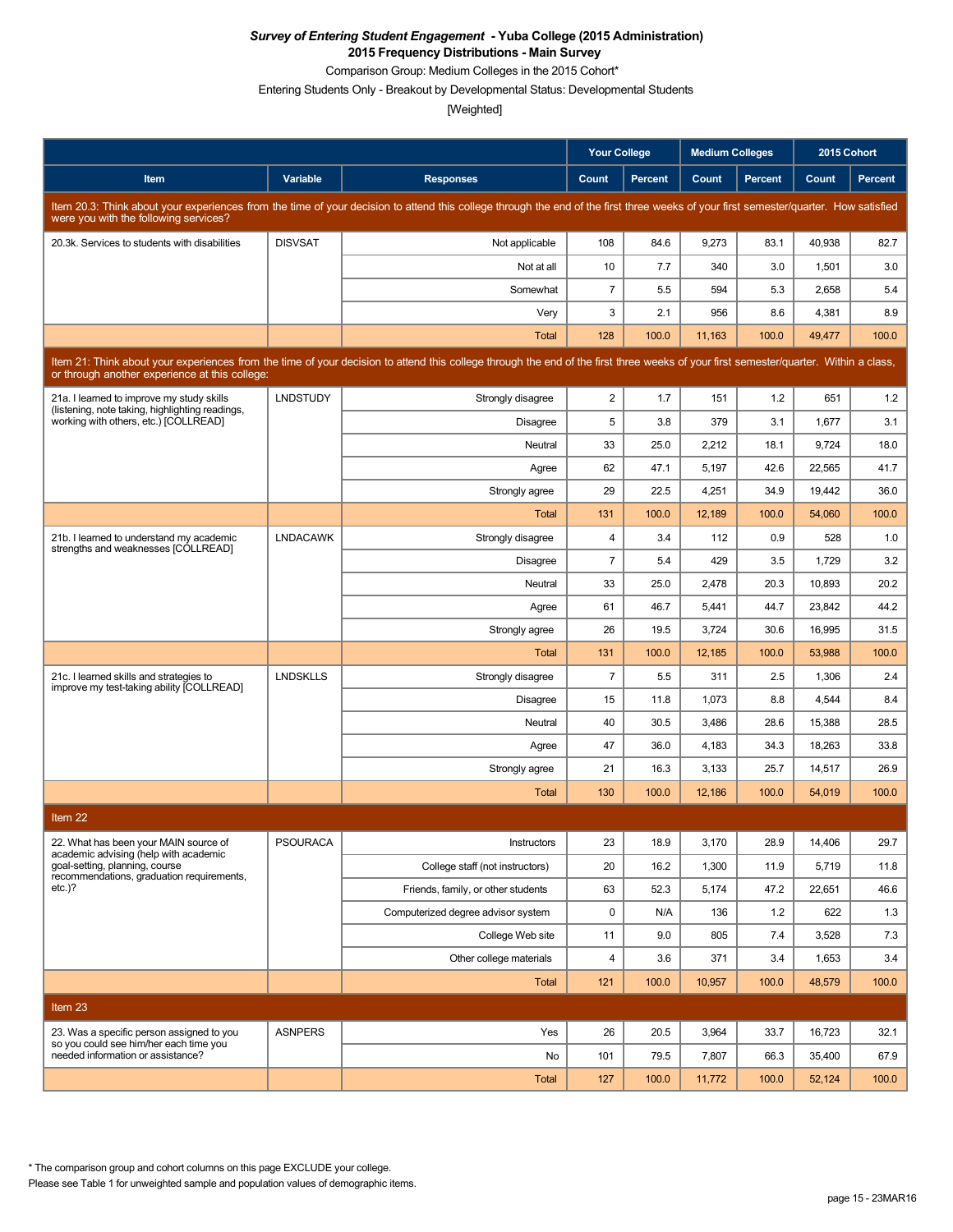Comparison Group: Medium Colleges in the 2015 Cohort\*

Entering Students Only - Breakout by Developmental Status: Developmental Students

[Weighted]

|                                                                |                 |                                                                                                                                                                               | <b>Your College</b>       |         | <b>Medium Colleges</b> |         | 2015 Cohort |         |
|----------------------------------------------------------------|-----------------|-------------------------------------------------------------------------------------------------------------------------------------------------------------------------------|---------------------------|---------|------------------------|---------|-------------|---------|
| Item                                                           | Variable        | <b>Responses</b>                                                                                                                                                              | Count                     | Percent | Count                  | Percent | Count       | Percent |
|                                                                |                 | Item 24: During the first three weeks of your first semester/quarter at this college, about how many hours did you spend in a typical 7-day week doing each of the following? |                           |         |                        |         |             |         |
| 24a. Preparing for class                                       | <b>PREPCLAS</b> | None                                                                                                                                                                          | 10                        | 8.0     | 618                    | 5.2     | 2,846       | 5.4     |
|                                                                |                 | 1-5 hours                                                                                                                                                                     | 72                        | 56.0    | 6,677                  | 55.7    | 29,736      | 55.9    |
|                                                                |                 | 6-10 hours                                                                                                                                                                    | 31                        | 24.1    | 2,793                  | 23.3    | 12,227      | 23.0    |
|                                                                |                 | 11-20 hours                                                                                                                                                                   | 10                        | 7.6     | 1,345                  | 11.2    | 5,797       | 10.9    |
|                                                                |                 | 21-30 hours                                                                                                                                                                   | $\ensuremath{\mathsf{3}}$ | 2.5     | 365                    | 3.0     | 1,638       | 3.1     |
|                                                                |                 | More than 30 hours                                                                                                                                                            | $\sqrt{2}$                | 1.7     | 195                    | 1.6     | 919         | 1.7     |
|                                                                |                 | <b>Total</b>                                                                                                                                                                  | 129                       | 100.0   | 11,993                 | 100.0   | 53,164      | 100.0   |
| 24b. Working for pay                                           | <b>WORKPAY</b>  | None                                                                                                                                                                          | 54                        | 43.9    | 3,894                  | 34.0    | 18,157      | 35.8    |
|                                                                |                 | 1-5 hours                                                                                                                                                                     | 17                        | 14.2    | 1,113                  | 9.7     | 5,155       | 10.2    |
|                                                                |                 | 6-10 hours                                                                                                                                                                    | 4                         | 3.1     | 937                    | 8.2     | 3,880       | 7.7     |
|                                                                |                 | 11-20 hours                                                                                                                                                                   | 6                         | 4.9     | 1,333                  | 11.6    | 5,725       | 11.3    |
|                                                                |                 | 21-30 hours                                                                                                                                                                   | 17                        | 13.8    | 1,762                  | 15.4    | 7,620       | 15.0    |
|                                                                |                 | More than 30 hours                                                                                                                                                            | 25                        | 20.0    | 2,410                  | 21.1    | 10,144      | 20.0    |
|                                                                |                 | <b>Total</b>                                                                                                                                                                  | 123                       | 100.0   | 11,448                 | 100.0   | 50,681      | 100.0   |
| Item 25                                                        |                 |                                                                                                                                                                               |                           |         |                        |         |             |         |
| 25. When do you plan to take classes at this<br>college again? | <b>AGAINCL</b>  | I will accomplish my goal(s) during this<br>semester/quarter and will not be returning                                                                                        | 15                        | 11.5    | 1,007                  | 8.4     | 4,567       | 8.7     |
|                                                                |                 | I have no current plans to return                                                                                                                                             | $\overline{7}$            | 5.6     | 272                    | 2.3     | 1,378       | 2.6     |
|                                                                |                 | Within the next 12 months                                                                                                                                                     | 76                        | 59.1    | 7,899                  | 66.1    | 34,222      | 64.8    |
|                                                                |                 | Uncertain                                                                                                                                                                     | 30                        | 23.8    | 2,768                  | 23.2    | 12,620      | 23.9    |
|                                                                |                 | <b>Total</b>                                                                                                                                                                  | 128                       | 100.0   | 11,946                 | 100.0   | 52,787      | 100.0   |
| Item 26: While in high school, did you:                        |                 |                                                                                                                                                                               |                           |         |                        |         |             |         |
| 26a. Take math every school year?                              | <b>MATHALLF</b> | Not applicable                                                                                                                                                                | $\mathbf{1}$              | 0.4     | 175                    | 1.5     | 801         | 1.5     |
|                                                                |                 | Yes                                                                                                                                                                           | 82                        | 62.8    | 9,726                  | 80.7    | 43,611      | 81.6    |
|                                                                |                 | No                                                                                                                                                                            | 48                        | 36.8    | 2,153                  | 17.9    | 9,054       | 16.9    |
|                                                                |                 | <b>Total</b>                                                                                                                                                                  | 130                       | 100.0   | 12,055                 | 100.0   | 53,466      | 100.0   |
| 26b. Take math during your senior year?                        | <b>MATHSNYR</b> | Not applicable                                                                                                                                                                | $\overline{4}$            | 3.1     | 479                    | 4.1     | 2,035       | 4.0     |
|                                                                |                 | Yes                                                                                                                                                                           | 62                        | 50.6    | 8,810                  | 75.8    | 39.485      | 76.7    |
|                                                                |                 | No                                                                                                                                                                            | 57                        | 46.2    | 2,335                  | 20.1    | 9,990       | 19.4    |
|                                                                |                 | Total                                                                                                                                                                         | 123                       | 100.0   | 11,624                 | 100.0   | 51,510      | 100.0   |
| Item 27                                                        |                 |                                                                                                                                                                               |                           |         |                        |         |             |         |
| 27. Would you recommend this college to a                      | <b>RECOCOLL</b> | Yes                                                                                                                                                                           | 118                       | 90.0    | 11,364                 | 94.1    | 50,196      | 93.9    |
| friend or family member?                                       |                 | No                                                                                                                                                                            | 13                        | 10.0    | 715                    | 5.9     | 3,257       | 6.1     |
|                                                                |                 | Total                                                                                                                                                                         | 131                       | 100.0   | 12,079                 | 100.0   | 53,454      | 100.0   |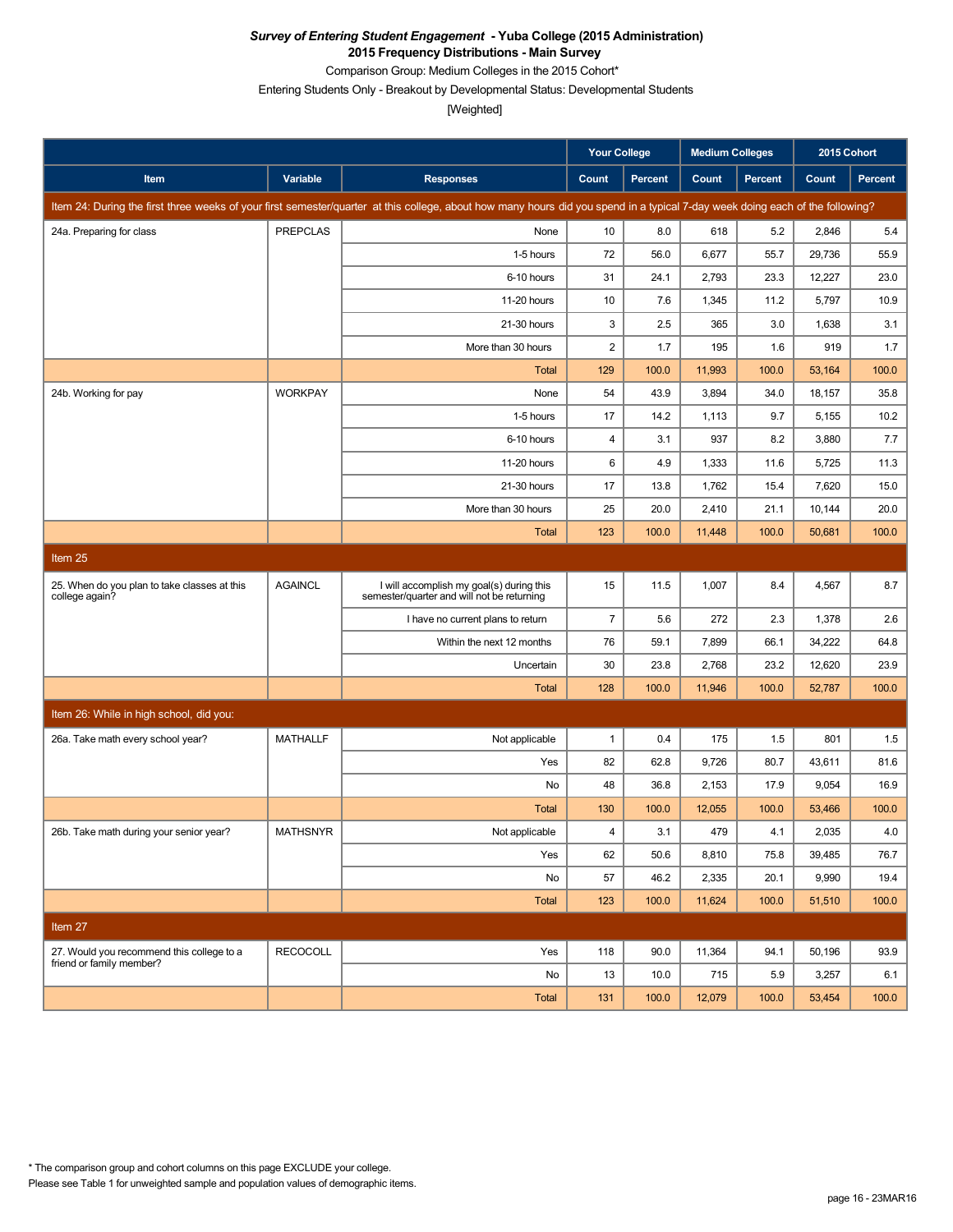Comparison Group: Medium Colleges in the 2015 Cohort\*

Entering Students Only - Breakout by Developmental Status: Developmental Students

[Weighted]

|                                                                                                 |                 |                                       | <b>Your College</b>     |                | <b>Medium Colleges</b> |         | 2015 Cohort |         |
|-------------------------------------------------------------------------------------------------|-----------------|---------------------------------------|-------------------------|----------------|------------------------|---------|-------------|---------|
| Item                                                                                            | Variable        | <b>Responses</b>                      | Count                   | <b>Percent</b> | Count                  | Percent | Count       | Percent |
| Item <sub>28</sub>                                                                              |                 |                                       |                         |                |                        |         |             |         |
| 28. In what range was your overall high<br>school grade average?                                | <b>HSGRADE</b>  | Α                                     | $\overline{2}$          | 1.6            | 499                    | 4.2     | 2,197       | 4.1     |
|                                                                                                 |                 | $A - to B +$                          | 35                      | 26.7           | 3,298                  | 27.5    | 14,755      | 27.7    |
|                                                                                                 |                 | В                                     | 28                      | 21.3           | 2,797                  | 23.3    | 12,146      | 22.8    |
|                                                                                                 |                 | $B$ - to $C$ +                        | 43                      | 32.9           | 3,688                  | 30.7    | 16,910      | 31.7    |
|                                                                                                 |                 | C                                     | 15                      | 11.7           | 1,256                  | 10.5    | 5,245       | 9.8     |
|                                                                                                 |                 | C- or lower                           | 8                       | 5.9            | 471                    | 3.9     | 2,037       | 3.8     |
|                                                                                                 |                 | <b>Total</b>                          | 131                     | 100.0          | 12,010                 | 100.0   | 53,291      | 100.0   |
| Item 31                                                                                         |                 |                                       |                         |                |                        |         |             |         |
| 31. Are you married?                                                                            | <b>MARRSTAT</b> | Yes                                   | 21                      | 16.3           | 1,102                  | 9.1     | 4,773       | 8.9     |
|                                                                                                 |                 | No                                    | 109                     | 83.7           | 10,975                 | 90.9    | 48,805      | 91.1    |
|                                                                                                 |                 | <b>Total</b>                          | 131                     | 100.0          | 12,078                 | 100.0   | 53,578      | 100.0   |
| Item $32$                                                                                       |                 |                                       |                         |                |                        |         |             |         |
| 32. Do you have children who live with you                                                      | <b>CHILDREN</b> | Yes                                   | 26                      | 19.6           | 2,237                  | 18.6    | 9,100       | 17.0    |
| and depend on you for their care?                                                               |                 | No                                    | 105                     | 80.4           | 9,809                  | 81.4    | 44,319      | 83.0    |
|                                                                                                 |                 | <b>Total</b>                          | 131                     | 100.0          | 12,046                 | 100.0   | 53,420      | 100.0   |
| Item 33                                                                                         |                 |                                       |                         |                |                        |         |             |         |
| 33. Is English your native (first) language?                                                    | <b>ENGNAT</b>   | Yes                                   | 82                      | 63.9           | 10,006                 | 83.0    | 43,250      | 80.9    |
|                                                                                                 |                 | No                                    | 46                      | 36.1           | 2,048                  | 17.0    | 10,244      | 19.1    |
|                                                                                                 |                 | <b>Total</b>                          | 128                     | 100.0          | 12,054                 | 100.0   | 53,494      | 100.0   |
| Item 36                                                                                         |                 |                                       |                         |                |                        |         |             |         |
| 36. What is the highest academic certificate                                                    | <b>DEGREE</b>   | None                                  | $\mathbf{1}$            | 0.8            | 162                    | 1.4     | 708         | 1.3     |
| or degree you have earned?                                                                      |                 | GED                                   | 5                       | 3.8            | 767                    | 6.4     | 3,267       | 6.2     |
|                                                                                                 |                 | High school diploma                   | 113                     | 86.6           | 10,192                 | 85.3    | 45,321      | 85.4    |
|                                                                                                 |                 | Vocational/technical certificate      | $\overline{7}$          | 5.4            | 626                    | 5.2     | 2,658       | 5.0     |
|                                                                                                 |                 | Associate degree                      | $\overline{\mathbf{c}}$ | 1.7            | 79                     | 0.7     | 596         | 1.1     |
|                                                                                                 |                 | Bachelor's degree                     | $\overline{\mathbf{c}}$ | 1.7            | 92                     | 0.8     | 354         | 0.7     |
|                                                                                                 |                 | Master's/Doctoral/Professional degree | 0                       | N/A            | 36                     | 0.3     | 167         | 0.3     |
|                                                                                                 |                 | Total                                 | 131                     | 100.0          | 11,954                 | 100.0   | 53,070      | 100.0   |
| Item 37: Please indicate whether your goal(s) for attending this college include the following: |                 |                                       |                         |                |                        |         |             |         |
| 37a. To complete a certificate                                                                  | <b>CERTPRG</b>  | Yes                                   | 86                      | 67.5           | 7,566                  | 64.4    | 33,387      | 64.1    |
|                                                                                                 | М               | No                                    | 41                      | 32.5           | 4,177                  | 35.6    | 18,669      | 35.9    |
|                                                                                                 |                 | Total                                 | 128                     | 100.0          | 11,743                 | 100.0   | 52,056      | 100.0   |
| 37b. To obtain an Associate degree                                                              | ASSOCDEG        | Yes                                   | 115                     | 89.0           | 9,828                  | 83.8    | 43,592      | 83.8    |
|                                                                                                 |                 | No                                    | 14                      | 11.0           | 1,905                  | 16.2    | 8,439       | 16.2    |
|                                                                                                 |                 | Total                                 | 129                     | 100.0          | 11,733                 | 100.0   | 52,030      | 100.0   |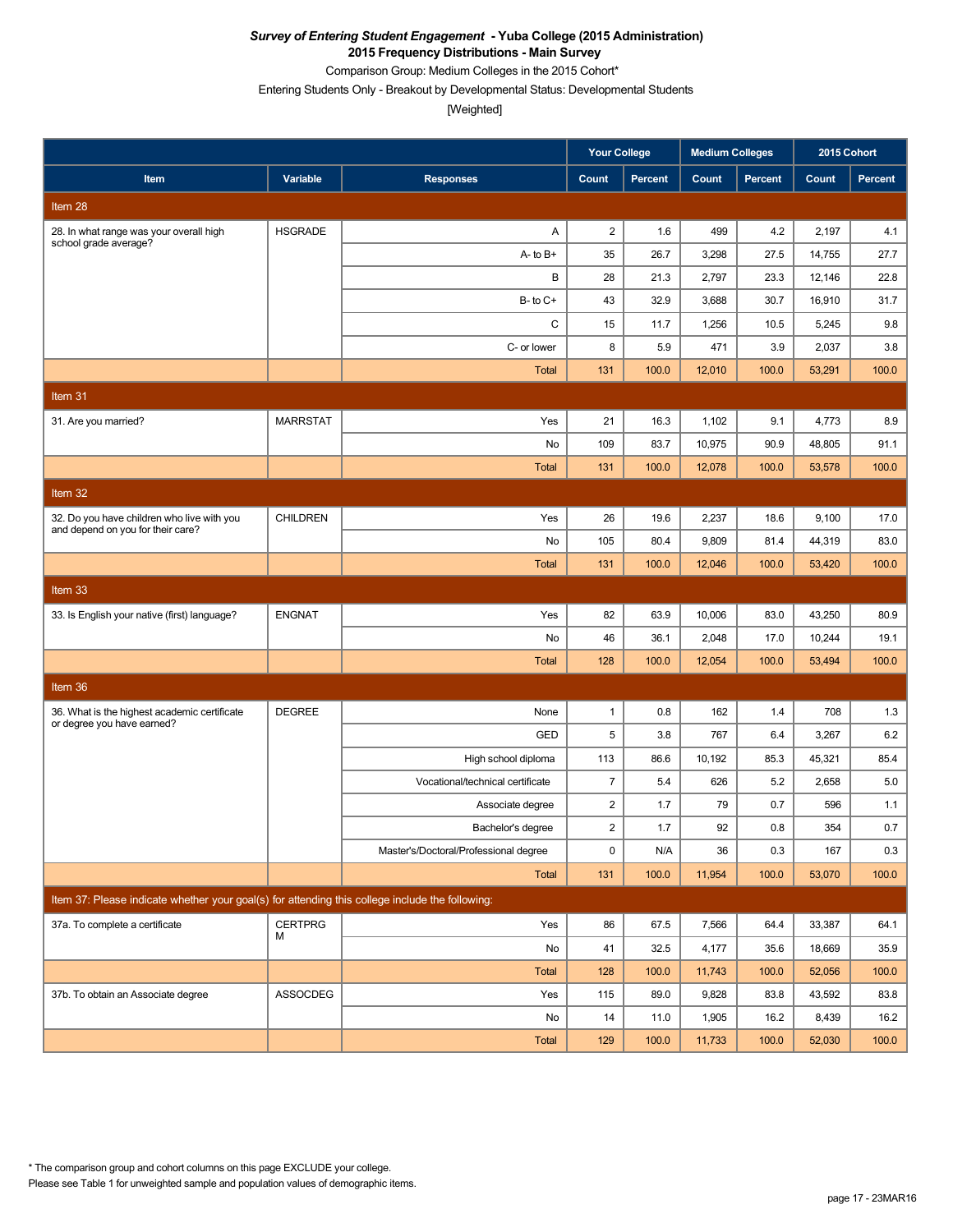Comparison Group: Medium Colleges in the 2015 Cohort\*

Entering Students Only - Breakout by Developmental Status: Developmental Students

|                                                                                                 |                 |                  | <b>Your College</b> |                | <b>Medium Colleges</b> |                | 2015 Cohort |         |
|-------------------------------------------------------------------------------------------------|-----------------|------------------|---------------------|----------------|------------------------|----------------|-------------|---------|
| <b>Item</b>                                                                                     | Variable        | <b>Responses</b> | Count               | <b>Percent</b> | Count                  | <b>Percent</b> | Count       | Percent |
| Item 37: Please indicate whether your goal(s) for attending this college include the following: |                 |                  |                     |                |                        |                |             |         |
| 37c. To transfer to a 4-year college or                                                         | TR4YR           | Yes              | 100                 | 78.5           | 8,525                  | 72.9           | 39,642      | 76.4    |
| university                                                                                      |                 | No               | 27                  | 21.5           | 3,177                  | 27.1           | 12,254      | 23.6    |
|                                                                                                 |                 | <b>Total</b>     | 127                 | 100.0          | 11,702                 | 100.0          | 51,897      | 100.0   |
| Item 38: Who in your family has attended at least some college? (Mark all that apply)           |                 |                  |                     |                |                        |                |             |         |
| 38a. Mother                                                                                     | <b>MOTHED</b>   | No response      | 94                  | 70.5           | 6,835                  | 55.4           | 30,343      | 55.4    |
|                                                                                                 |                 | Response         | 39                  | 29.5           | 5,512                  | 44.6           | 24,391      | 44.6    |
|                                                                                                 |                 | <b>Total</b>     | 133                 | 100.0          | 12,347                 | 100.0          | 54,734      | 100.0   |
| 38b. Father                                                                                     | <b>FATHED</b>   | No response      | 106                 | 79.5           | 8,449                  | 68.4           | 37,177      | 67.9    |
|                                                                                                 |                 | Response         | 27                  | 20.5           | 3,898                  | 31.6           | 17,557      | 32.1    |
|                                                                                                 |                 | <b>Total</b>     | 133                 | 100.0          | 12,347                 | 100.0          | 54,734      | 100.0   |
| 38c. Brother/Sister                                                                             | <b>SIBLINED</b> | No response      | 65                  | 49.2           | 7,122                  | 57.7           | 31,207      | 57.0    |
|                                                                                                 |                 | Response         | 68                  | 50.8           | 5,225                  | 42.3           | 23,527      | 43.0    |
|                                                                                                 |                 | <b>Total</b>     | 133                 | 100.0          | 12,347                 | 100.0          | 54,734      | 100.0   |
| 38d. Child                                                                                      | <b>CHILDED</b>  | No response      | 130                 | 97.9           | 12,087                 | 97.9           | 53,504      | 97.8    |
|                                                                                                 |                 | Response         | 3                   | 2.1            | 260                    | 2.1            | 1,230       | 2.2     |
|                                                                                                 |                 | <b>Total</b>     | 133                 | 100.0          | 12,347                 | 100.0          | 54,734      | 100.0   |
| 38e. Spouse/Partner                                                                             | SPOUCED         | No response      | 120                 | 90.1           | 11,218                 | 90.9           | 50,225      | 91.8    |
|                                                                                                 |                 | Response         | 13                  | 9.9            | 1,129                  | 9.1            | 4.509       | 8.2     |
|                                                                                                 |                 | <b>Total</b>     | 133                 | 100.0          | 12,347                 | 100.0          | 54,734      | 100.0   |
| 38f. Legal Guardian                                                                             | <b>LGUARDED</b> | No response      | 132                 | 99.2           | 11,988                 | 97.1           | 53,207      | 97.2    |
|                                                                                                 |                 | Response         | $\mathbf{1}$        | 0.8            | 359                    | 2.9            | 1,526       | 2.8     |
|                                                                                                 |                 | Total            | 133                 | 100.0          | 12,347                 | 100.0          | 54,734      | 100.0   |
| 38g. None of the above                                                                          | <b>NONED</b>    | No response      | 96                  | 72.1           | 9,493                  | 76.9           | 42,312      | 77.3    |
|                                                                                                 |                 | Response         | 37                  | 27.9           | 2,854                  | 23.1           | 12,422      | 22.7    |
|                                                                                                 |                 | <b>Total</b>     | 133                 | 100.0          | 12,347                 | 100.0          | 54,734      | 100.0   |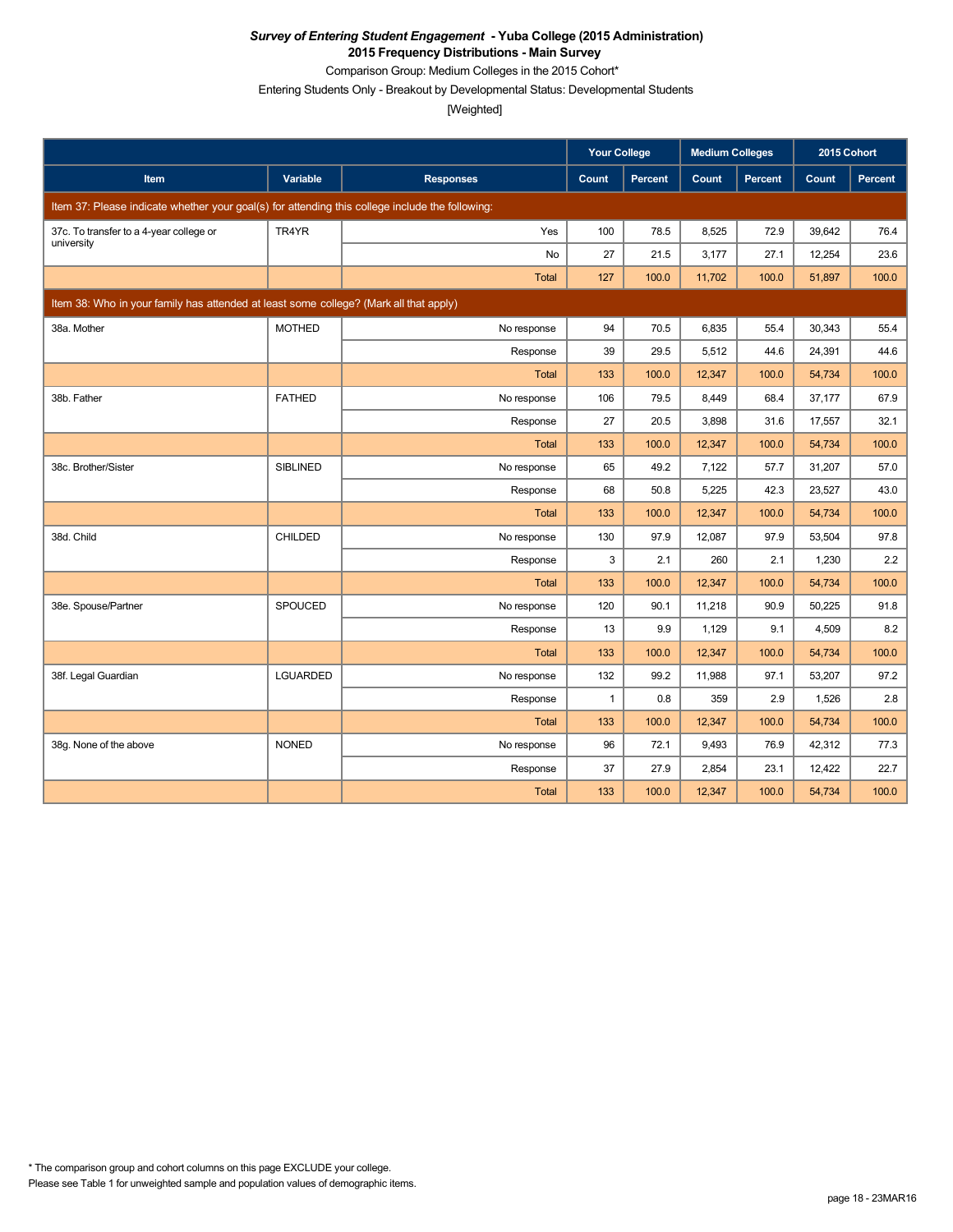Comparison Group: Medium Colleges in the 2015 Cohort\*

Entering Students Only - Breakout by Developmental Status: Non-Developmental Students

[Weighted]

|                                                                                                          |                 |                                                                                  | <b>Your College</b> |                | <b>Medium Colleges</b> |                |        | 2015 Cohort    |
|----------------------------------------------------------------------------------------------------------|-----------------|----------------------------------------------------------------------------------|---------------------|----------------|------------------------|----------------|--------|----------------|
| Item                                                                                                     | Variable        | <b>Responses</b>                                                                 | Count               | <b>Percent</b> | Count                  | <b>Percent</b> | Count  | <b>Percent</b> |
| Item 3                                                                                                   |                 |                                                                                  |                     |                |                        |                |        |                |
| 3. Did you begin college at this college or                                                              | <b>ENTER</b>    | Started here                                                                     | 105                 | 90.2           | 6,905                  | 82.2           | 33,119 | 84.1           |
| elsewhere?                                                                                               |                 | Started elsewhere                                                                | 11                  | 9.8            | 1,498                  | 17.8           | 6,283  | 15.9           |
|                                                                                                          |                 | Total                                                                            | 117                 | 100.0          | 8,403                  | 100.0          | 39,402 | 100.0          |
| Item 4: While in high school, did you earn college credit for one or more courses? (Mark all that apply) |                 |                                                                                  |                     |                |                        |                |        |                |
| 4a. No                                                                                                   | <b>NOHS</b>     | No response                                                                      | 35                  | 28.7           | 2,918                  | 34.0           | 12,957 | 32.1           |
|                                                                                                          |                 | Response                                                                         | 86                  | 71.3           | 5,670                  | 66.0           | 27,358 | 67.9           |
|                                                                                                          |                 | <b>Total</b>                                                                     | 121                 | 100.0          | 8,588                  | 100.0          | 40,315 | 100.0          |
| 4b. Yes, at this college                                                                                 | <b>THISC</b>    | No response                                                                      | 109                 | 90.1           | 7,805                  | 90.9           | 37,108 | 92.0           |
|                                                                                                          |                 | Response                                                                         | 12                  | 9.9            | 782                    | 9.1            | 3,207  | 8.0            |
|                                                                                                          |                 | <b>Total</b>                                                                     | 121                 | 100.0          | 8,588                  | 100.0          | 40,315 | 100.0          |
| 4c. Yes, at a different college                                                                          | <b>DIFFC</b>    | No response                                                                      | 121                 | 99.6           | 8,050                  | 93.7           | 38,019 | 94.3           |
|                                                                                                          |                 | Response                                                                         | $\mathbf{1}$        | 0.4            | 538                    | 6.3            | 2,296  | 5.7            |
|                                                                                                          |                 | Total                                                                            | 121                 | 100.0          | 8,588                  | 100.0          | 40,315 | 100.0          |
| 4d. Yes, at my high school                                                                               | <b>MYHS</b>     | No response                                                                      | 96                  | 79.4           | 6,651                  | 77.5           | 31,537 | 78.2           |
|                                                                                                          |                 | Response                                                                         | 25                  | 20.6           | 1,936                  | 22.5           | 8,777  | 21.8           |
|                                                                                                          |                 | Total                                                                            | 121                 | 100.0          | 8,588                  | 100.0          | 40,315 | 100.0          |
| Item <sub>5</sub>                                                                                        |                 |                                                                                  |                     |                |                        |                |        |                |
| 5. In addition to taking courses at this<br>college, were/are you also enrolled at a                     | <b>OTHERENR</b> | Yes                                                                              | 3                   | 2.7            | 396                    | 4.6            | 1,629  | 4.1            |
| 4-year college or university during your first<br>semester/quarter?                                      |                 | No                                                                               | 118                 | 97.3           | 8,127                  | 95.4           | 38,423 | 95.9           |
|                                                                                                          |                 | <b>Total</b>                                                                     | 121                 | 100.0          | 8,523                  | 100.0          | 40,052 | 100.0          |
| Item <sub>7</sub>                                                                                        |                 |                                                                                  |                     |                |                        |                |        |                |
| 7. How many courses did you enroll in for                                                                | COURSENO        | One                                                                              | 5                   | 4.1            | 406                    | 4.7            | 2,027  | 5.0            |
| your first semester/quarter at this college?                                                             |                 | Two                                                                              | 13                  | 10.9           | 1,307                  | 15.2           | 5,890  | 14.6           |
|                                                                                                          |                 | Three                                                                            | 32                  | 26.1           | 2,014                  | 23.5           | 8,564  | 21.3           |
|                                                                                                          |                 | Four or more                                                                     | 71                  | 59.0           | 4,854                  | 56.6           | 23,767 | 59.1           |
|                                                                                                          |                 | Total                                                                            | $121$               | 100.0          | 8,581                  | 100.0          | 40,248 | 100.0          |
| Item 8                                                                                                   |                 |                                                                                  |                     |                |                        |                |        |                |
| 8. Did you add or drop any classes within<br>the first three weeks of your first                         | <b>ADDROP</b>   | Yes, without discussing my decision with a<br>college staff member or instructor | 15                  | 12.7           | 660                    | 7.7            | 2,880  | 7.2            |
| semester/quarter at this college?                                                                        |                 | Yes, after discussing my decision with a<br>college staff member or instructor   | 15                  | 12.7           | 829                    | 9.7            | 3,404  | 8.5            |
|                                                                                                          |                 | No, I did not add or drop any courses                                            | 90                  | 74.6           | 7,077                  | 82.6           | 33,902 | 84.4           |
|                                                                                                          |                 | Total                                                                            | 120                 | 100.0          | 8,567                  | 100.0          | 40,187 | 100.0          |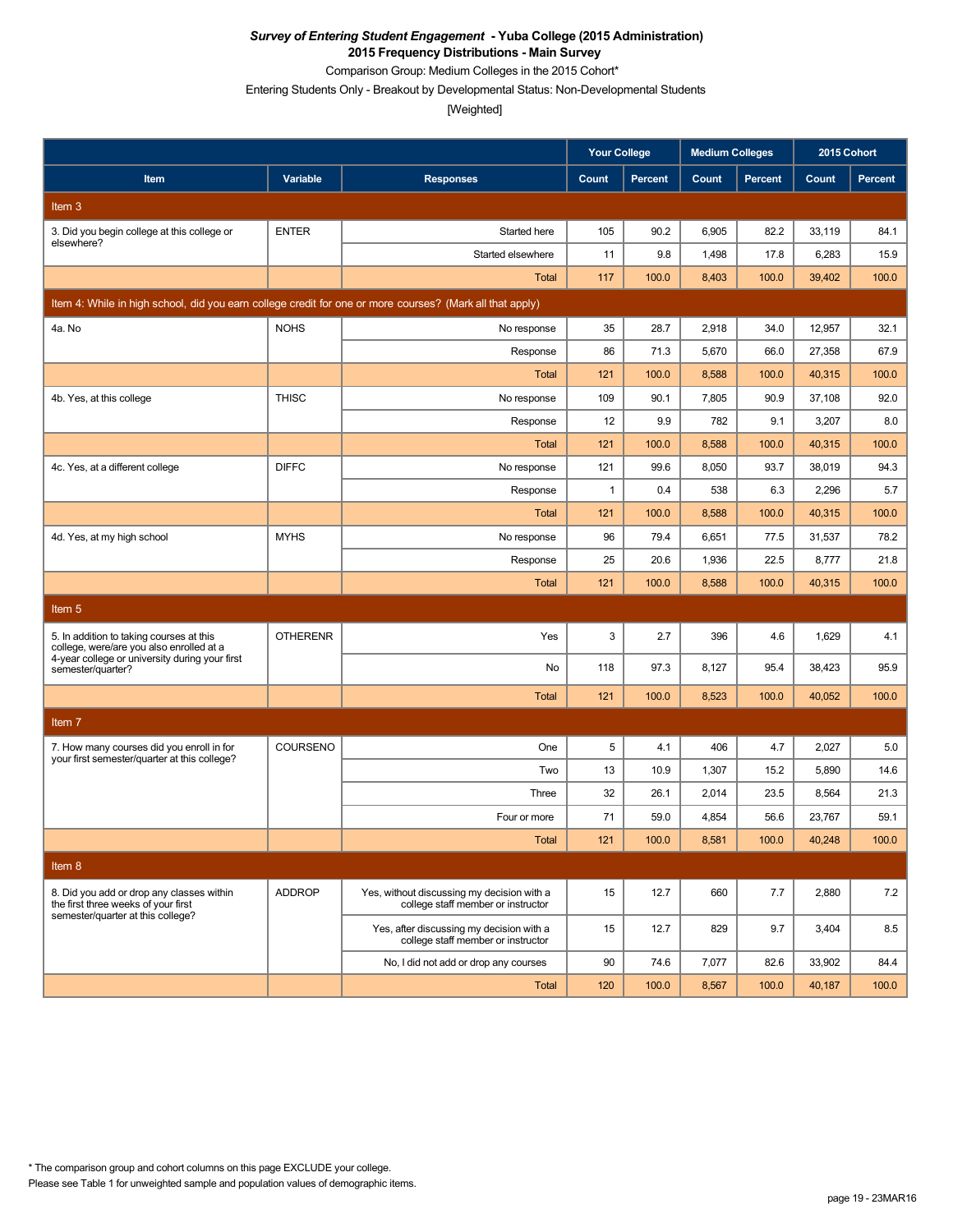Comparison Group: Medium Colleges in the 2015 Cohort\*

Entering Students Only - Breakout by Developmental Status: Non-Developmental Students

[Weighted]

|                                                                                                                           |                 |                                                                                                                                                                      | <b>Your College</b>   |                | <b>Medium Colleges</b> |               | 2015 Cohort     |               |
|---------------------------------------------------------------------------------------------------------------------------|-----------------|----------------------------------------------------------------------------------------------------------------------------------------------------------------------|-----------------------|----------------|------------------------|---------------|-----------------|---------------|
| Item                                                                                                                      | Variable        | <b>Responses</b>                                                                                                                                                     | Count                 | <b>Percent</b> | Count                  | Percent       | Count           | Percent       |
| Item 9                                                                                                                    |                 |                                                                                                                                                                      |                       |                |                        |               |                 |               |
| 9. Of the courses you enrolled in during<br>your first semester/quarter at this college.                                  | <b>DROPNO</b>   | None                                                                                                                                                                 | 102                   | 84.3           | 7,735                  | 90.3          | 36,684          | 91.4          |
| how many did you drop after the first day of<br>class?                                                                    |                 | One                                                                                                                                                                  | 17                    | 14.4           | 688                    | 8.0           | 2,830           | 7.0           |
|                                                                                                                           |                 | Two                                                                                                                                                                  | $\overline{c}$        | 1.3            | 102                    | 1.2           | 437             | 1.1           |
|                                                                                                                           |                 | Three                                                                                                                                                                | $\mathbf 0$           | N/A            | 23                     | 0.3           | 132             | 0.3           |
|                                                                                                                           |                 | Four or more                                                                                                                                                         | $\mathbf 0$           | N/A            | 17                     | 0.2           | 67              | 0.2           |
|                                                                                                                           |                 | <b>Total</b>                                                                                                                                                         | 121                   | 100.0          | 8,564                  | 100.0         | 40,151          | 100.0         |
| Item 10                                                                                                                   |                 |                                                                                                                                                                      |                       |                |                        |               |                 |               |
| 10. When did you register for your courses<br>for your first semester/quarter at this                                     | <b>REGCLASS</b> | More than one week before classes began                                                                                                                              | 110                   | 90.5           | 7,558                  | 88.0          | 35,427          | 88.0          |
| college?                                                                                                                  |                 | During the week before classes began                                                                                                                                 | 4                     | 3.1            | 853                    | 9.9           | 3,969           | 9.9           |
|                                                                                                                           |                 | During the first week of classes                                                                                                                                     | $\overline{7}$        | 5.9            | 138                    | 1.6           | 691             | 1.7           |
|                                                                                                                           |                 | After the first week of classes                                                                                                                                      | 1                     | 0.4            | 35                     | 0.4           | 166             | 0.4           |
|                                                                                                                           |                 | Total                                                                                                                                                                | 121                   | 100.0          | 8,585                  | 100.0         | 40,252          | 100.0         |
|                                                                                                                           |                 | Item 11: The following statements are about this college's orientation for new students. (Mark all that apply)                                                       |                       |                |                        |               |                 |               |
| 11a. I took part in an online orientation prior<br>to the beginning of classes                                            | <b>ONLORIEN</b> | No response                                                                                                                                                          | 31                    | 26.0           | 7,391                  | 86.1          | 34,496          | 85.6          |
|                                                                                                                           |                 | Response                                                                                                                                                             | 90                    | 74.0           | 1,197                  | 13.9          | 5,818           | 14.4          |
|                                                                                                                           |                 | Total                                                                                                                                                                | 121                   | 100.0          | 8,588                  | 100.0         | 40,315          | 100.0         |
| 11b. I attended an on-campus orientation<br>prior to the beginning of classes                                             | <b>ONCORIEN</b> | No response                                                                                                                                                          | 89                    | 73.1           | 3,684                  | 42.9          | 16,829          | 41.7          |
|                                                                                                                           |                 | Response                                                                                                                                                             | 33                    | 26.9           | 4,904                  | 57.1          | 23,486          | 58.3          |
|                                                                                                                           |                 | Total                                                                                                                                                                | 121                   | 100.0          | 8,588                  | 100.0         | 40,315          | 100.0         |
| 11c. I enrolled in an orientation course as<br>part of my course schedule during my first                                 | <b>CSORIEN</b>  | No response                                                                                                                                                          | 115                   | 95.1           | 8,009                  | 93.3          | 36,568          | 90.7          |
| semester/quarter at this college                                                                                          |                 | Response                                                                                                                                                             | 6                     | 4.9            | 579                    | 6.7           | 3,747           | 9.3           |
|                                                                                                                           |                 | <b>Total</b>                                                                                                                                                         | 121                   | 100.0          | 8,588                  | 100.0         | 40,315          | 100.0         |
| 11d. I was not aware of a college orientation                                                                             | <b>NWORIEN</b>  | No response                                                                                                                                                          | 115                   | 94.7           | 7,623                  | 88.8          | 35,983          | 89.3          |
|                                                                                                                           |                 | Response                                                                                                                                                             | 6                     | 5.3            | 965                    | 11.2          | 4,331           | 10.7          |
|                                                                                                                           |                 | Total                                                                                                                                                                | 121                   | 100.0          | 8,588                  | 100.0         | 40,315          | 100.0         |
| 11e. I was unable to participate in<br>orientation due to scheduling or other                                             | <b>UNAORIEN</b> | No response                                                                                                                                                          | 119                   | 98.7           | 6,974                  | 81.2          | 33,746          | 83.7          |
| issues                                                                                                                    |                 | Response<br><b>Total</b>                                                                                                                                             | $\overline{2}$<br>121 | 1.3<br>100.0   | 1,614<br>8,588         | 18.8<br>100.0 | 6,568<br>40,315 | 16.3<br>100.0 |
|                                                                                                                           |                 |                                                                                                                                                                      |                       |                |                        |               |                 |               |
|                                                                                                                           |                 | Item 12: Think about your experiences from the time of your decision to attend this college through the end of the first three weeks of your first semester/quarter. |                       |                |                        |               |                 |               |
| 12a. Before I could register for classes, I<br>was required to take a placement test<br>(COMPASS, ASSET, ACCUPLACER, SAT, | <b>REQPTEST</b> | Yes                                                                                                                                                                  | 109                   | 90.9           | 6,506                  | 76.3          | 29,798          | 74.4          |
| ACT, etc.) to assess my skills in reading.<br>writing, and/or math [COLLREAD]                                             |                 | No                                                                                                                                                                   | 11                    | 9.1            | 2,022                  | 23.7          | 10,232          | 25.6          |
|                                                                                                                           |                 | <b>Total</b>                                                                                                                                                         | 120                   | 100.0          | 8,528                  | 100.0         | 40,030          | 100.0         |
| 12b. I took a placement test (COMPASS,<br>ASSET, ACCUPLACER, SAT, ACT, etc.)                                              | <b>TKPTEST</b>  | Yes                                                                                                                                                                  | 106                   | 91.1           | 6,903                  | 82.5          | 32,046          | 81.6          |
| [COLLREAD]                                                                                                                |                 | No                                                                                                                                                                   | 10                    | 8.9            | 1,466                  | 17.5          | 7,232           | 18.4          |
|                                                                                                                           |                 | <b>Total</b>                                                                                                                                                         | 116                   | 100.0          | 8,369                  | 100.0         | 39,278          | 100.0         |

\* The comparison group and cohort columns on this page EXCLUDE your college.

Please see Table 1 for unweighted sample and population values of demographic items.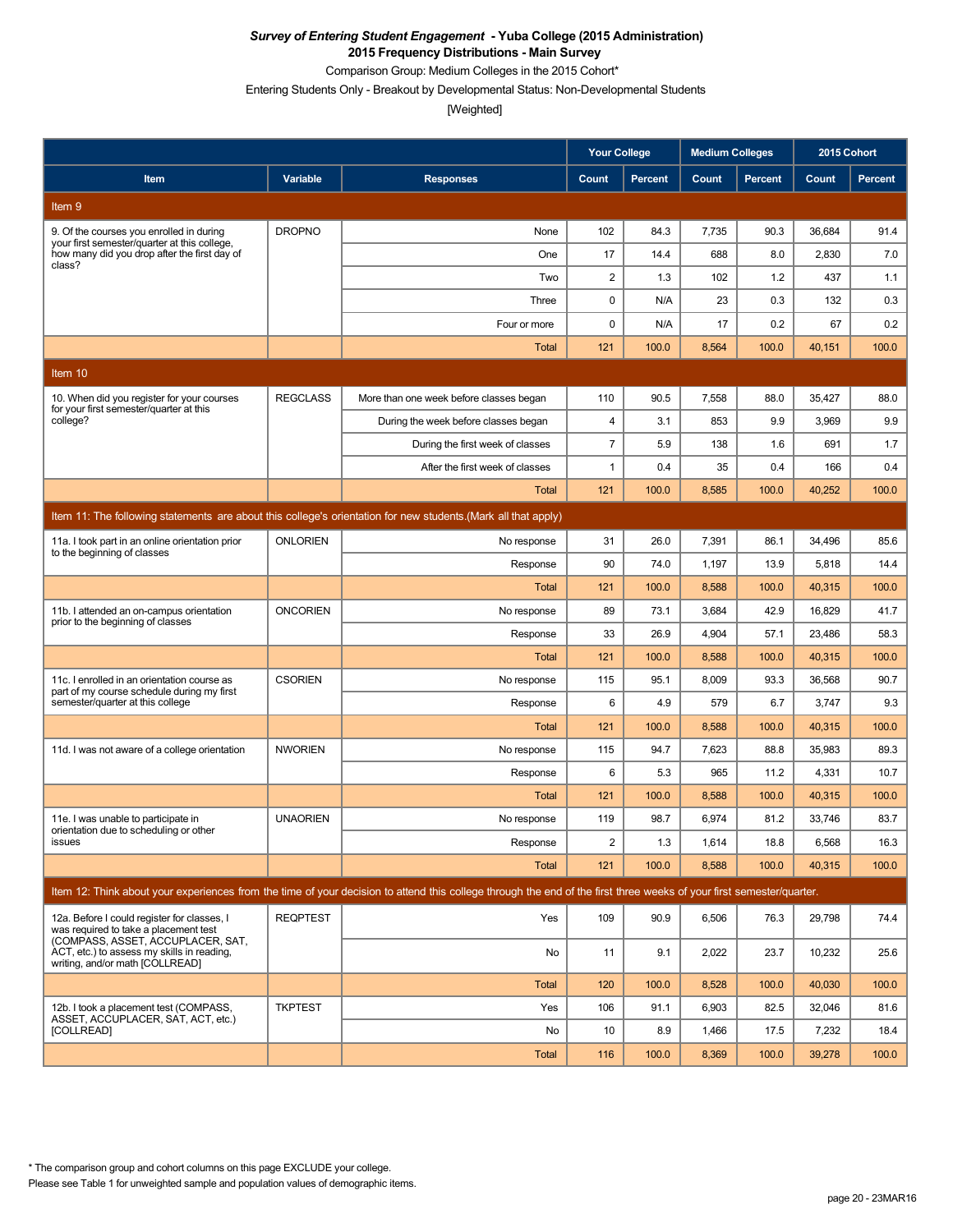Comparison Group: Medium Colleges in the 2015 Cohort\*

Entering Students Only - Breakout by Developmental Status: Non-Developmental Students

[Weighted]

|                                                                                     |                 |                                                                                                                                                                                   | <b>Your College</b> |                | <b>Medium Colleges</b> |                | 2015 Cohort |                |
|-------------------------------------------------------------------------------------|-----------------|-----------------------------------------------------------------------------------------------------------------------------------------------------------------------------------|---------------------|----------------|------------------------|----------------|-------------|----------------|
| Item                                                                                | Variable        | <b>Responses</b>                                                                                                                                                                  | Count               | <b>Percent</b> | Count                  | <b>Percent</b> | Count       | <b>Percent</b> |
|                                                                                     |                 | Item 12: Think about your experiences from the time of your decision to attend this college through the end of the first three weeks of your first semester/quarter.              |                     |                |                        |                |             |                |
| 12c. I was exempt from taking a placement<br>test at this college                   | <b>EXPTEST</b>  | Yes                                                                                                                                                                               | 13                  | 10.6           | 2,098                  | 25.4           | 10,417      | 26.8           |
|                                                                                     |                 | No                                                                                                                                                                                | 106                 | 89.4           | 6,152                  | 74.6           | 28,384      | 73.2           |
|                                                                                     |                 | Total                                                                                                                                                                             | 118                 | 100.0          | 8,250                  | 100.0          | 38,801      | 100.0          |
| that apply)                                                                         |                 | Item 13: My placement test scores indicated that I needed to take a Developmental course (also referred to as Basic Skills, College Prep, etc.) in the following areas. (Mark all |                     |                |                        |                |             |                |
| 13a. Didn't take a placement test                                                   | <b>NOTEST</b>   | No response                                                                                                                                                                       | 117                 | 96.4           | 6,975                  | 81.2           | 32,131      | 79.7           |
|                                                                                     |                 | Response                                                                                                                                                                          | 4                   | 3.6            | 1,612                  | 18.8           | 8,184       | 20.3           |
|                                                                                     |                 | <b>Total</b>                                                                                                                                                                      | 121                 | 100.0          | 8,588                  | 100.0          | 40,315      | 100.0          |
| 13b. Developmental Reading                                                          | <b>NEEDREAD</b> | No response                                                                                                                                                                       | 120                 | 99.1           | 8,322                  | 96.9           | 39,225      | 97.3           |
|                                                                                     |                 | Response                                                                                                                                                                          | $\mathbf{1}$        | 0.9            | 266                    | 3.1            | 1,090       | 2.7            |
|                                                                                     |                 | Total                                                                                                                                                                             | 121                 | 100.0          | 8,588                  | 100.0          | 40,315      | 100.0          |
| 13c. Developmental Writing                                                          | <b>NEEDWRIT</b> | No response                                                                                                                                                                       | 117                 | 96.4           | 8,310                  | 96.8           | 39,151      | 97.1           |
|                                                                                     |                 | Response                                                                                                                                                                          | 4                   | 3.6            | 277                    | 3.2            | 1,164       | 2.9            |
|                                                                                     |                 | Total                                                                                                                                                                             | 121                 | 100.0          | 8,588                  | 100.0          | 40,315      | 100.0          |
| 13d. Developmental Math                                                             | <b>NEEDMATH</b> | No response                                                                                                                                                                       | 110                 | 91.0           | 7,756                  | 90.3           | 36,602      | 90.8           |
|                                                                                     |                 | Response                                                                                                                                                                          | 11                  | 9.0            | 831                    | 9.7            | 3,712       | 9.2            |
|                                                                                     |                 | <b>Total</b>                                                                                                                                                                      | 121                 | 100.0          | 8,588                  | 100.0          | 40,315      | 100.0          |
| 13e. Didn't place into any Developmental<br>courses                                 | <b>NEEDNONE</b> | No response                                                                                                                                                                       | 16                  | 13.0           | 2,546                  | 29.7           | 12,158      | 30.2           |
|                                                                                     |                 | Response                                                                                                                                                                          | 105                 | 87.0           | 6,041                  | 70.3           | 28,157      | 69.8           |
|                                                                                     |                 | <b>Total</b>                                                                                                                                                                      | 121                 | 100.0          | 8,588                  | 100.0          | 40,315      | 100.0          |
| Item 14                                                                             |                 |                                                                                                                                                                                   |                     |                |                        |                |             |                |
| 14. This college required me to enroll in<br>classes indicated by my placement test | <b>REQCLASS</b> | Yes                                                                                                                                                                               | 94                  | 77.9           | 3,539                  | 41.6           | 17,616      | 44.2           |
| scores during my first semester/quarter<br>[COLLREAD]                               |                 | No                                                                                                                                                                                | 27                  | 22.1           | 4,962                  | 58.4           | 22,257      | 55.8           |
|                                                                                     |                 | Total                                                                                                                                                                             | 121                 | 100.0          | 8,501                  | 100.0          | 39,873      | 100.0          |
|                                                                                     |                 | Item 15: With regard to financial assistance (scholarships, grants, or loans, etc.) to help with your college costs:                                                              |                     |                |                        |                |             |                |
| 15a. I applied for financial assistance                                             | <b>APPLIED</b>  | Yes                                                                                                                                                                               | 103                 | 85.2           | 6,388                  | 74.6           | 29,398      | 73.3           |
|                                                                                     |                 | No                                                                                                                                                                                | 18                  | 14.8           | 2,169                  | 25.4           | 10,715      | 26.7           |
|                                                                                     |                 | Total                                                                                                                                                                             | 121                 | 100.0          | 8,558                  | 100.0          | 40,113      | 100.0          |
| 15b. I was notified I was eligible to receive                                       | <b>OFFERED</b>  | Yes                                                                                                                                                                               | 91                  | 76.0           | 5,585                  | 66.0           | 25,833      | 65.2           |
| financial assistance                                                                |                 | No                                                                                                                                                                                | 29                  | 24.0           | 2,877                  | 34.0           | 13,813      | 34.8           |
|                                                                                     |                 | <b>Total</b>                                                                                                                                                                      | 120                 | 100.0          | 8,462                  | 100.0          | 39,646      | 100.0          |
| 15c. I received financial assistance funds                                          | <b>RECEIVED</b> | Yes                                                                                                                                                                               | 47                  | 39.3           | 4,299                  | 50.6           | 18,736      | 46.9           |
| before classes began                                                                |                 | No                                                                                                                                                                                | 73                  | 60.7           | 4,206                  | 49.4           | 21,182      | 53.1           |
|                                                                                     |                 | Total                                                                                                                                                                             | 120                 | 100.0          | 8,505                  | 100.0          | 39,918      | 100.0          |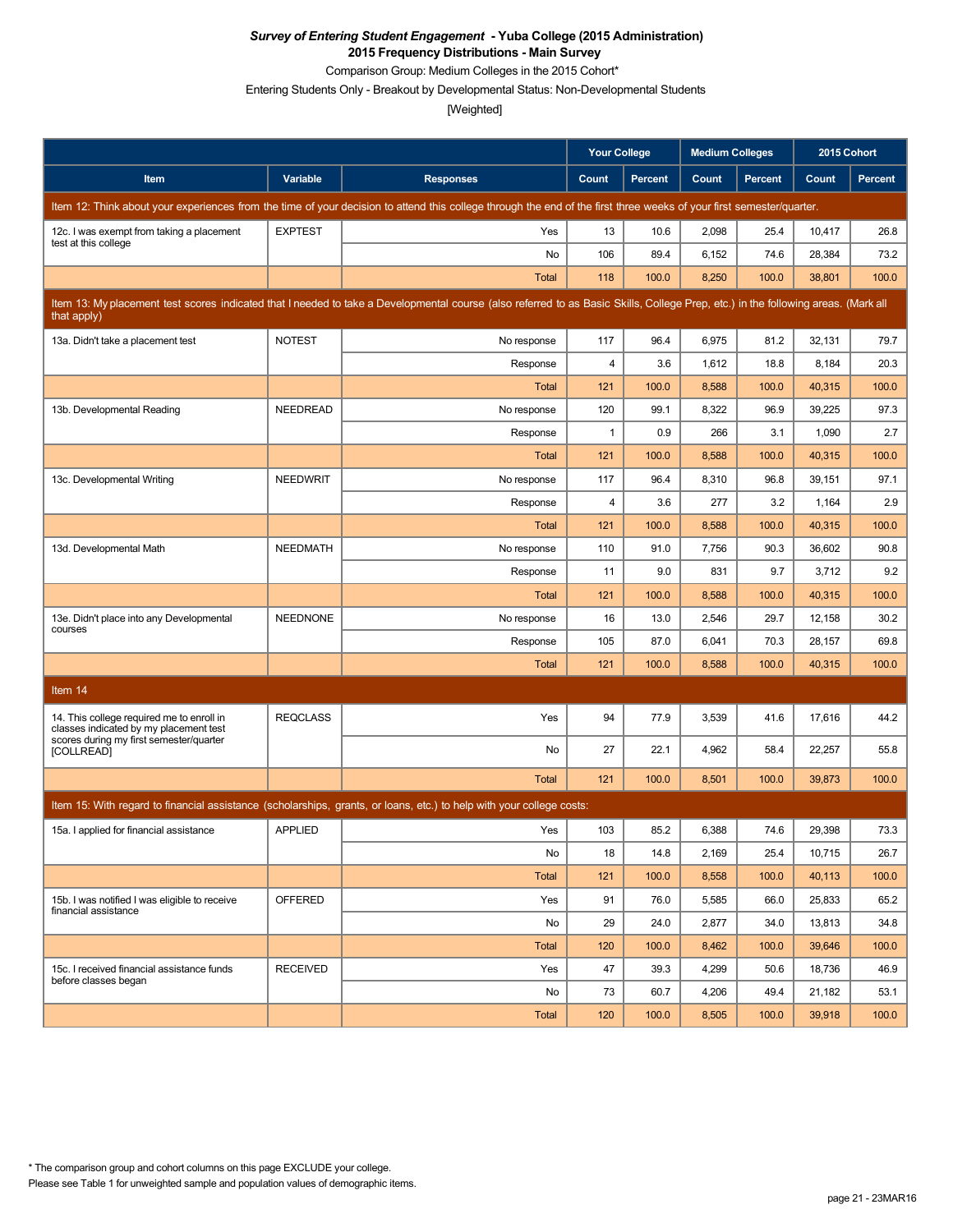Comparison Group: Medium Colleges in the 2015 Cohort\*

Entering Students Only - Breakout by Developmental Status: Non-Developmental Students

|                                                                                                                           |                 |                                                                                                                                                                      | <b>Your College</b> |                | <b>Medium Colleges</b> |                | 2015 Cohort |                |  |
|---------------------------------------------------------------------------------------------------------------------------|-----------------|----------------------------------------------------------------------------------------------------------------------------------------------------------------------|---------------------|----------------|------------------------|----------------|-------------|----------------|--|
| Item                                                                                                                      | Variable        | <b>Responses</b>                                                                                                                                                     | Count               | <b>Percent</b> | Count                  | <b>Percent</b> | Count       | <b>Percent</b> |  |
| Item 16                                                                                                                   |                 |                                                                                                                                                                      |                     |                |                        |                |             |                |  |
| 16. When did you first apply for financial                                                                                | <b>TIMEAPPL</b> | 3 or more months before classes began                                                                                                                                | 59                  | 48.3           | 3,575                  | 41.9           | 15,968      | 39.9           |  |
| assistance?                                                                                                               |                 | 1 to 2 months before classes began                                                                                                                                   | 26                  | 21.6           | 1,755                  | 20.6           | 8,431       | 21.0           |  |
|                                                                                                                           |                 | Less than 1 month before classes began                                                                                                                               | 13                  | 10.3           | 910                    | 10.7           | 4,390       | 11.0           |  |
|                                                                                                                           |                 | After classes began                                                                                                                                                  | $\overline{7}$      | 5.8            | 219                    | 2.6            | 1,027       | 2.6            |  |
|                                                                                                                           |                 | I did not apply for financial assistance                                                                                                                             | 17                  | 13.9           | 2,076                  | 24.3           | 10,250      | 25.6           |  |
|                                                                                                                           |                 | <b>Total</b>                                                                                                                                                         | 121                 | 100.0          | 8,535                  | 100.0          | 40,067      | 100.0          |  |
| Item 17: In which of the following types of courses were you enrolled during your first semester/quarter at this college? |                 |                                                                                                                                                                      |                     |                |                        |                |             |                |  |
| 17a. Developmental Reading (also referred<br>to as Basic Skills, College Prep, etc.)                                      | <b>EDCPR</b>    | Enrolled                                                                                                                                                             | 0                   | N/A            | $\pmb{0}$              | N/A            | 0           | N/A            |  |
|                                                                                                                           |                 | Not enrolled                                                                                                                                                         | 121                 | 100.0          | 8,585                  | 100.0          | 40,242      | 100.0          |  |
|                                                                                                                           |                 | Total                                                                                                                                                                | 121                 | 100.0          | 8,585                  | 100.0          | 40,242      | 100.0          |  |
| 17b. Developmental Writing (also referred<br>to as Basic Skills, College Prep, etc.)                                      | <b>EDCPW</b>    | Enrolled                                                                                                                                                             | 0                   | N/A            | $\pmb{0}$              | N/A            | 0           | N/A            |  |
|                                                                                                                           |                 | Not enrolled                                                                                                                                                         | 121                 | 100.0          | 8,585                  | 100.0          | 40,229      | 100.0          |  |
|                                                                                                                           |                 | <b>Total</b>                                                                                                                                                         | 121                 | 100.0          | 8,585                  | 100.0          | 40,229      | 100.0          |  |
| 17c. Developmental Math (also referred to<br>as Basic Skills, College Prep, etc.)                                         | <b>EDCPM</b>    | Enrolled                                                                                                                                                             | $\mathbf 0$         | N/A            | $\mathbf 0$            | N/A            | 0           | N/A            |  |
|                                                                                                                           |                 | Not enrolled                                                                                                                                                         | 121                 | 100.0          | 8,583                  | 100.0          | 40,227      | 100.0          |  |
|                                                                                                                           |                 | Total                                                                                                                                                                | 121                 | 100.0          | 8,583                  | 100.0          | 40,227      | 100.0          |  |
| 17d. An English course taught specifically<br>for students whose first language is not                                    | <b>ENRLENG</b>  | Enrolled                                                                                                                                                             | 3                   | 2.3            | 75                     | 0.9            | 432         | 1.1            |  |
| English (ESL, ESOL)                                                                                                       |                 | Not enrolled                                                                                                                                                         | 118                 | 97.7           | 8,464                  | 99.1           | 39,588      | 98.9           |  |
|                                                                                                                           |                 | Total                                                                                                                                                                | 121                 | 100.0          | 8,539                  | 100.0          | 40,019      | 100.0          |  |
| 17e. A course specifically designed to teach<br>skills and strategies to help students                                    | <b>ENRLSSDC</b> | Enrolled                                                                                                                                                             | 32                  | 26.1           | 2,227                  | 26.0           | 11,455      | 28.5           |  |
| succeed in college (e.g., a college success<br>or student success course)                                                 |                 | Not enrolled                                                                                                                                                         | 90                  | 73.9           | 6,337                  | 74.0           | 28,711      | 71.5           |  |
|                                                                                                                           |                 | <b>Total</b>                                                                                                                                                         | 121                 | 100.0          | 8,564                  | 100.0          | 40,166      | 100.0          |  |
| 17f. An organized "learning community" (two<br>or more courses that a group of students                                   | <b>ENRLOLC</b>  | Enrolled                                                                                                                                                             | 0                   | N/A            | 263                    | 3.1            | 1,316       | 3.3            |  |
| take together)                                                                                                            |                 | Not enrolled                                                                                                                                                         | 121                 | 100.0          | 8,298                  | 96.9           | 38,807      | 96.7           |  |
|                                                                                                                           |                 | <b>Total</b>                                                                                                                                                         | 121                 | 100.0          | 8,562                  | 100.0          | 40,123      | 100.0          |  |
|                                                                                                                           |                 | Item 18: Think about your experiences from the time of your decision to attend this college through the end of the first three weeks of your first semester/quarter. |                     |                |                        |                |             |                |  |
| 18a. The very first time I came to this<br>college I felt welcome [EARLYCON]                                              | WELCOME         | Strongly disagree                                                                                                                                                    | 0                   | N/A            | 99                     | 1.2            | 301         | 0.7            |  |
|                                                                                                                           |                 | <b>Disagree</b>                                                                                                                                                      | 10                  | 8.1            | 152                    | 1.8            | 741         | 1.8            |  |
|                                                                                                                           |                 | Neutral                                                                                                                                                              | 35                  | 29.1           | 1,816                  | 21.2           | 9,107       | 22.6           |  |
|                                                                                                                           |                 | Agree                                                                                                                                                                | 54                  | 44.9           | 4,123                  | 48.0           | 18,956      | 47.1           |  |
|                                                                                                                           |                 | Strongly agree                                                                                                                                                       | 22                  | 18.0           | 2,394                  | 27.9           | 11,166      | 27.7           |  |
|                                                                                                                           |                 | Total                                                                                                                                                                | 121                 | 100.0          | 8,583                  | 100.0          | 40,271      | 100.0          |  |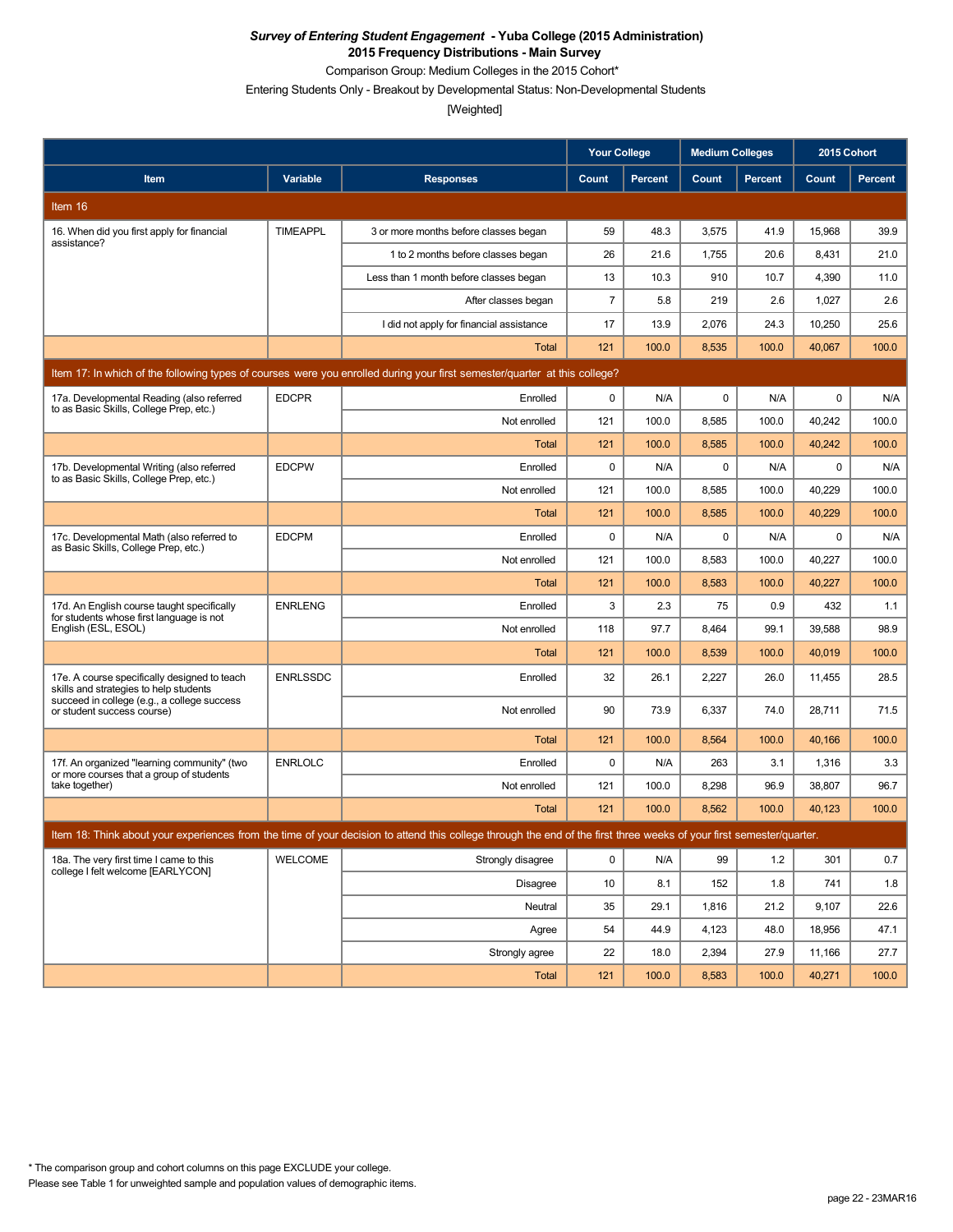Comparison Group: Medium Colleges in the 2015 Cohort\*

Entering Students Only - Breakout by Developmental Status: Non-Developmental Students

|                                                                                             |                 |                                                                                                                                                                      | <b>Your College</b> |                | <b>Medium Colleges</b> |                | 2015 Cohort |         |
|---------------------------------------------------------------------------------------------|-----------------|----------------------------------------------------------------------------------------------------------------------------------------------------------------------|---------------------|----------------|------------------------|----------------|-------------|---------|
| Item                                                                                        | Variable        | <b>Responses</b>                                                                                                                                                     | Count               | <b>Percent</b> | Count                  | <b>Percent</b> | Count       | Percent |
|                                                                                             |                 | Item 18: Think about your experiences from the time of your decision to attend this college through the end of the first three weeks of your first semester/quarter. |                     |                |                        |                |             |         |
| 18b. The instructors at this college want me<br>to succeed [HIEXPECT]                       | <b>WNTSCCD</b>  | Strongly disagree                                                                                                                                                    | 0                   | N/A            | 21                     | 0.3            | 79          | 0.2     |
|                                                                                             |                 | Disagree                                                                                                                                                             | $\mathbf{1}$        | 0.4            | 55                     | 0.6            | 250         | 0.6     |
|                                                                                             |                 | Neutral                                                                                                                                                              | 28                  | 23.3           | 1,009                  | 11.8           | 4,620       | 11.5    |
|                                                                                             |                 | Agree                                                                                                                                                                | 61                  | 50.2           | 4,192                  | 49.1           | 19,530      | 48.7    |
|                                                                                             |                 | Strongly agree                                                                                                                                                       | 31                  | 26.0           | 3,266                  | 38.2           | 15,632      | 39.0    |
|                                                                                             |                 | <b>Total</b>                                                                                                                                                         | 121                 | 100.0          | 8,543                  | 100.0          | 40,110      | 100.0   |
| 18c. All the courses I needed to take during<br>my first semester/quarter were available at | <b>CONVTIME</b> | Strongly disagree                                                                                                                                                    | 6                   | 5.0            | 195                    | 2.3            | 904         | 2.2     |
| times convenient for me                                                                     |                 | Disagree                                                                                                                                                             | 14                  | 11.7           | 798                    | 9.3            | 3,621       | 9.0     |
|                                                                                             |                 | Neutral                                                                                                                                                              | 20                  | 16.6           | 1,413                  | 16.5           | 6,168       | 15.3    |
|                                                                                             |                 | Agree                                                                                                                                                                | 46                  | 37.7           | 3,504                  | 40.9           | 16,393      | 40.8    |
|                                                                                             |                 | Strongly agree                                                                                                                                                       | 35                  | 29.1           | 2,660                  | 31.0           | 13,111      | 32.6    |
|                                                                                             |                 | <b>Total</b>                                                                                                                                                         | 121                 | 100.0          | 8,570                  | 100.0          | 40,197      | 100.0   |
| 18d. I was able to meet with an academic<br>advisor at times convenient for me              | <b>AACONTIM</b> | Strongly disagree                                                                                                                                                    | $\overline{c}$      | 1.3            | 263                    | 3.1            | 1,011       | 2.5     |
| [ACADPLAN]                                                                                  |                 | Disagree                                                                                                                                                             | 8                   | 6.7            | 570                    | 6.7            | 2,706       | 6.8     |
|                                                                                             |                 | Neutral                                                                                                                                                              | 39                  | 32.0           | 2,353                  | 27.7           | 10,673      | 26.7    |
|                                                                                             |                 | Agree                                                                                                                                                                | 49                  | 40.6           | 3,401                  | 40.0           | 15,920      | 39.8    |
|                                                                                             |                 | Strongly agree                                                                                                                                                       | 23                  | 19.4           | 1,915                  | 22.5           | 9,661       | 24.2    |
|                                                                                             |                 | <b>Total</b>                                                                                                                                                         | 121                 | 100.0          | 8,503                  | 100.0          | 39,970      | 100.0   |
| 18e. An advisor helped me to select a<br>course of study, program, or major                 | <b>AASELMAJ</b> | Strongly disagree                                                                                                                                                    | $\overline{2}$      | 1.8            | 538                    | 6.3            | 2,251       | 5.6     |
| [ACADPLAN]                                                                                  |                 | <b>Disagree</b>                                                                                                                                                      | 15                  | 12.1           | 1,158                  | 13.5           | 5,377       | 13.4    |
|                                                                                             |                 | Neutral                                                                                                                                                              | 26                  | 21.6           | 1,819                  | 21.2           | 8,321       | 20.7    |
|                                                                                             |                 | Agree                                                                                                                                                                | 47                  | 39.0           | 2,931                  | 34.2           | 13,728      | 34.1    |
|                                                                                             |                 | Strongly agree                                                                                                                                                       | 31                  | 25.6           | 2,122                  | 24.8           | 10,526      | 26.2    |
|                                                                                             |                 | Total                                                                                                                                                                | 121                 | 100.0          | 8,568                  | 100.0          | 40,204      | 100.0   |
| 18f. An advisor helped me to set academic<br>goals and to create a plan for achieving       | <b>ACADGOAL</b> | Strongly disagree                                                                                                                                                    | 2                   | 1.8            | 659                    | 7.7            | 2,807       | 7.0     |
| them [ACADPLAN]                                                                             |                 | Disagree                                                                                                                                                             | 19                  | 15.7           | 1,764                  | 20.6           | 8,238       | 20.5    |
|                                                                                             |                 | Neutral                                                                                                                                                              | 27                  | 22.0           | 2,711                  | 31.7           | 12,492      | 31.1    |
|                                                                                             |                 | Agree                                                                                                                                                                | 41                  | 34.1           | 2,170                  | 25.3           | 10,167      | 25.3    |
|                                                                                             |                 | Strongly agree                                                                                                                                                       | 32                  | 26.5           | 1,258                  | 14.7           | 6,467       | 16.1    |
|                                                                                             |                 | <b>Total</b>                                                                                                                                                         | 121                 | 100.0          | 8,562                  | 100.0          | 40,170      | 100.0   |
| 18g. An advisor helped me to identify the<br>courses I needed to take during my first       | CRSADV          | Strongly disagree                                                                                                                                                    | $\overline{2}$      | 1.8            | 419                    | 4.9            | 1,785       | 4.4     |
| semester/quarter [ACADPLAN]                                                                 |                 | <b>Disagree</b>                                                                                                                                                      | $\overline{7}$      | 5.8            | 805                    | 9.4            | 3,713       | 9.2     |
|                                                                                             |                 | Neutral                                                                                                                                                              | 15                  | 12.1           | 1,327                  | 15.5           | 6,198       | 15.4    |
|                                                                                             |                 | Agree                                                                                                                                                                | 59                  | 48.4           | 3,479                  | 40.6           | 16,317      | 40.6    |
|                                                                                             |                 | Strongly agree                                                                                                                                                       | 39                  | 31.9           | 2,542                  | 29.7           | 12,199      | 30.3    |
|                                                                                             |                 | Total                                                                                                                                                                | $121$               | 100.0          | 8,570                  | 100.0          | 40,213      | 100.0   |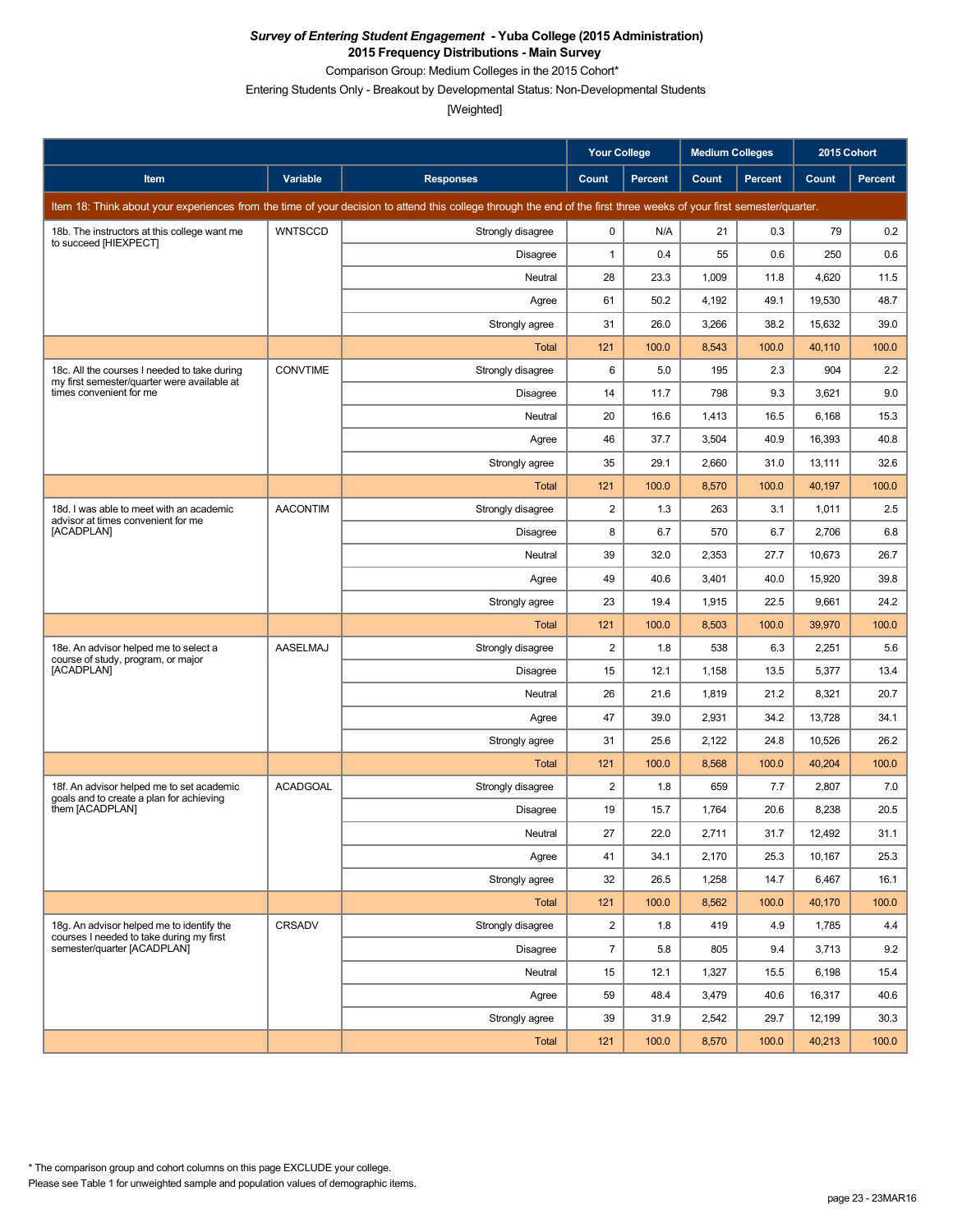Comparison Group: Medium Colleges in the 2015 Cohort\*

Entering Students Only - Breakout by Developmental Status: Non-Developmental Students

|                                                                                      |                 |                                                                                                                                                                      | <b>Your College</b> |                | <b>Medium Colleges</b> |                | 2015 Cohort |         |
|--------------------------------------------------------------------------------------|-----------------|----------------------------------------------------------------------------------------------------------------------------------------------------------------------|---------------------|----------------|------------------------|----------------|-------------|---------|
| Item                                                                                 | Variable        | <b>Responses</b>                                                                                                                                                     | Count               | <b>Percent</b> | Count                  | <b>Percent</b> | Count       | Percent |
|                                                                                      |                 | Item 18: Think about your experiences from the time of your decision to attend this college through the end of the first three weeks of your first semester/quarter. |                     |                |                        |                |             |         |
| 18h. A college staff member talked with me<br>about my commitments outside of school | <b>OSCOMM</b>   | Strongly disagree                                                                                                                                                    | 16                  | 13.4           | 1,075                  | 12.5           | 5,190       | 12.9    |
| (work, children, dependents, etc.) to help<br>me figure out how many courses to take |                 | Disagree                                                                                                                                                             | 40                  | 32.7           | 2,634                  | 30.8           | 12,669      | 31.5    |
| [ACADPLAN]                                                                           |                 | Neutral                                                                                                                                                              | 38                  | 31.4           | 2,349                  | 27.4           | 10,692      | 26.6    |
|                                                                                      |                 | Agree                                                                                                                                                                | 19                  | 15.7           | 1,620                  | 18.9           | 7,380       | 18.4    |
|                                                                                      |                 | Strongly agree                                                                                                                                                       | 8                   | 6.7            | 886                    | 10.3           | 4,267       | 10.6    |
|                                                                                      |                 | Total                                                                                                                                                                | 121                 | 100.0          | 8,563                  | 100.0          | 40,198      | 100.0   |
| 18i. The college provided me with adequate<br>information about financial assistance | <b>FAINFO</b>   | Strongly disagree                                                                                                                                                    | 9                   | 7.2            | 614                    | 7.2            | 2,692       | 6.7     |
| (scholarships, grants, loans, etc.)<br>[EARLYCON]                                    |                 | Disagree                                                                                                                                                             | 17                  | 14.4           | 1,302                  | 15.2           | 5,949       | 14.8    |
|                                                                                      |                 | Neutral                                                                                                                                                              | 33                  | 26.9           | 2,395                  | 28.0           | 11,228      | 27.9    |
|                                                                                      |                 | Agree                                                                                                                                                                | 43                  | 35.4           | 2,846                  | 33.2           | 13,469      | 33.5    |
|                                                                                      |                 | Strongly agree                                                                                                                                                       | 20                  | 16.2           | 1,408                  | 16.4           | 6,888       | 17.1    |
|                                                                                      |                 | Total                                                                                                                                                                | 121                 | 100.0          | 8,564                  | 100.0          | 40,225      | 100.0   |
| 18j. A college staff member helped me<br>determine whether I qualified for financial | QUALFA          | Strongly disagree                                                                                                                                                    | 10                  | 8.1            | 997                    | 11.7           | 4,609       | 11.5    |
| assistance [EARLYCON]                                                                |                 | <b>Disagree</b>                                                                                                                                                      | 33                  | 26.9           | 2,339                  | 27.3           | 10,978      | 27.3    |
|                                                                                      |                 | Neutral                                                                                                                                                              | 22                  | 18.3           | 2,469                  | 28.9           | 11,519      | 28.7    |
|                                                                                      |                 | Agree                                                                                                                                                                | 37                  | 30.9           | 1,757                  | 20.6           | 8,205       | 20.4    |
|                                                                                      |                 | Strongly agree                                                                                                                                                       | 19                  | 15.7           | 989                    | 11.6           | 4,832       | 12.0    |
|                                                                                      |                 | Total                                                                                                                                                                | 121                 | 100.0          | 8,551                  | 100.0          | 40,143      | 100.0   |
| 18k. All instructors had activities to<br>introduce students to one another          | <b>ACTINTRO</b> | Strongly disagree                                                                                                                                                    | 3                   | 2.7            | 656                    | 7.7            | 3,077       | 7.7     |
|                                                                                      |                 | <b>Disagree</b>                                                                                                                                                      | 31                  | 26.0           | 2,065                  | 24.1           | 9,383       | 23.4    |
|                                                                                      |                 | Neutral                                                                                                                                                              | 47                  | 39.1           | 2,019                  | 23.6           | 9,579       | 23.9    |
|                                                                                      |                 | Agree                                                                                                                                                                | 27                  | 22.0           | 2,527                  | 29.5           | 11,754      | 29.3    |
|                                                                                      |                 | Strongly agree                                                                                                                                                       | 12                  | 10.3           | 1,289                  | 15.1           | 6,364       | 15.8    |
|                                                                                      |                 | Total                                                                                                                                                                | 121                 | 100.0          | 8,556                  | 100.0          | 40,157      | 100.0   |
| 18I. All instructors clearly explained<br>academic and student support services      | <b>RESOURCE</b> | Strongly disagree                                                                                                                                                    | 3                   | 2.7            | 165                    | 1.9            | 785         | 2.0     |
| available at this college [ACSOCSUP]                                                 |                 | Disagree                                                                                                                                                             | 12                  | 10.3           | 754                    | 8.8            | 3,359       | 8.4     |
|                                                                                      |                 | Neutral                                                                                                                                                              | 44                  | 36.0           | 1,779                  | 20.8           | 8,137       | 20.3    |
|                                                                                      |                 | Agree                                                                                                                                                                | 42                  | 34.5           | 3,745                  | 43.8           | 17,526      | 43.7    |
|                                                                                      |                 | Strongly agree                                                                                                                                                       | 20                  | 16.6           | 2,115                  | 24.7           | 10,342      | 25.8    |
|                                                                                      |                 | Total                                                                                                                                                                | 121                 | 100.0          | 8,559                  | 100.0          | 40,147      | 100.0   |
| 18m. All instructors clearly explained course<br>grading policies [ACSOCSUP]         | <b>GRADEPOL</b> | Strongly disagree                                                                                                                                                    | 0                   | N/A            | 39                     | 0.5            | 210         | 0.5     |
|                                                                                      |                 | Disagree                                                                                                                                                             | 3                   | 2.7            | 182                    | 2.1            | 850         | 2.1     |
|                                                                                      |                 | Neutral                                                                                                                                                              | 11                  | 9.5            | 680                    | 7.9            | 3,383       | 8.4     |
|                                                                                      |                 | Agree                                                                                                                                                                | 65                  | 53.4           | 4,214                  | 49.1           | 19,245      | 47.9    |
|                                                                                      |                 | Strongly agree                                                                                                                                                       | 42                  | 34.5           | 3,462                  | 40.4           | 16,486      | 41.0    |
|                                                                                      |                 | Total                                                                                                                                                                | 121                 | 100.0          | 8,577                  | 100.0          | 40,175      | 100.0   |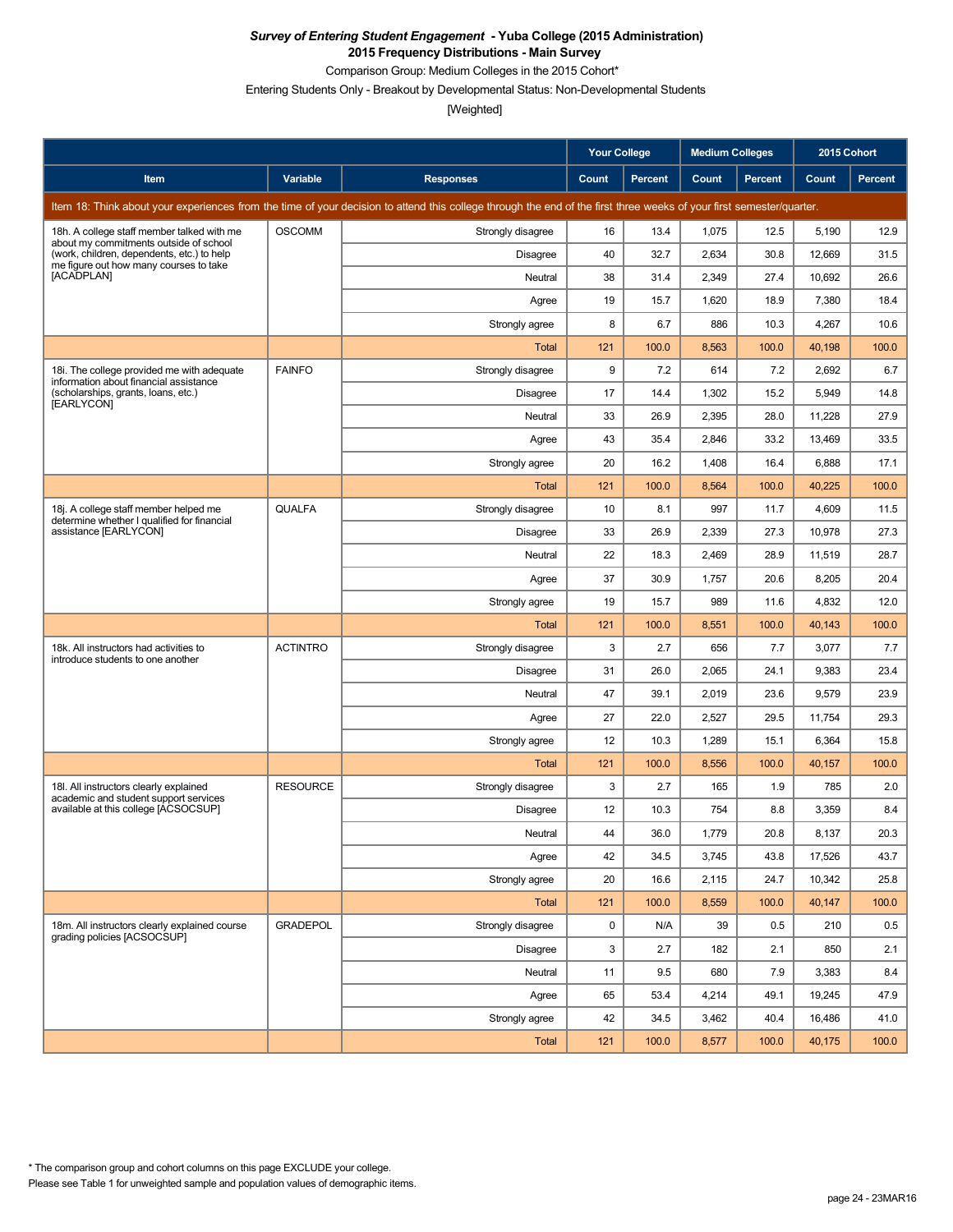Comparison Group: Medium Colleges in the 2015 Cohort\*

Entering Students Only - Breakout by Developmental Status: Non-Developmental Students

|                                                                                      |                 |                                                                                                                                                                      | <b>Your College</b> |         | Medium Colleges |                | 2015 Cohort |         |
|--------------------------------------------------------------------------------------|-----------------|----------------------------------------------------------------------------------------------------------------------------------------------------------------------|---------------------|---------|-----------------|----------------|-------------|---------|
| Item                                                                                 | Variable        | <b>Responses</b>                                                                                                                                                     | Count               | Percent | Count           | <b>Percent</b> | Count       | Percent |
|                                                                                      |                 | Item 18: Think about your experiences from the time of your decision to attend this college through the end of the first three weeks of your first semester/quarter. |                     |         |                 |                |             |         |
| 18n. All instructors clearly explained course<br>syllabi (syllabuses) [ACSOCSUP]     | <b>SYLLABI</b>  | Strongly disagree                                                                                                                                                    | 0                   | N/A     | 31              | 0.4            | 137         | 0.3     |
|                                                                                      |                 | Disagree                                                                                                                                                             | 3                   | 2.3     | 122             | 1.4            | 650         | 1.6     |
|                                                                                      |                 | Neutral                                                                                                                                                              | 8                   | 6.3     | 505             | 5.9            | 2,585       | 6.4     |
|                                                                                      |                 | Agree                                                                                                                                                                | 56                  | 46.8    | 3,847           | 44.9           | 17,788      | 44.3    |
|                                                                                      |                 | Strongly agree                                                                                                                                                       | 54                  | 44.6    | 4,060           | 47.4           | 18,988      | 47.3    |
|                                                                                      |                 | <b>Total</b>                                                                                                                                                         | 121                 | 100.0   | 8,565           | 100.0          | 40,148      | 100.0   |
| 18o. I knew how to get in touch with my<br>instructors outside of class [ACSOCSUP]   | <b>FACMEET</b>  | Strongly disagree                                                                                                                                                    | 0                   | N/A     | 38              | 0.4            | 200         | 0.5     |
|                                                                                      |                 | Disagree                                                                                                                                                             | 5                   | 4.1     | 154             | 1.8            | 762         | 1.9     |
|                                                                                      |                 | Neutral                                                                                                                                                              | 17                  | 14.4    | 555             | 6.5            | 3,039       | 7.6     |
|                                                                                      |                 | Agree                                                                                                                                                                | 57                  | 47.5    | 4,023           | 47.0           | 18,494      | 46.0    |
|                                                                                      |                 | Strongly agree                                                                                                                                                       | 41                  | 34.1    | 3,794           | 44.3           | 17,701      | 44.0    |
|                                                                                      |                 | <b>Total</b>                                                                                                                                                         | 121                 | 100.0   | 8,564           | 100.0          | 40,196      | 100.0   |
| 18p. At least one college staff member<br>(other than an instructor) learned my name | <b>CSTAFNAM</b> | Strongly disagree                                                                                                                                                    | 10                  | 8.0     | 1,164           | 13.6           | 5,541       | 13.8    |
| [EARLYCON]                                                                           |                 | Disagree                                                                                                                                                             | 24                  | 19.7    | 2,024           | 23.6           | 9,115       | 22.7    |
|                                                                                      |                 | Neutral                                                                                                                                                              | 25                  | 21.0    | 1,562           | 18.2           | 7,382       | 18.4    |
|                                                                                      |                 | Agree                                                                                                                                                                | 36                  | 29.7    | 1,985           | 23.2           | 9,416       | 23.4    |
|                                                                                      |                 | Strongly agree                                                                                                                                                       | 26                  | 21.5    | 1,837           | 21.4           | 8,740       | 21.7    |
|                                                                                      |                 | <b>Total</b>                                                                                                                                                         | 121                 | 100.0   | 8,573           | 100.0          | 40,193      | 100.0   |
| 18q. At least one other student whom I<br>didn't previously know learned my name     | <b>OSTUDNAM</b> | Strongly disagree                                                                                                                                                    | 3                   | 2.7     | 209             | 2.4            | 1,017       | 2.5     |
| [ACSOCSUP]                                                                           |                 | <b>Disagree</b>                                                                                                                                                      | 3                   | 2.7     | 372             | 4.3            | 1,953       | 4.9     |
|                                                                                      |                 | Neutral                                                                                                                                                              | 23                  | 19.3    | 757             | 8.8            | 3,725       | 9.3     |
|                                                                                      |                 | Agree                                                                                                                                                                | 49                  | 40.3    | 3,559           | 41.5           | 16,176      | 40.2    |
|                                                                                      |                 | Strongly agree                                                                                                                                                       | 42                  | 34.9    | 3,670           | 42.8           | 17,330      | 43.1    |
|                                                                                      |                 | Total                                                                                                                                                                | 121                 | 100.0   | 8,568           | 100.0          | 40,202      | 100.0   |
| 18r. At least one instructor learned my<br>name [ACSOCSUP]                           | <b>FACNAM</b>   | Strongly disagree                                                                                                                                                    | 1                   | 0.9     | 115             | 1.4            | 614         | 1.5     |
|                                                                                      |                 | Disagree                                                                                                                                                             | $\overline{7}$      | 5.9     | 269             | 3.1            | 1,473       | 3.7     |
|                                                                                      |                 | Neutral                                                                                                                                                              | 14                  | 11.2    | 653             | $7.6\,$        | 3,369       | 8.4     |
|                                                                                      |                 | Agree                                                                                                                                                                | 55                  | 45.5    | 3,585           | 42.0           | 16,219      | 40.5    |
|                                                                                      |                 | Strongly agree                                                                                                                                                       | 44                  | 36.5    | 3,920           | 45.9           | 18,384      | 45.9    |
|                                                                                      |                 | <b>Total</b>                                                                                                                                                         | 121                 | 100.0   | 8,542           | 100.0          | 40,058      | 100.0   |
| 18s. I learned the name of at least one<br>other student in most of my classes       | <b>STUNAM</b>   | Strongly disagree                                                                                                                                                    | 0                   | N/A     | 146             | 1.7            | 693         | 1.7     |
| [ACSOCSUP]                                                                           |                 | <b>Disagree</b>                                                                                                                                                      | $\overline{7}$      | 5.4     | 322             | 3.8            | 1,685       | 4.2     |
|                                                                                      |                 | Neutral                                                                                                                                                              | 10                  | 8.1     | 554             | 6.5            | 3,014       | 7.5     |
|                                                                                      |                 | Agree                                                                                                                                                                | 56                  | 46.2    | 3,495           | 40.8           | 15,874      | 39.5    |
|                                                                                      |                 | Strongly agree                                                                                                                                                       | 49                  | 40.3    | 4,060           | 47.3           | 18,962      | 47.1    |
|                                                                                      |                 | Total                                                                                                                                                                | $121$               | 100.0   | 8,575           | 100.0          | 40,228      | 100.0   |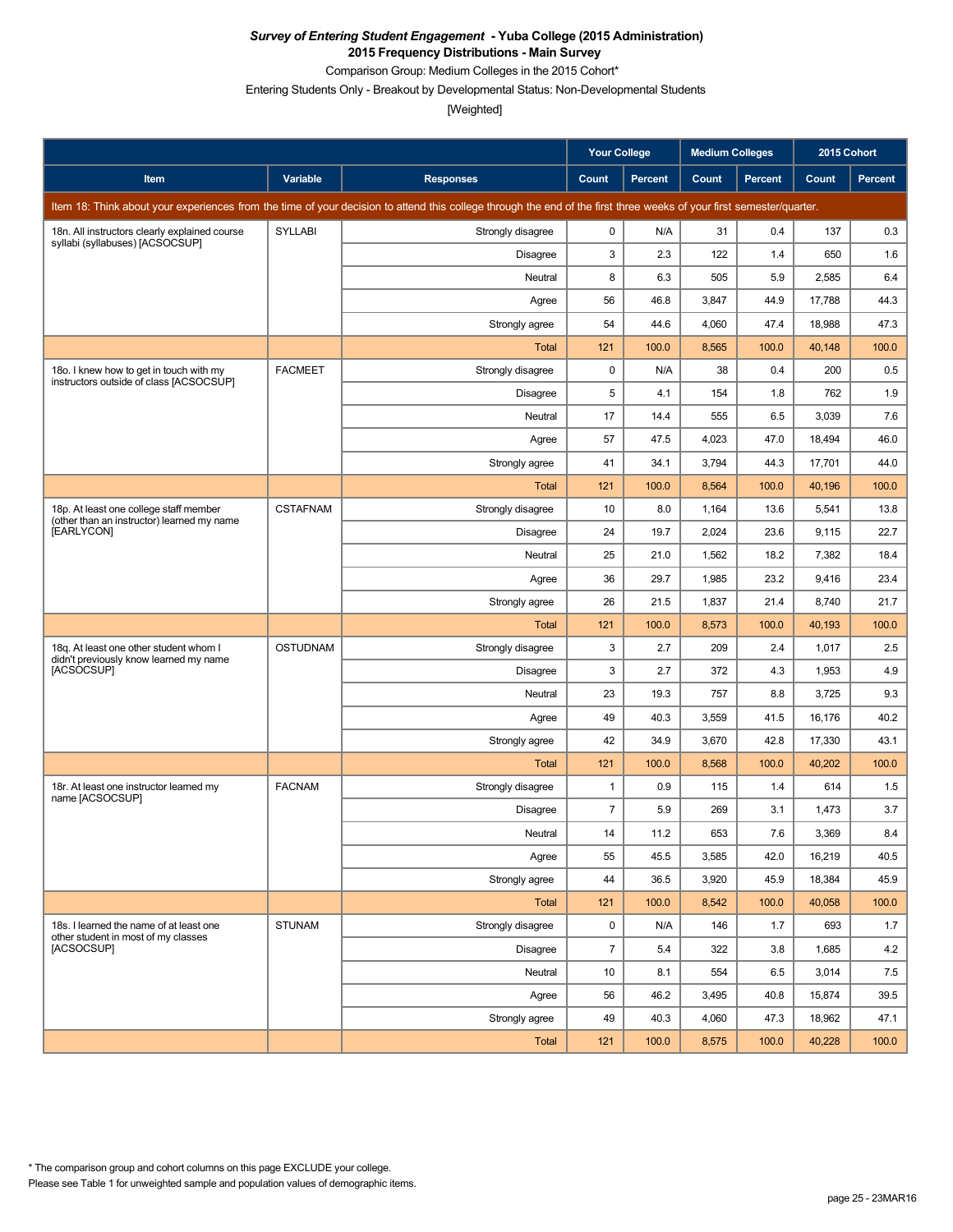Comparison Group: Medium Colleges in the 2015 Cohort\*

Entering Students Only - Breakout by Developmental Status: Non-Developmental Students

[Weighted]

|                                                                                           |                 |                                                                                                                                                                      | <b>Your College</b>     |                | <b>Medium Colleges</b> |                | 2015 Cohort |                |
|-------------------------------------------------------------------------------------------|-----------------|----------------------------------------------------------------------------------------------------------------------------------------------------------------------|-------------------------|----------------|------------------------|----------------|-------------|----------------|
| Item                                                                                      | Variable        | <b>Responses</b>                                                                                                                                                     | Count                   | <b>Percent</b> | Count                  | <b>Percent</b> | Count       | <b>Percent</b> |
|                                                                                           |                 | Item 18: Think about your experiences from the time of your decision to attend this college through the end of the first three weeks of your first semester/quarter. |                         |                |                        |                |             |                |
| 18t. I have the motivation to do what it takes                                            | <b>ITTAKES</b>  | Strongly disagree                                                                                                                                                    | 0                       | N/A            | 30                     | 0.3            | 179         | 0.4            |
| to succeed in college [HIEXPECT]                                                          |                 | Disagree                                                                                                                                                             | $\mathbf{1}$            | 0.9            | 142                    | 1.7            | 533         | 1.3            |
|                                                                                           |                 | Neutral                                                                                                                                                              | 13                      | 10.4           | 767                    | 9.0            | 3,753       | 9.3            |
|                                                                                           |                 | Agree                                                                                                                                                                | 55                      | 45.5           | 3,336                  | 39.0           | 14,902      | 37.1           |
|                                                                                           |                 | Strongly agree                                                                                                                                                       | 52                      | 43.2           | 4,289                  | 50.1           | 20,806      | 51.8           |
|                                                                                           |                 | Total                                                                                                                                                                | 121                     | 100.0          | 8,565                  | 100.0          | 40,172      | 100.0          |
| 18u. I am prepared academically to succeed<br>in college [HIEXPECT]                       | <b>ACPRPRD</b>  | Strongly disagree                                                                                                                                                    | $\mathbf 0$             | N/A            | 41                     | 0.5            | 170         | 0.4            |
|                                                                                           |                 | <b>Disagree</b>                                                                                                                                                      | 3                       | 2.7            | 138                    | 1.6            | 578         | 1.4            |
|                                                                                           |                 | Neutral                                                                                                                                                              | 4                       | 3.6            | 958                    | 11.2           | 4,483       | 11.1           |
|                                                                                           |                 | Agree                                                                                                                                                                | 59                      | 49.8           | 3,576                  | 41.7           | 16,233      | 40.4           |
|                                                                                           |                 | Strongly agree                                                                                                                                                       | 52                      | 43.8           | 3,862                  | 45.0           | 18,765      | 46.6           |
|                                                                                           |                 | Total                                                                                                                                                                | 119                     | 100.0          | 8,575                  | 100.0          | 40,229      | 100.0          |
|                                                                                           |                 | Item 19: During the first three weeks of your first semester/guarter at this college, about how often did you do the following?                                      |                         |                |                        |                |             |                |
| 19a. Ask questions in class or contribute to                                              | <b>ASKQUES</b>  | Never                                                                                                                                                                | 15                      | 12.2           | 746                    | 8.7            | 3,500       | 8.7            |
| class discussions [ENGAGLRN]                                                              |                 | Once                                                                                                                                                                 | 32                      | 26.3           | 1,738                  | 20.3           | 8,754       | 21.8           |
|                                                                                           |                 | Two or three times                                                                                                                                                   | 50                      | 41.7           | 3,961                  | 46.3           | 18,318      | 45.6           |
|                                                                                           |                 | Four or more times                                                                                                                                                   | 24                      | 19.9           | 2,118                  | 24.7           | 9,623       | 23.9           |
|                                                                                           |                 | Total                                                                                                                                                                | 120                     | 100.0          | 8,562                  | 100.0          | 40,195      | 100.0          |
| 19b. Prepare at least two drafts of a paper<br>or assignment before turning it in         | <b>PREPDRFT</b> | Never                                                                                                                                                                | 36                      | 30.5           | 2,846                  | 33.4           | 13,313      | 33.3           |
| [ENGAGLRN]                                                                                |                 | Once                                                                                                                                                                 | 48                      | 40.0           | 3,019                  | 35.5           | 14,238      | 35.7           |
|                                                                                           |                 | Two or three times                                                                                                                                                   | 29                      | 24.1           | 2,185                  | 25.7           | 10,107      | 25.3           |
|                                                                                           |                 | Four or more times                                                                                                                                                   | $\overline{7}$          | 5.4            | 465                    | 5.5            | 2,278       | 5.7            |
|                                                                                           |                 | Total                                                                                                                                                                | 119                     | 100.0          | 8,514                  | 100.0          | 39,936      | 100.0          |
| 19c. Turn in an assignment late [HIEXPECT]                                                | <b>LATETURN</b> | Never                                                                                                                                                                | 85                      | 70.5           | 5,876                  | 69.0           | 27.859      | 69.6           |
|                                                                                           |                 | Once                                                                                                                                                                 | 27                      | 22.2           | 1,908                  | 22.4           | 9,113       | 22.8           |
|                                                                                           |                 | Two or three times                                                                                                                                                   | 8                       | 6.8            | 650                    | 7.6            | 2,682       | 6.7            |
|                                                                                           |                 | Four or more times                                                                                                                                                   | $\mathbf{1}$            | 0.4            | 87                     | 1.0            | 386         | 1.0            |
|                                                                                           |                 | <b>Total</b>                                                                                                                                                         | 120                     | 100.0          | 8,521                  | 100.0          | 40,040      | 100.0          |
| 19d. Not turn in an assignment [HIEXPECT]                                                 | <b>NOTTURN</b>  | Never                                                                                                                                                                | 75                      | 64.0           | 6,105                  | 72.5           | 28,372      | 71.8           |
|                                                                                           |                 | Once                                                                                                                                                                 | 27                      | 22.6           | 1,650                  | 19.6           | 7,932       | 20.1           |
|                                                                                           |                 | Two or three times                                                                                                                                                   | 13                      | 10.6           | 555                    | 6.6            | 2,634       | 6.7            |
|                                                                                           |                 | Four or more times                                                                                                                                                   | 3                       | 2.8            | 108                    | 1.3            | 585         | 1.5            |
|                                                                                           |                 | <b>Total</b>                                                                                                                                                         | 118                     | 100.0          | 8,417                  | 100.0          | 39,523      | 100.0          |
| 19e. Participate in supplemental instruction<br>(extra class sessions with an instructor. | <b>SUPINSTR</b> | Never                                                                                                                                                                | 91                      | 75.2           | 6,369                  | 74.4           | 29,804      | 74.2           |
| tutor, or experienced student) [ENGAGLRN]                                                 |                 | Once                                                                                                                                                                 | 14                      | 11.3           | 1,181                  | 13.8           | 5,560       | 13.8           |
|                                                                                           |                 | Two or three times                                                                                                                                                   | 13                      | 10.4           | 760                    | 8.9            | 3,470       | 8.6            |
|                                                                                           |                 | Four or more times                                                                                                                                                   | $\overline{\mathbf{4}}$ | 3.1            | 248                    | 2.9            | 1,338       | 3.3            |
|                                                                                           |                 | <b>Total</b>                                                                                                                                                         | 121                     | 100.0          | 8,558                  | 100.0          | 40,171      | 100.0          |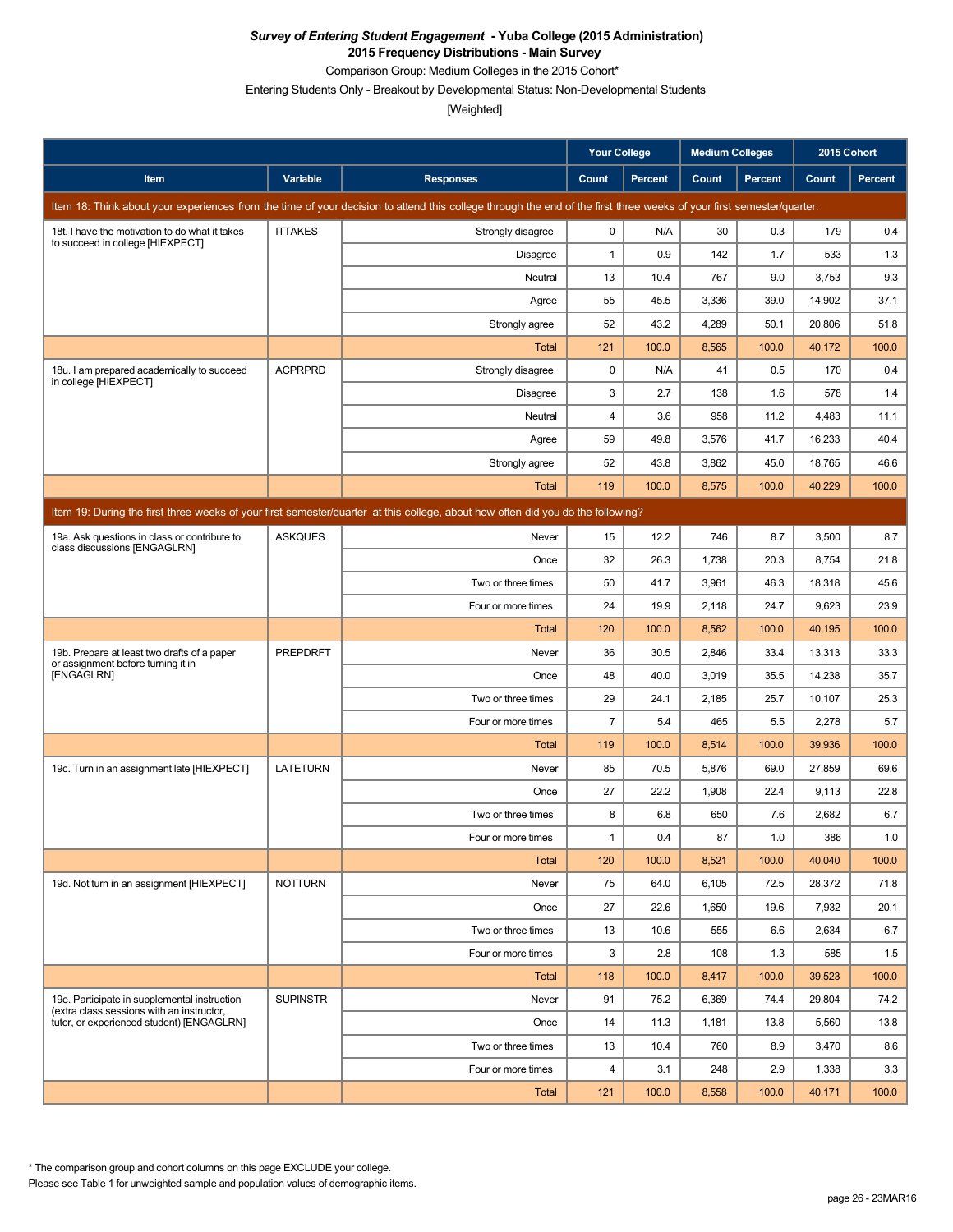Comparison Group: Medium Colleges in the 2015 Cohort\*

Entering Students Only - Breakout by Developmental Status: Non-Developmental Students

|                                                                                       |                 |                                                                                                                                 | <b>Your College</b> |                | <b>Medium Colleges</b> |         | 2015 Cohort |         |
|---------------------------------------------------------------------------------------|-----------------|---------------------------------------------------------------------------------------------------------------------------------|---------------------|----------------|------------------------|---------|-------------|---------|
| Item                                                                                  | Variable        | <b>Responses</b>                                                                                                                | Count               | <b>Percent</b> | Count                  | Percent | Count       | Percent |
|                                                                                       |                 | Item 19: During the first three weeks of your first semester/quarter at this college, about how often did you do the following? |                     |                |                        |         |             |         |
| 19f. Come to class without completing                                                 | <b>NOTCOMPL</b> | Never                                                                                                                           | 54                  | 44.8           | 4,374                  | 51.2    | 21,421      | 53.5    |
| readings or assignments [HIEXPECT]                                                    |                 | Once                                                                                                                            | 42                  | 35.0           | 2,620                  | 30.7    | 12,084      | 30.2    |
|                                                                                       |                 | Two or three times                                                                                                              | 19                  | 15.3           | 1,227                  | 14.4    | 5,279       | 13.2    |
|                                                                                       |                 | Four or more times                                                                                                              | 6                   | 5.0            | 315                    | 3.7     | 1,275       | 3.2     |
|                                                                                       |                 | Total                                                                                                                           | 121                 | 100.0          | 8,536                  | 100.0   | 40,059      | 100.0   |
| 19g. Work with other students on a project<br>or assignment during class [ENGAGLRN]   | <b>PINCLASS</b> | Never                                                                                                                           | 29                  | 23.9           | 1,588                  | 18.5    | 7,845       | 19.5    |
|                                                                                       |                 | Once                                                                                                                            | 28                  | 22.8           | 2,106                  | 24.6    | 9,969       | 24.8    |
|                                                                                       |                 | Two or three times                                                                                                              | 41                  | 33.6           | 3,416                  | 39.9    | 15,926      | 39.7    |
|                                                                                       |                 | Four or more times                                                                                                              | 24                  | 19.7           | 1,460                  | 17.0    | 6,413       | 16.0    |
|                                                                                       |                 | <b>Total</b>                                                                                                                    | 121                 | 100.0          | 8,571                  | 100.0   | 40,153      | 100.0   |
| 19h. Work with classmates outside of class<br>on class projects or assignments        | <b>PREPOUTC</b> | Never                                                                                                                           | 84                  | 69.9           | 5,389                  | 63.3    | 25,215      | 63.1    |
| [ENGAGLRN]                                                                            |                 | Once                                                                                                                            | 18                  | 15.3           | 1,568                  | 18.4    | 7,514       | 18.8    |
|                                                                                       |                 | Two or three times                                                                                                              | 11                  | 9.4            | 1,149                  | 13.5    | 5,260       | 13.2    |
|                                                                                       |                 | Four or more times                                                                                                              | $\overline{7}$      | 5.4            | 412                    | 4.8     | 1,969       | 4.9     |
|                                                                                       |                 | Total                                                                                                                           | 121                 | 100.0          | 8,518                  | 100.0   | 39,957      | 100.0   |
| 19i. Participate in a required study group<br>outside of class [ENGAGLRN]             | <b>GRPSTUDY</b> | Never                                                                                                                           | 97                  | 80.2           | 7,424                  | 86.8    | 34,351      | 85.6    |
|                                                                                       |                 | Once                                                                                                                            | 16                  | 13.1           | 589                    | 6.9     | 3,140       | 7.8     |
|                                                                                       |                 | Two or three times                                                                                                              | 5                   | 4.0            | 396                    | 4.6     | 1,874       | 4.7     |
|                                                                                       |                 | Four or more times                                                                                                              | 3                   | 2.7            | 148                    | 1.7     | 786         | 2.0     |
|                                                                                       |                 | Total                                                                                                                           | 121                 | 100.0          | 8,557                  | 100.0   | 40,151      | 100.0   |
| 19. Participate in a student-initiated (not<br>required) study group outside of class | <b>NRGSTUDY</b> | Never                                                                                                                           | 97                  | 80.6           | 6,968                  | 81.6    | 32,680      | 81.6    |
| [ENGAGLRN]                                                                            |                 | Once                                                                                                                            | 14                  | 11.3           | 810                    | 9.5     | 3,885       | 9.7     |
|                                                                                       |                 | Two or three times                                                                                                              | 6                   | 4.9            | 512                    | 6.0     | 2,373       | 5.9     |
|                                                                                       |                 | Four or more times                                                                                                              | 4                   | 3.2            | 247                    | 2.9     | 1,105       | 2.8     |
|                                                                                       |                 | Total                                                                                                                           | 121                 | 100.0          | 8,537                  | 100.0   | 40,043      | 100.0   |
| 19k. Use an electronic tool (e-mail, text<br>messaging, Facebook, MySpace, class Web  | <b>USEINTMG</b> | Never                                                                                                                           | 59                  | 48.5           | 3,592                  | 41.9    | 16,092      | 40.1    |
| site, etc.) to communicate with another<br>student about coursework [ENGAGLRN]        |                 | Once                                                                                                                            | 24                  | 19.7           | 1,784                  | 20.8    | 8,537       | 21.3    |
|                                                                                       |                 | Two or three times                                                                                                              | 21                  | 16.9           | 1,819                  | 21.2    | 8,841       | 22.0    |
|                                                                                       |                 | Four or more times                                                                                                              | 18                  | 14.8           | 1,367                  | 16.0    | 6,701       | 16.7    |
|                                                                                       |                 | Total                                                                                                                           | 121                 | 100.0          | 8,563                  | 100.0   | 40,171      | 100.0   |
| 19I. Use an electronic tool (e-mail, text<br>messaging, Facebook, MySpace, class Web  | <b>MAILFAC</b>  | Never                                                                                                                           | 56                  | 46.6           | 2,566                  | 30.1    | 12,780      | 31.9    |
| site, etc.) to communicate with an instructor<br>about coursework [ENGAGLRN]          |                 | Once                                                                                                                            | 39                  | 32.3           | 2,205                  | 25.9    | 10,557      | 26.4    |
|                                                                                       |                 | Two or three times                                                                                                              | 18                  | 14.8           | 2,527                  | 29.6    | 10,992      | 27.5    |
|                                                                                       |                 | Four or more times                                                                                                              | 8                   | 6.3            | 1,225                  | 14.4    | 5,680       | 14.2    |
|                                                                                       |                 | Total                                                                                                                           | 121                 | 100.0          | 8,522                  | 100.0   | 40,009      | 100.0   |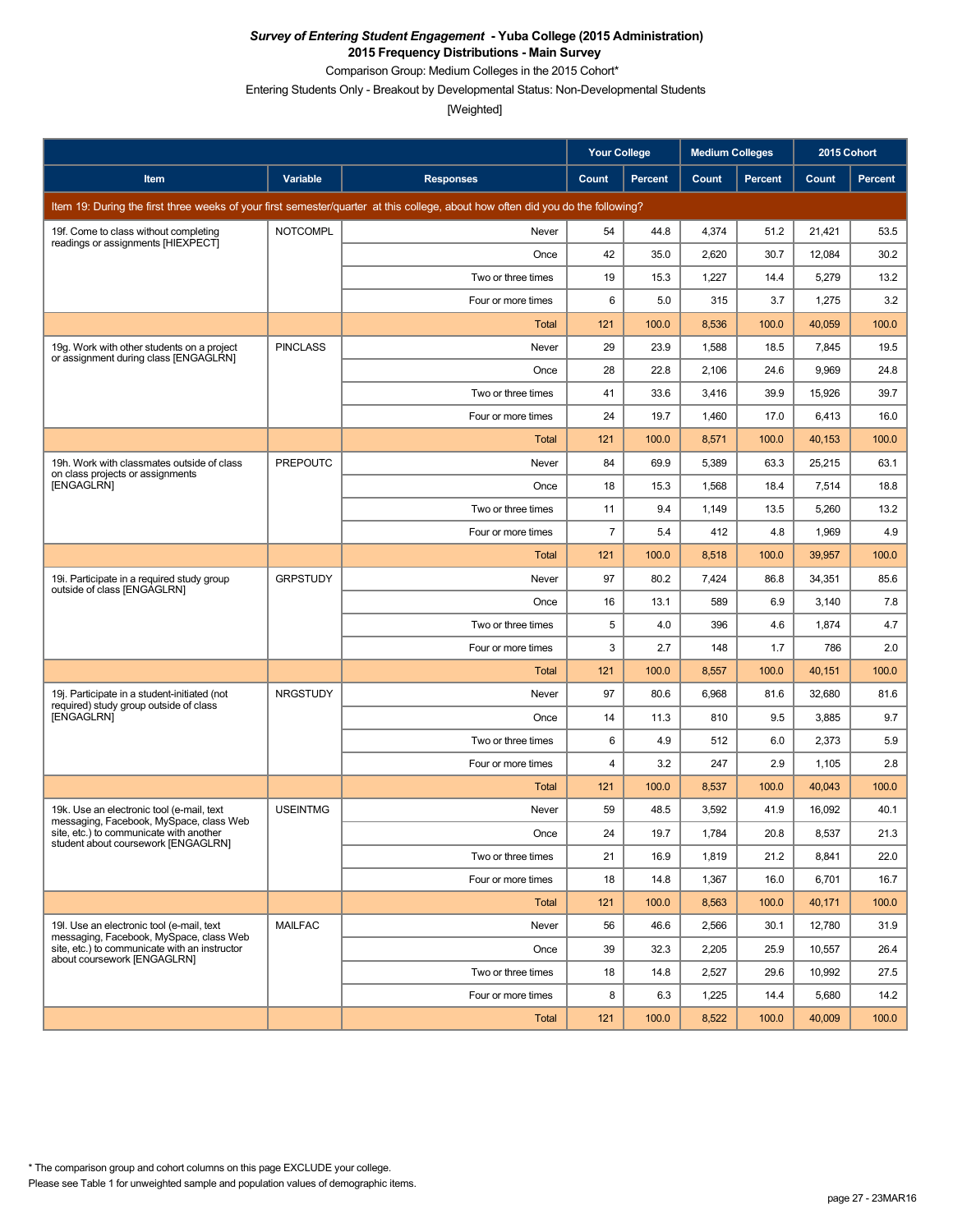Comparison Group: Medium Colleges in the 2015 Cohort\*

Entering Students Only - Breakout by Developmental Status: Non-Developmental Students

|                                                                                       |                 |                                                                                                                                 | <b>Your College</b> |                | <b>Medium Colleges</b> |                | 2015 Cohort |         |
|---------------------------------------------------------------------------------------|-----------------|---------------------------------------------------------------------------------------------------------------------------------|---------------------|----------------|------------------------|----------------|-------------|---------|
| Item                                                                                  | Variable        | <b>Responses</b>                                                                                                                | Count               | <b>Percent</b> | Count                  | <b>Percent</b> | Count       | Percent |
|                                                                                       |                 | Item 19: During the first three weeks of your first semester/quarter at this college, about how often did you do the following? |                     |                |                        |                |             |         |
| 19m. Discuss an assignment or grade with                                              | <b>FACASSN</b>  | Never                                                                                                                           | 58                  | 47.5           | 2,948                  | 34.4           | 14,184      | 35.3    |
| an instructor [ENGAGLRN]                                                              |                 | Once                                                                                                                            | 28                  | 23.3           | 3,018                  | 35.2           | 13,882      | 34.6    |
|                                                                                       |                 | Two or three times                                                                                                              | 27                  | 22.4           | 2,091                  | 24.4           | 9,600       | 23.9    |
|                                                                                       |                 | Four or more times                                                                                                              | 8                   | 6.8            | 506                    | 5.9            | 2,461       | 6.1     |
|                                                                                       |                 | Total                                                                                                                           | 121                 | 100.0          | 8,562                  | 100.0          | 40,127      | 100.0   |
| 19n. Ask for help from an instructor<br>regarding questions or problems related to    | <b>CLASSREL</b> | Never                                                                                                                           | 39                  | 32.4           | 2,271                  | 26.5           | 10,606      | 26.4    |
| a class [ENGAGLRN]                                                                    |                 | Once                                                                                                                            | 43                  | 35.6           | 2,792                  | 32.6           | 12,702      | 31.7    |
|                                                                                       |                 | Two or three times                                                                                                              | 29                  | 24.3           | 2,677                  | 31.2           | 12,691      | 31.6    |
|                                                                                       |                 | Four or more times                                                                                                              | 9                   | 7.7            | 830                    | 9.7            | 4,113       | 10.3    |
|                                                                                       |                 | <b>Total</b>                                                                                                                    | 121                 | 100.0          | 8,570                  | 100.0          | 40,112      | 100.0   |
| 19o. Receive prompt written or oral<br>feedback from instructors on your              | <b>FEEDBACK</b> | Never                                                                                                                           | 39                  | 31.8           | 2,055                  | 24.1           | 9,825       | 24.5    |
| performance [ENGAGLRN]                                                                |                 | Once                                                                                                                            | 34                  | 28.2           | 2,418                  | 28.3           | 11,455      | 28.6    |
|                                                                                       |                 | Two or three times                                                                                                              | 35                  | 28.7           | 2,958                  | 34.6           | 13,540      | 33.8    |
|                                                                                       |                 | Four or more times                                                                                                              | 14                  | 11.2           | 1,111                  | 13.0           | 5,298       | 13.2    |
|                                                                                       |                 | Total                                                                                                                           | 121                 | 100.0          | 8,543                  | 100.0          | 40,118      | 100.0   |
| 19p. Receive grades or points on<br>assignments, quizzes, tests, or papers, etc.      | <b>RCVGRDS</b>  | Never                                                                                                                           | 9                   | 7.7            | 293                    | 3.4            | 1,711       | 4.3     |
|                                                                                       |                 | Once                                                                                                                            | 17                  | 14.5           | 974                    | 11.4           | 4,384       | 11.0    |
|                                                                                       |                 | Two or three times                                                                                                              | 34                  | 28.0           | 2,579                  | 30.3           | 11,835      | 29.7    |
|                                                                                       |                 | Four or more times                                                                                                              | 60                  | 49.9           | 4,669                  | 54.8           | 21,967      | 55.1    |
|                                                                                       |                 | <b>Total</b>                                                                                                                    | 121                 | 100.0          | 8,514                  | 100.0          | 39,898      | 100.0   |
| 19q. Discuss ideas from your readings or<br>classes with instructors outside of class | <b>FACIDOC</b>  | Never                                                                                                                           | 96                  | 79.0           | 5,869                  | 68.7           | 27,094      | 67.6    |
| [ENGAGLRN]                                                                            |                 | Once                                                                                                                            | 16                  | 13.0           | 1,509                  | 17.7           | 7,049       | 17.6    |
|                                                                                       |                 | Two or three times                                                                                                              | 4                   | 3.1            | 828                    | 9.7            | 4,271       | 10.7    |
|                                                                                       |                 | Four or more times                                                                                                              | 6                   | 5.0            | 342                    | 4.0            | 1,692       | 4.2     |
|                                                                                       |                 | Total                                                                                                                           | 121                 | 100.0          | 8,548                  | 100.0          | 40,107      | 100.0   |
| 19r. Discuss ideas from your readings or<br>classes with others outside of class      | <b>OCIDEAS</b>  | Never                                                                                                                           | 45                  | 38.0           | 3,189                  | 37.4           | 15,254      | 38.2    |
| (students, family, co-workers, etc.)                                                  |                 | Once                                                                                                                            | 26                  | 21.9           | 1,771                  | 20.8           | 8,424       | 21.1    |
|                                                                                       |                 | Two or three times                                                                                                              | 29                  | 24.2           | 2,292                  | 26.9           | 10,484      | 26.2    |
|                                                                                       |                 | Four or more times                                                                                                              | 19                  | 16.0           | 1,270                  | 14.9           | 5,795       | 14.5    |
|                                                                                       |                 | Total                                                                                                                           | 119                 | 100.0          | 8,522                  | 100.0          | 39,957      | 100.0   |
| 19s. Skip class [HIEXPECT]                                                            | <b>SKIPCL</b>   | Never                                                                                                                           | 90                  | 74.4           | 6,419                  | 75.1           | 30,529      | 76.1    |
|                                                                                       |                 | Once                                                                                                                            | 21                  | 17.5           | 1,451                  | 17.0           | 6,633       | 16.5    |
|                                                                                       |                 | Two or three times                                                                                                              | 5                   | 4.1            | 558                    | 6.5            | 2,491       | 6.2     |
|                                                                                       |                 | Four or more times                                                                                                              | 5                   | 4.1            | 116                    | 1.4            | 484         | 1.2     |
|                                                                                       |                 | Total                                                                                                                           | $121$               | 100.0          | 8,544                  | 100.0          | 40,137      | 100.0   |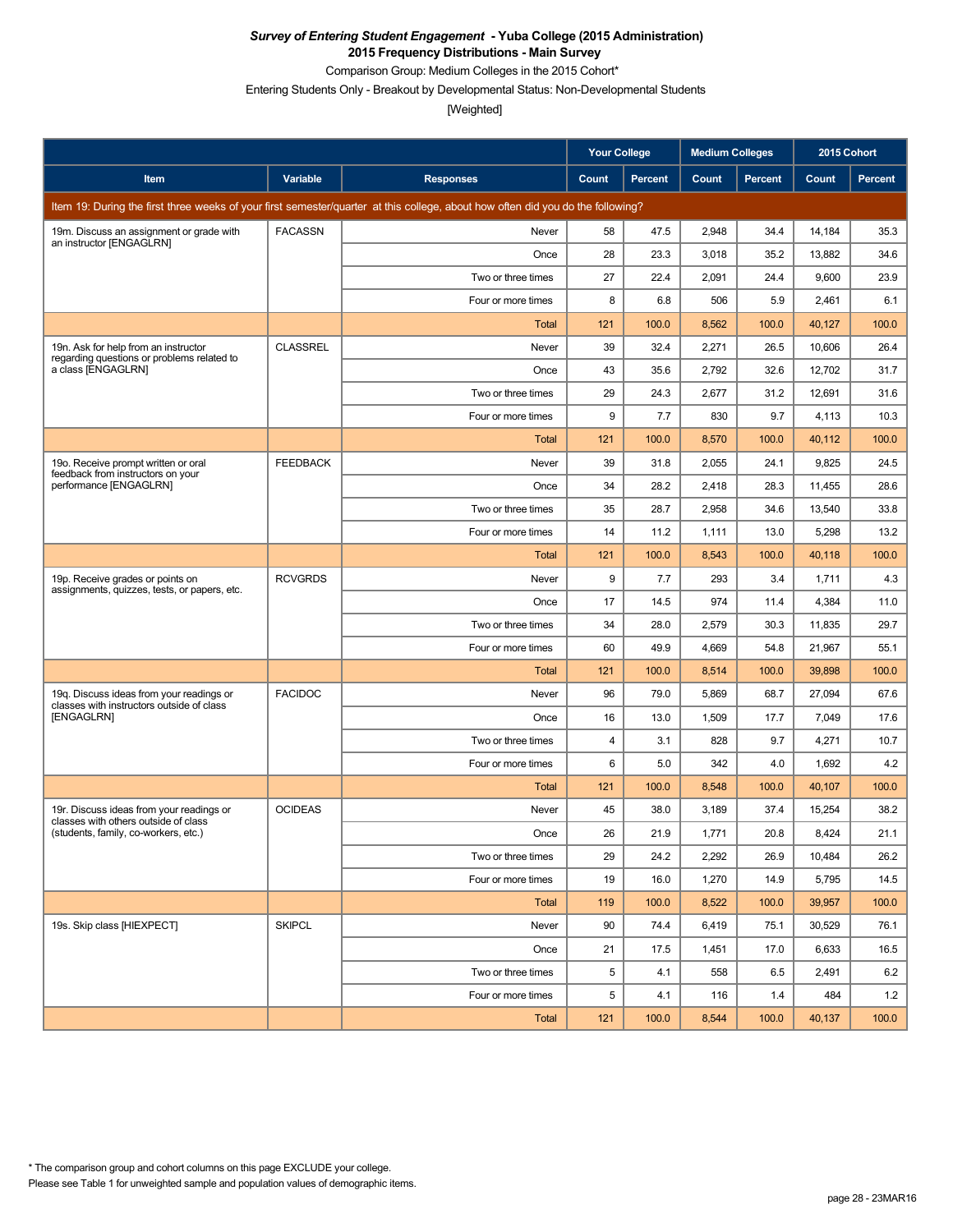Comparison Group: Medium Colleges in the 2015 Cohort\*

Entering Students Only - Breakout by Developmental Status: Non-Developmental Students

|                                               |                 |                                                                                                                                                                                     | <b>Your College</b> |                | <b>Medium Colleges</b> |                | 2015 Cohort |         |
|-----------------------------------------------|-----------------|-------------------------------------------------------------------------------------------------------------------------------------------------------------------------------------|---------------------|----------------|------------------------|----------------|-------------|---------|
| Item                                          | Variable        | <b>Responses</b>                                                                                                                                                                    | Count               | <b>Percent</b> | Count                  | <b>Percent</b> | Count       | Percent |
| about the following services?                 |                 | Item 20.1: Think about your experiences from the time of your decision to attend this college through the end of the first three weeks of your first semester/quarter. Did you know |                     |                |                        |                |             |         |
| 20.1a. Academic advising/planning             | <b>ACADPLNG</b> | Yes                                                                                                                                                                                 | 87                  | 72.2           | 6,953                  | 81.5           | 32,770      | 81.9    |
|                                               |                 | No                                                                                                                                                                                  | 34                  | 27.8           | 1,582                  | 18.5           | 7,236       | 18.1    |
|                                               |                 | <b>Total</b>                                                                                                                                                                        | 121                 | 100.0          | 8,535                  | 100.0          | 40,006      | 100.0   |
| 20.1b. Career counseling                      | CAREERC         | Yes                                                                                                                                                                                 | 75                  | 61.9           | 4,386                  | 51.5           | 21,031      | 52.7    |
|                                               |                 | No                                                                                                                                                                                  | 46                  | 38.1           | 4,130                  | 48.5           | 18,866      | 47.3    |
|                                               |                 | <b>Total</b>                                                                                                                                                                        | 121                 | 100.0          | 8,516                  | 100.0          | 39,897      | 100.0   |
| 20.1c. Job placement assistance               | <b>JOBPLACE</b> | Yes                                                                                                                                                                                 | 34                  | 28.4           | 2,839                  | 33.5           | 13,836      | 34.8    |
|                                               |                 | No                                                                                                                                                                                  | 86                  | 71.6           | 5,649                  | 66.5           | 25,927      | 65.2    |
|                                               |                 | <b>Total</b>                                                                                                                                                                        | 121                 | 100.0          | 8,488                  | 100.0          | 39,764      | 100.0   |
| 20.1d. Face-to-face tutoring                  | <b>FFTUTOR</b>  | Yes                                                                                                                                                                                 | 93                  | 77.1           | 6,865                  | 80.6           | 31,838      | 79.8    |
|                                               |                 | No                                                                                                                                                                                  | 28                  | 22.9           | 1,656                  | 19.4           | 8,050       | 20.2    |
|                                               |                 | <b>Total</b>                                                                                                                                                                        | 121                 | 100.0          | 8,521                  | 100.0          | 39,887      | 100.0   |
| 20.1e. Online tutoring                        | <b>OLTUTOR</b>  | Yes                                                                                                                                                                                 | 43                  | 35.6           | 3,468                  | 40.9           | 16,483      | 41.5    |
|                                               |                 | No                                                                                                                                                                                  | 78                  | 64.4           | 5,019                  | 59.1           | 23,246      | 58.5    |
|                                               |                 | <b>Total</b>                                                                                                                                                                        | 121                 | 100.0          | 8,487                  | 100.0          | 39,729      | 100.0   |
| 20.1f. Writing, math, or other skill lab      | <b>SKILLABS</b> | Yes                                                                                                                                                                                 | 72                  | 59.5           | 5,916                  | 69.6           | 27,941      | 70.2    |
|                                               |                 | No                                                                                                                                                                                  | 49                  | 40.5           | 2,586                  | 30.4           | 11,862      | 29.8    |
|                                               |                 | <b>Total</b>                                                                                                                                                                        | 121                 | 100.0          | 8,502                  | 100.0          | 39,803      | 100.0   |
| 20.1g. Financial assistance advising          | <b>FAADVS</b>   | Yes                                                                                                                                                                                 | 95                  | 78.5           | 6,435                  | 75.7           | 30,749      | 77.4    |
|                                               |                 | No                                                                                                                                                                                  | 26                  | 21.5           | 2,060                  | 24.3           | 8,982       | 22.6    |
|                                               |                 | <b>Total</b>                                                                                                                                                                        | 121                 | 100.0          | 8,495                  | 100.0          | 39,732      | 100.0   |
| 20.1h. Computer lab                           | <b>COMPLAB</b>  | Yes                                                                                                                                                                                 | 100                 | 82.9           | 7,282                  | 85.5           | 33,704      | 84.6    |
|                                               |                 | No                                                                                                                                                                                  | 21                  | 17.1           | 1,236                  | 14.5           | 6,152       | 15.4    |
|                                               |                 | <b>Total</b>                                                                                                                                                                        | 121                 | 100.0          | 8,517                  | 100.0          | 39,857      | 100.0   |
| 20.1i. Student organizations                  | <b>STUORGS</b>  | Yes                                                                                                                                                                                 | 55                  | 45.8           | 5,432                  | 63.9           | 25,812      | 64.9    |
|                                               |                 | No                                                                                                                                                                                  | 66                  | 54.2           | 3,072                  | 36.1           | 13,966      | 35.1    |
|                                               |                 | <b>Total</b>                                                                                                                                                                        | 121                 | 100.0          | 8,504                  | 100.0          | 39,778      | 100.0   |
| 20.1j. Transfer credit assistance             | TRANSFCR        | Yes                                                                                                                                                                                 | 60                  | 49.4           | 4,494                  | 52.8           | 20,597      | 51.7    |
|                                               |                 | No                                                                                                                                                                                  | 61                  | 50.6           | 4,020                  | 47.2           | 19,250      | 48.3    |
|                                               |                 | Total                                                                                                                                                                               | 121                 | 100.0          | 8,514                  | 100.0          | 39,847      | 100.0   |
| 20.1k. Services to students with disabilities | <b>DISABSVS</b> | Yes                                                                                                                                                                                 | 68                  | 56.5           | 4,962                  | 58.4           | 23,007      | 57.8    |
|                                               |                 | No                                                                                                                                                                                  | 53                  | 43.5           | 3,541                  | 41.6           | 16,788      | 42.2    |
|                                               |                 | Total                                                                                                                                                                               | 121                 | 100.0          | 8,503                  | 100.0          | 39,795      | 100.0   |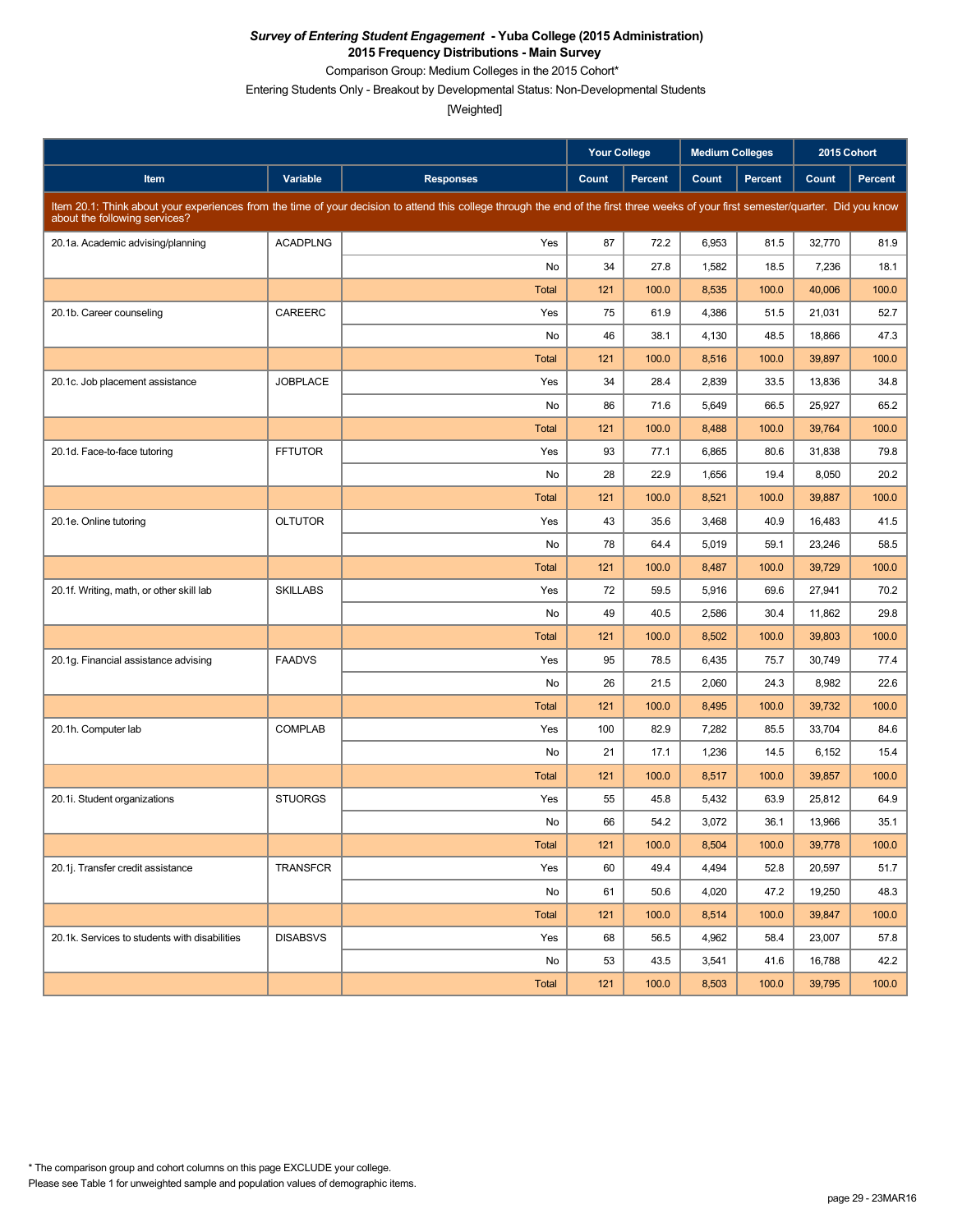Comparison Group: Medium Colleges in the 2015 Cohort\*

Entering Students Only - Breakout by Developmental Status: Non-Developmental Students

|                                          |                 |                                                                                                                                                                                      | <b>Your College</b>     |         | <b>Medium Colleges</b> |         | 2015 Cohort |         |
|------------------------------------------|-----------------|--------------------------------------------------------------------------------------------------------------------------------------------------------------------------------------|-------------------------|---------|------------------------|---------|-------------|---------|
| Item                                     | Variable        | <b>Responses</b>                                                                                                                                                                     | Count                   | Percent | Count                  | Percent | Count       | Percent |
| you use the following services?          |                 | Item 20.2: Think about your experiences from the time of your decision to attend this college through the end of the first three weeks of your first semester/quarter. How often did |                         |         |                        |         |             |         |
| 20.2a. Academic advising/planning        | <b>ACADPUSE</b> | Never                                                                                                                                                                                | 54                      | 47.2    | 3,502                  | 41.9    | 15,814      | 40.3    |
|                                          |                 | Once                                                                                                                                                                                 | 43                      | 37.7    | 3,090                  | 37.0    | 14,484      | 36.9    |
|                                          |                 | Two or three times                                                                                                                                                                   | 16                      | 13.7    | 1,522                  | 18.2    | 7,624       | 19.4    |
|                                          |                 | Four or more times                                                                                                                                                                   | $\overline{2}$          | 1.4     | 237                    | 2.8     | 1,298       | 3.3     |
|                                          |                 | <b>Total</b>                                                                                                                                                                         | 115                     | 100.0   | 8,351                  | 100.0   | 39,219      | 100.0   |
| 20.2b. Career counseling                 | CARCUSE         | Never                                                                                                                                                                                | 80                      | 69.3    | 7,056                  | 85.8    | 33.092      | 85.5    |
|                                          |                 | Once                                                                                                                                                                                 | 26                      | 22.2    | 837                    | 10.2    | 4,093       | 10.6    |
|                                          |                 | Two or three times                                                                                                                                                                   | $\overline{7}$          | 5.7     | 272                    | 3.3     | 1,243       | 3.2     |
|                                          |                 | Four or more times                                                                                                                                                                   | 3                       | 2.8     | 61                     | 0.7     | 292         | 0.8     |
|                                          |                 | <b>Total</b>                                                                                                                                                                         | 115                     | 100.0   | 8,226                  | 100.0   | 38,720      | 100.0   |
| 20.2c. Job placement assistance          | <b>JOBPLUSE</b> | Never                                                                                                                                                                                | 109                     | 95.7    | 7,816                  | 96.2    | 36.595      | 95.6    |
|                                          |                 | Once                                                                                                                                                                                 | 5                       | 4.3     | 232                    | 2.9     | 1,235       | 3.2     |
|                                          |                 | Two or three times                                                                                                                                                                   | 0                       | N/A     | 61                     | 0.7     | 322         | 0.8     |
|                                          |                 | Four or more times                                                                                                                                                                   | $\mathbf 0$             | N/A     | 15                     | 0.2     | 121         | 0.3     |
|                                          |                 | <b>Total</b>                                                                                                                                                                         | 114                     | 100.0   | 8,124                  | 100.0   | 38,273      | 100.0   |
| 20.2d. Face-to-face tutoring [ENGAGLRN]  | <b>FFTUSE</b>   | Never                                                                                                                                                                                | 105                     | 88.5    | 7,226                  | 87.5    | 33,690      | 86.6    |
|                                          |                 | Once                                                                                                                                                                                 | 9                       | 7.4     | 584                    | 7.1     | 2,807       | 7.2     |
|                                          |                 | Two or three times                                                                                                                                                                   | $\mathbf{1}$            | 0.9     | 275                    | 3.3     | 1,493       | 3.8     |
|                                          |                 | Four or more times                                                                                                                                                                   | $\overline{\mathbf{4}}$ | 3.2     | 173                    | 2.1     | 905         | 2.3     |
|                                          |                 | <b>Total</b>                                                                                                                                                                         | 118                     | 100.0   | 8,258                  | 100.0   | 38,896      | 100.0   |
| 20.2e. Online tutoring                   | <b>OLTUSE</b>   | Never                                                                                                                                                                                | 112                     | 97.6    | 7,743                  | 95.3    | 36,473      | 95.3    |
|                                          |                 | Once                                                                                                                                                                                 | 0                       | N/A     | 227                    | 2.8     | 1,012       | 2.6     |
|                                          |                 | Two or three times                                                                                                                                                                   | $\mathbf{1}$            | 0.5     | 93                     | 1.1     | 488         | 1.3     |
|                                          |                 | Four or more times                                                                                                                                                                   | $\overline{2}$          | 1.9     | 62                     | 0.8     | 289         | 0.8     |
|                                          |                 | <b>Total</b>                                                                                                                                                                         | 115                     | 100.0   | 8,124                  | 100.0   | 38,262      | 100.0   |
| 20.2f. Writing, math, or other skill lab | <b>SKLABUSE</b> | Never                                                                                                                                                                                | 94                      | 80.9    | 6,346                  | 77.5    | 29,414      | 76.1    |
| [ENGAGLRN]                               |                 | Once                                                                                                                                                                                 | 8                       | 7.0     | 745                    | 9.1     | 3,608       | 9.3     |
|                                          |                 | Two or three times                                                                                                                                                                   | 8                       | 7.1     | 512                    | 6.3     | 2,580       | 6.7     |
|                                          |                 | Four or more times                                                                                                                                                                   | 6                       | 5.1     | 580                    | 7.1     | 3,038       | 7.9     |
|                                          |                 | Total                                                                                                                                                                                | 116                     | 100.0   | 8,183                  | 100.0   | 38,641      | 100.0   |
| 20.2g. Financial assistance advising     | <b>FAUSE</b>    | Never                                                                                                                                                                                | 57                      | 48.5    | 4,898                  | 59.6    | 22,617      | 58.5    |
|                                          |                 | Once                                                                                                                                                                                 | 32                      | 27.4    | 1,847                  | 22.5    | 8,710       | 22.5    |
|                                          |                 | Two or three times                                                                                                                                                                   | 21                      | 17.6    | 1,102                  | 13.4    | 5,299       | 13.7    |
|                                          |                 | Four or more times                                                                                                                                                                   | 8                       | 6.5     | 371                    | 4.5     | 2,057       | 5.3     |
|                                          |                 | Total                                                                                                                                                                                | 117                     | 100.0   | 8,218                  | 100.0   | 38,682      | 100.0   |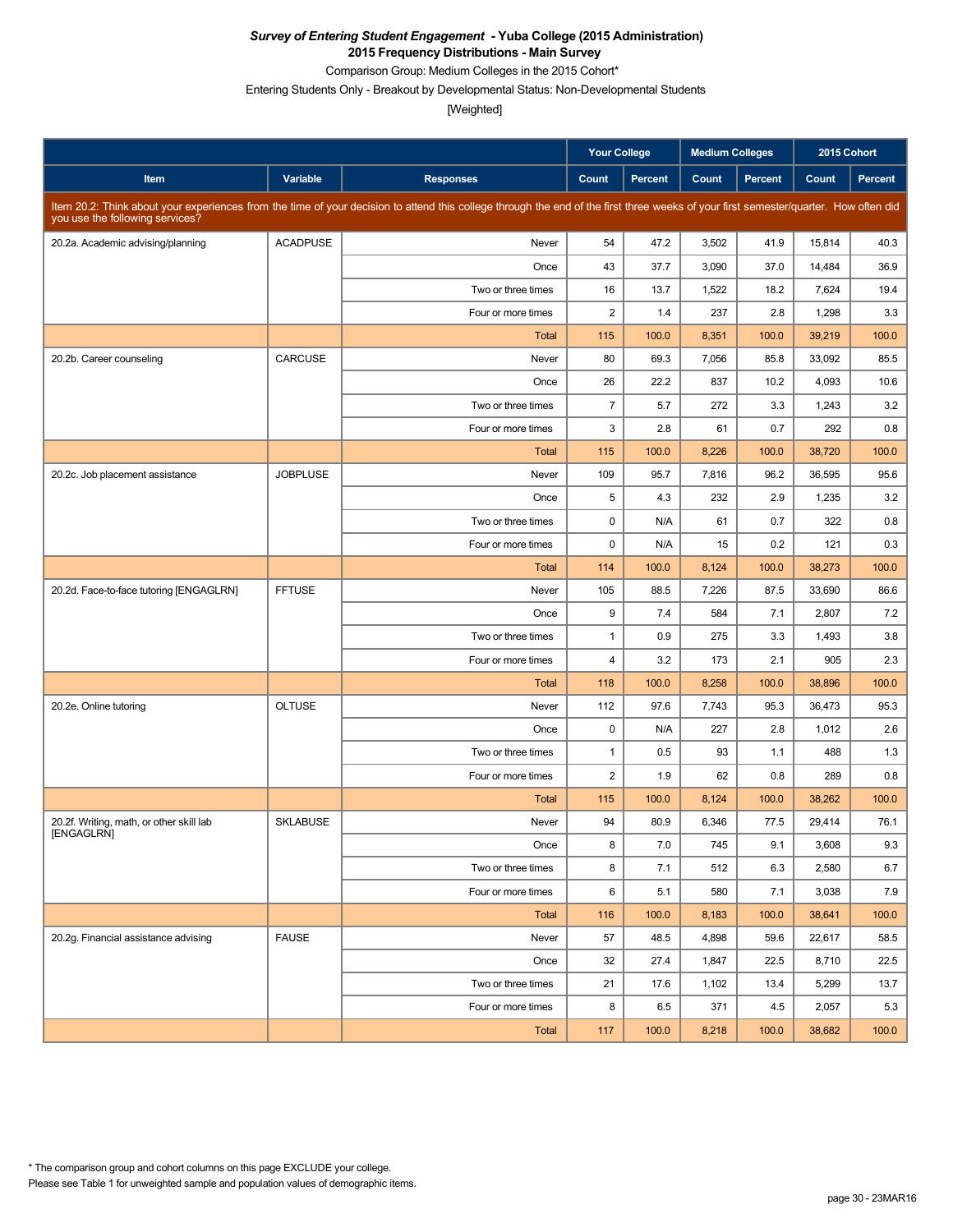Comparison Group: Medium Colleges in the 2015 Cohort\*

Entering Students Only - Breakout by Developmental Status: Non-Developmental Students

[Weighted]

|                                               |                 |                                                                                                                                                                                      | <b>Your College</b> |                | <b>Medium Colleges</b> |                | 2015 Cohort |         |
|-----------------------------------------------|-----------------|--------------------------------------------------------------------------------------------------------------------------------------------------------------------------------------|---------------------|----------------|------------------------|----------------|-------------|---------|
| Item                                          | Variable        | <b>Responses</b>                                                                                                                                                                     | Count               | <b>Percent</b> | Count                  | <b>Percent</b> | Count       | Percent |
| you use the following services?               |                 | Item 20.2: Think about your experiences from the time of your decision to attend this college through the end of the first three weeks of your first semester/quarter. How often did |                     |                |                        |                |             |         |
| 20.2h. Computer lab [ENGAGLRN]                | <b>COMLBUSE</b> | Never                                                                                                                                                                                | 70                  | 60.9           | 4,181                  | 50.2           | 19,825      | 50.8    |
|                                               |                 | Once                                                                                                                                                                                 | 21                  | 18.4           | 1,457                  | 17.5           | 6,659       | 17.0    |
|                                               |                 | Two or three times                                                                                                                                                                   | 12                  | 10.8           | 1,328                  | 15.9           | 6,150       | 15.7    |
|                                               |                 | Four or more times                                                                                                                                                                   | 11                  | 9.9            | 1,366                  | 16.4           | 6,428       | 16.5    |
|                                               |                 | <b>Total</b>                                                                                                                                                                         | 115                 | 100.0          | 8,331                  | 100.0          | 39,063      | 100.0   |
| 20.2i. Student organizations                  | <b>STORGUSE</b> | Never                                                                                                                                                                                | 112                 | 97.6           | 7,252                  | 88.9           | 33,845      | 87.9    |
|                                               |                 | Once                                                                                                                                                                                 | $\mathbf{1}$        | 0.5            | 516                    | 6.3            | 2,657       | 6.9     |
|                                               |                 | Two or three times                                                                                                                                                                   | $\mathbf 0$         | N/A            | 246                    | 3.0            | 1,226       | 3.2     |
|                                               |                 | Four or more times                                                                                                                                                                   | $\sqrt{2}$          | 1.9            | 145                    | 1.8            | 767         | 2.0     |
|                                               |                 | Total                                                                                                                                                                                | 115                 | 100.0          | 8,159                  | 100.0          | 38.496      | 100.0   |
| 20.2j. Transfer credit assistance             | <b>TRNFCRAS</b> | Never                                                                                                                                                                                | 105                 | 91.1           | 7,035                  | 86.1           | 33,471      | 86.9    |
|                                               |                 | Once                                                                                                                                                                                 | $\overline{7}$      | 6.1            | 890                    | 10.9           | 3,901       | 10.1    |
|                                               |                 | Two or three times                                                                                                                                                                   | 3                   | 2.8            | 203                    | 2.5            | 861         | 2.2     |
|                                               |                 | Four or more times                                                                                                                                                                   | $\pmb{0}$           | N/A            | 47                     | 0.6            | 264         | 0.7     |
|                                               |                 | <b>Total</b>                                                                                                                                                                         | 115                 | 100.0          | 8,175                  | 100.0          | 38,496      | 100.0   |
| 20.2k. Services to students with disabilities | <b>DISVSUSE</b> | Never                                                                                                                                                                                | 113                 | 98.6           | 7,884                  | 95.8           | 36,952      | 95.8    |
|                                               |                 | Once                                                                                                                                                                                 | $\pmb{0}$           | N/A            | 174                    | 2.1            | 824         | 2.1     |
|                                               |                 | Two or three times                                                                                                                                                                   | $\mathbf{1}$        | 0.5            | 99                     | 1.2            | 416         | 1.1     |
|                                               |                 | Four or more times                                                                                                                                                                   | $\mathbf{1}$        | 0.9            | 74                     | 0.9            | 379         | 1.0     |
|                                               |                 | Total                                                                                                                                                                                | 115                 | 100.0          | 8,232                  | 100.0          | 38,572      | 100.0   |
| were you with the following services?         |                 | Item 20.3: Think about your experiences from the time of your decision to attend this college through the end of the first three weeks of your first semester/quarter. How satisfied |                     |                |                        |                |             |         |
| 20.3a. Academic advising/planning             | <b>ACADPSAT</b> | Not applicable                                                                                                                                                                       | 53                  | 46.2           | 3,294                  | 40.1           | 14,855      | 38.5    |
|                                               |                 | Not at all                                                                                                                                                                           | $\overline{4}$      | 3.8            | 353                    | 4.3            | 1,514       | 3.9     |
|                                               |                 | Somewhat                                                                                                                                                                             | 33                  | 28.6           | 2,319                  | 28.2           | 11,401      | 29.5    |
|                                               |                 | Very                                                                                                                                                                                 | 24                  | 21.4           | 2,246                  | 27.4           | 10,819      | 28.0    |
|                                               |                 | <b>Total</b>                                                                                                                                                                         | 114                 | 100.0          | 8,212                  | 100.0          | 38,589      | 100.0   |
| 20.3b. Career counseling                      | CARCSAT         | Not applicable                                                                                                                                                                       | 79                  | 69.9           | 6,571                  | 81.9           | 30,910      | 81.6    |
|                                               |                 | Not at all                                                                                                                                                                           | 3                   | 2.4            | 180                    | 2.2            | 861         | 2.3     |
|                                               |                 | Somewhat                                                                                                                                                                             | 17                  | 15.3           | 584                    | 7.3            | 2,933       | 7.7     |
|                                               |                 | Very                                                                                                                                                                                 | 14                  | 12.4           | 691                    | 8.6            | 3,180       | 8.4     |
|                                               |                 | Total                                                                                                                                                                                | 113                 | 100.0          | 8,026                  | 100.0          | 37,883      | 100.0   |
| 20.3c. Job placement assistance               | <b>JOBPLSAT</b> | Not applicable                                                                                                                                                                       | 104                 | 92.3           | 7,331                  | 92.0           | 34,381      | 91.4    |
|                                               |                 | Not at all                                                                                                                                                                           | 4                   | 3.4            | 156                    | 2.0            | 732         | 1.9     |
|                                               |                 | Somewhat                                                                                                                                                                             | 3                   | 2.4            | 266                    | 3.3            | 1,281       | 3.4     |
|                                               |                 | Very                                                                                                                                                                                 | $\overline{2}$      | 1.9            | 218                    | 2.7            | 1,223       | 3.3     |
|                                               |                 | Total                                                                                                                                                                                | 113                 | 100.0          | 7,971                  | 100.0          | 37,617      | 100.0   |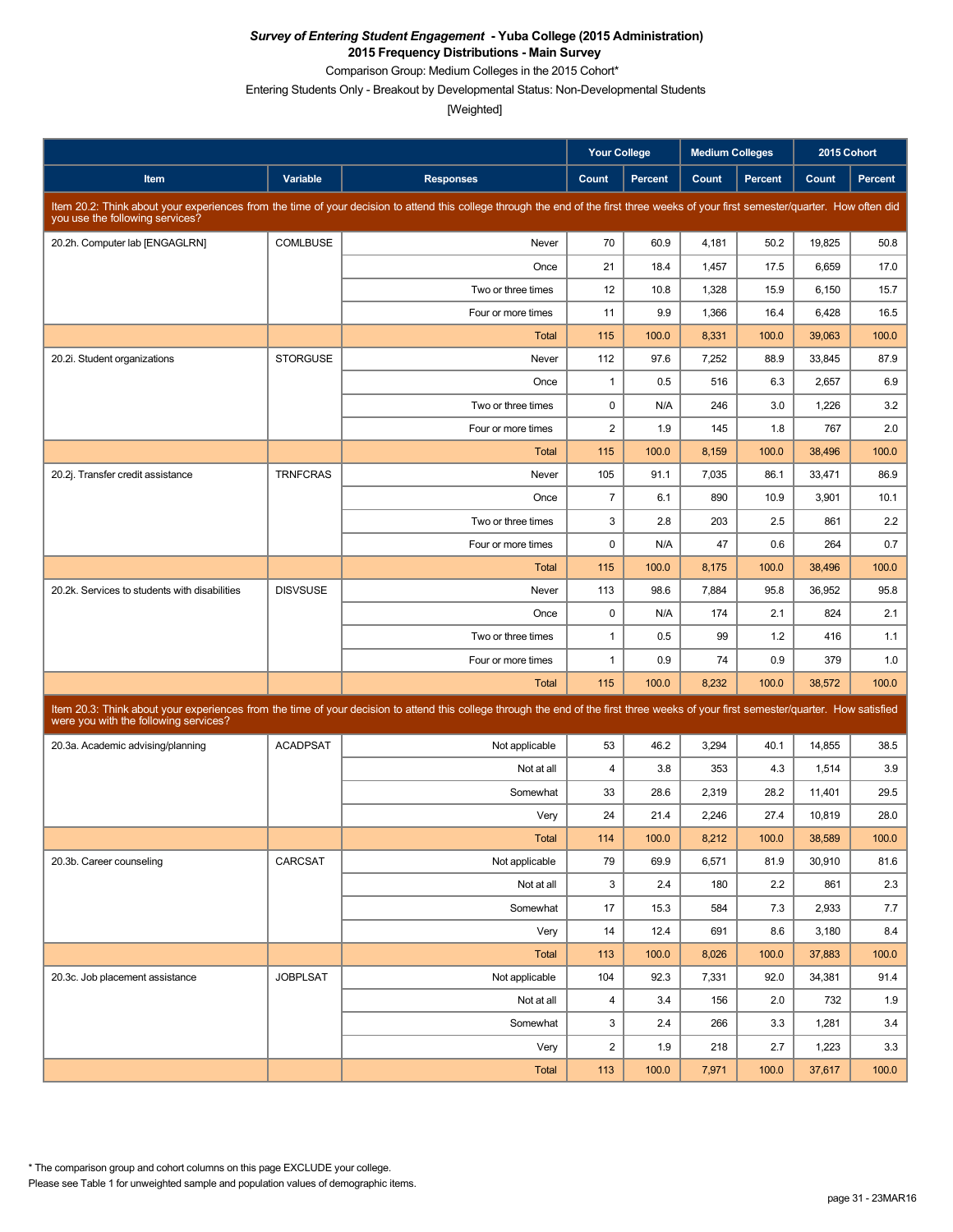Comparison Group: Medium Colleges in the 2015 Cohort\*

Entering Students Only - Breakout by Developmental Status: Non-Developmental Students

|                                          |                 |                                                                                                                                                                                      | Your College   |                | <b>Medium Colleges</b> |                |        | 2015 Cohort |
|------------------------------------------|-----------------|--------------------------------------------------------------------------------------------------------------------------------------------------------------------------------------|----------------|----------------|------------------------|----------------|--------|-------------|
| Item                                     | Variable        | <b>Responses</b>                                                                                                                                                                     | Count          | <b>Percent</b> | Count                  | <b>Percent</b> | Count  | Percent     |
| were you with the following services?    |                 | Item 20.3: Think about your experiences from the time of your decision to attend this college through the end of the first three weeks of your first semester/quarter. How satisfied |                |                |                        |                |        |             |
| 20.3d. Face-to-face tutoring             | <b>FFTSAT</b>   | Not applicable                                                                                                                                                                       | 100            | 87.2           | 6,709                  | 83.5           | 31,210 | 82.5        |
|                                          |                 | Not at all                                                                                                                                                                           | $\overline{2}$ | 1.4            | 130                    | 1.6            | 645    | 1.7         |
|                                          |                 | Somewhat                                                                                                                                                                             | 3              | 2.8            | 442                    | 5.5            | 2,149  | 5.7         |
|                                          |                 | Very                                                                                                                                                                                 | 10             | 8.5            | 751                    | 9.3            | 3,835  | 10.1        |
|                                          |                 | <b>Total</b>                                                                                                                                                                         | 115            | 100.0          | 8,032                  | 100.0          | 37,839 | 100.0       |
| 20.3e. Online tutoring                   | <b>OLTSAT</b>   | Not applicable                                                                                                                                                                       | 106            | 93.8           | 7,260                  | 91.5           | 34,221 | 91.4        |
|                                          |                 | Not at all                                                                                                                                                                           | 5              | 4.3            | 151                    | 1.9            | 646    | 1.7         |
|                                          |                 | Somewhat                                                                                                                                                                             | $\mathbf{1}$   | 0.5            | 261                    | 3.3            | 1,215  | 3.2         |
|                                          |                 | Very                                                                                                                                                                                 | $\sqrt{2}$     | 1.4            | 264                    | 3.3            | 1,356  | 3.6         |
|                                          |                 | <b>Total</b>                                                                                                                                                                         | 113            | 100.0          | 7,936                  | 100.0          | 37,439 | 100.0       |
| 20.3f. Writing, math, or other skill lab | <b>SKLBSAT</b>  | Not applicable                                                                                                                                                                       | 91             | 80.3           | 5,945                  | 74.5           | 27,524 | 73.0        |
|                                          |                 | Not at all                                                                                                                                                                           | $\overline{4}$ | 3.4            | 136                    | 1.7            | 675    | 1.8         |
|                                          |                 | Somewhat                                                                                                                                                                             | 10             | 8.6            | 780                    | 9.8            | 3,991  | 10.6        |
|                                          |                 | Very                                                                                                                                                                                 | 9              | 7.7            | 1,124                  | 14.1           | 5,493  | 14.6        |
|                                          |                 | <b>Total</b>                                                                                                                                                                         | 113            | 100.0          | 7,985                  | 100.0          | 37,683 | 100.0       |
| 20.3g. Financial assistance advising     | <b>FAADVSAT</b> | Not applicable                                                                                                                                                                       | 54             | 46.8           | 4,535                  | 56.6           | 21,088 | 55.9        |
|                                          |                 | Not at all                                                                                                                                                                           | 6              | 5.1            | 461                    | 5.8            | 2,247  | 6.0         |
|                                          |                 | Somewhat                                                                                                                                                                             | 24             | 20.5           | 1,320                  | 16.5           | 6,615  | 17.5        |
|                                          |                 | Very                                                                                                                                                                                 | 32             | 27.5           | 1,691                  | 21.1           | 7,794  | 20.7        |
|                                          |                 | <b>Total</b>                                                                                                                                                                         | 116            | 100.0          | 8,007                  | 100.0          | 37,744 | 100.0       |
| 20.3h. Computer lab                      | <b>COMLBSAT</b> | Not applicable                                                                                                                                                                       | 65             | 57.5           | 3,897                  | 48.1           | 18,728 | 49.2        |
|                                          |                 | Not at all                                                                                                                                                                           | 3              | 2.4            | 115                    | 1.4            | 530    | 1.4         |
|                                          |                 | Somewhat                                                                                                                                                                             | 14             | 11.9           | 1,263                  | 15.6           | 5,784  | 15.2        |
|                                          |                 | Very                                                                                                                                                                                 | 32             | 28.2           | 2,826                  | 34.9           | 13,038 | 34.2        |
|                                          |                 | <b>Total</b>                                                                                                                                                                         | 113            | 100.0          | 8,101                  | 100.0          | 38,080 | 100.0       |
| 20.3i. Student organizations             | <b>STORGSAT</b> | Not applicable                                                                                                                                                                       | 103            | 91.8           | 6,753                  | 84.9           | 31,443 | 83.8        |
|                                          |                 | Not at all                                                                                                                                                                           | $\overline{4}$ | 3.9            | 148                    | 1.9            | 673    | 1.8         |
|                                          |                 | Somewhat                                                                                                                                                                             | $\overline{2}$ | 1.9            | 445                    | 5.6            | 2,371  | 6.3         |
|                                          |                 | Very                                                                                                                                                                                 | 3              | 2.4            | 609                    | 7.7            | 3,049  | 8.1         |
|                                          |                 | Total                                                                                                                                                                                | 112            | 100.0          | 7,955                  | 100.0          | 37,537 | 100.0       |
| 20.3j. Transfer credit assistance        | TRCRASAT        | Not applicable                                                                                                                                                                       | 93             | 84.7           | 6,563                  | 82.2           | 31,354 | 83.2        |
|                                          |                 | Not at all                                                                                                                                                                           | 9              | 7.9            | 204                    | 2.6            | 906    | 2.4         |
|                                          |                 | Somewhat                                                                                                                                                                             | 3              | 2.9            | 561                    | 7.0            | 2,482  | 6.6         |
|                                          |                 | Very                                                                                                                                                                                 | 5              | 4.4            | 659                    | 8.3            | 2,938  | 7.8         |
|                                          |                 | Total                                                                                                                                                                                | 110            | 100.0          | 7,987                  | 100.0          | 37,680 | 100.0       |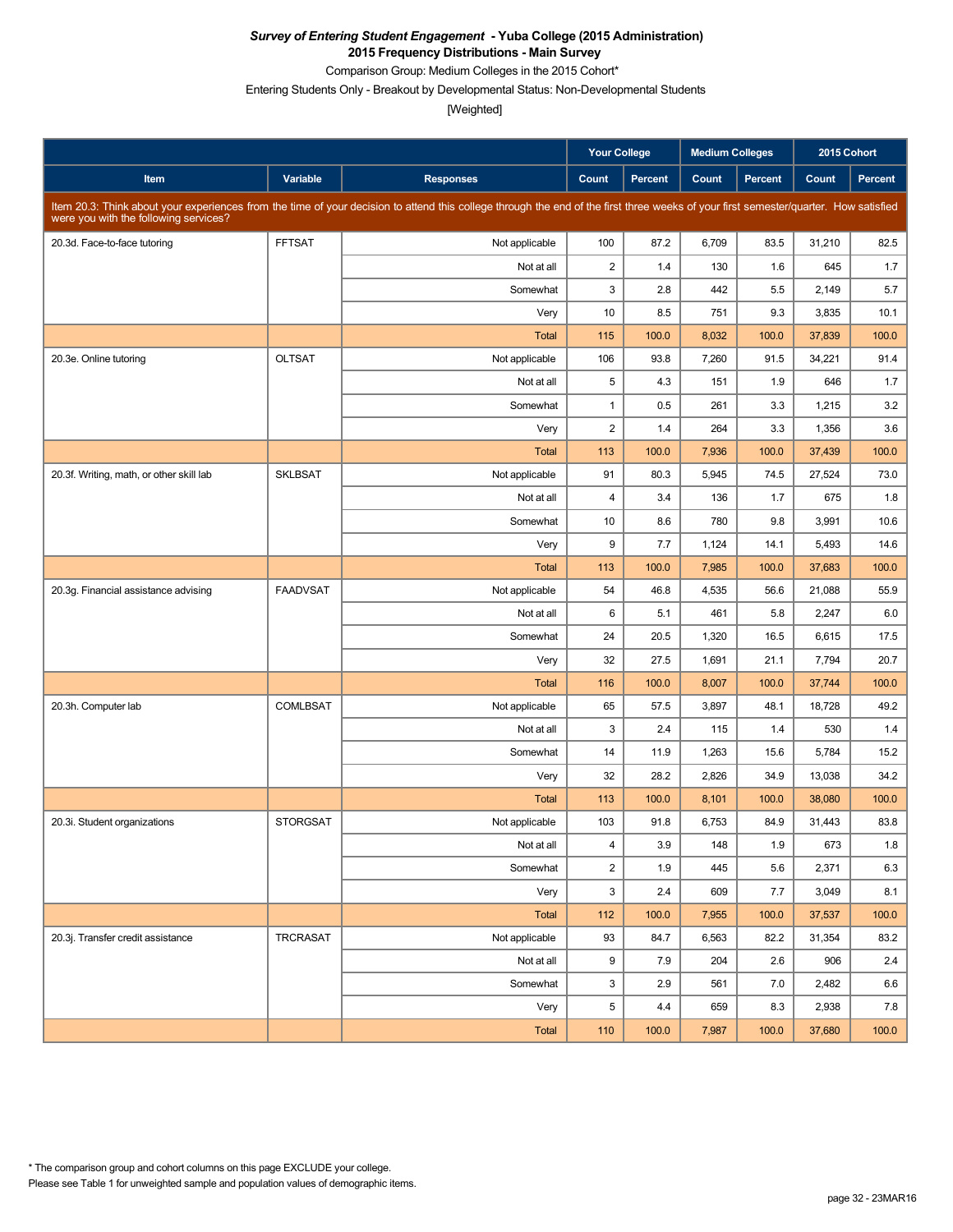Comparison Group: Medium Colleges in the 2015 Cohort\*

Entering Students Only - Breakout by Developmental Status: Non-Developmental Students

[Weighted]

|                                                                                                                                                                                                                                        |                 |                                                                                                                                                                                      | <b>Your College</b>     |                | <b>Medium Colleges</b> |         | 2015 Cohort |                |  |
|----------------------------------------------------------------------------------------------------------------------------------------------------------------------------------------------------------------------------------------|-----------------|--------------------------------------------------------------------------------------------------------------------------------------------------------------------------------------|-------------------------|----------------|------------------------|---------|-------------|----------------|--|
| Item                                                                                                                                                                                                                                   | Variable        | <b>Responses</b>                                                                                                                                                                     | Count                   | <b>Percent</b> | Count                  | Percent | Count       | <b>Percent</b> |  |
| were you with the following services?                                                                                                                                                                                                  |                 | Item 20.3: Think about your experiences from the time of your decision to attend this college through the end of the first three weeks of your first semester/quarter. How satisfied |                         |                |                        |         |             |                |  |
| 20.3k. Services to students with disabilities                                                                                                                                                                                          | <b>DISVSAT</b>  | Not applicable                                                                                                                                                                       | 106                     | 94.7           | 7,265                  | 91.4    | 34,294      | 91.2           |  |
|                                                                                                                                                                                                                                        |                 | Not at all                                                                                                                                                                           | 3                       | 2.4            | 106                    | 1.3     | 484         | 1.3            |  |
|                                                                                                                                                                                                                                        |                 | Somewhat                                                                                                                                                                             | $\overline{2}$          | 1.4            | 195                    | 2.5     | 949         | 2.5            |  |
|                                                                                                                                                                                                                                        |                 | Very                                                                                                                                                                                 | $\overline{\mathbf{c}}$ | 1.4            | 387                    | 4.9     | 1,858       | 4.9            |  |
|                                                                                                                                                                                                                                        |                 | <b>Total</b>                                                                                                                                                                         | 112                     | 100.0          | 7,953                  | 100.0   | 37,585      | 100.0          |  |
| Item 21: Think about your experiences from the time of your decision to attend this college through the end of the first three weeks of your first semester/quarter. Within a class,<br>or through another experience at this college: |                 |                                                                                                                                                                                      |                         |                |                        |         |             |                |  |
| 21a. I learned to improve my study skills<br>(listening, note taking, highlighting readings,                                                                                                                                           | <b>LNDSTUDY</b> | Strongly disagree                                                                                                                                                                    | $\mathbf{1}$            | 0.4            | 234                    | 2.7     | 836         | 2.1            |  |
| working with others, etc.) [COLLREAD]                                                                                                                                                                                                  |                 | Disagree                                                                                                                                                                             | 5                       | 4.1            | 483                    | 5.7     | 2,092       | 5.2            |  |
|                                                                                                                                                                                                                                        |                 | Neutral                                                                                                                                                                              | 27                      | 22.1           | 1,971                  | 23.1    | 9,249       | 23.2           |  |
|                                                                                                                                                                                                                                        |                 | Agree                                                                                                                                                                                | 46                      | 38.5           | 3,728                  | 43.7    | 17,053      | 42.7           |  |
|                                                                                                                                                                                                                                        |                 | Strongly agree                                                                                                                                                                       | 42                      | 34.8           | 2,106                  | 24.7    | 10,713      | 26.8           |  |
|                                                                                                                                                                                                                                        |                 | Total                                                                                                                                                                                | 120                     | 100.0          | 8,522                  | 100.0   | 39,944      | 100.0          |  |
| 21b. I learned to understand my academic<br>strengths and weaknesses [COLLREAD]                                                                                                                                                        | <b>LNDACAWK</b> | Strongly disagree                                                                                                                                                                    | $\overline{2}$          | 1.8            | 193                    | 2.3     | 660         | 1.7            |  |
|                                                                                                                                                                                                                                        |                 | Disagree                                                                                                                                                                             | 6                       | 5.0            | 449                    | 5.3     | 1,876       | 4.7            |  |
|                                                                                                                                                                                                                                        |                 | Neutral                                                                                                                                                                              | 36                      | 30.3           | 2,165                  | 25.4    | 10,058      | 25.2           |  |
|                                                                                                                                                                                                                                        |                 | Agree                                                                                                                                                                                | 49                      | 40.7           | 3,815                  | 44.8    | 17,818      | 44.6           |  |
|                                                                                                                                                                                                                                        |                 | Strongly agree                                                                                                                                                                       | 27                      | 22.2           | 1,897                  | 22.3    | 9,506       | 23.8           |  |
|                                                                                                                                                                                                                                        |                 | Total                                                                                                                                                                                | 120                     | 100.0          | 8,520                  | 100.0   | 39,918      | 100.0          |  |
| 21c. I learned skills and strategies to<br>improve my test-taking ability [COLLREAD]                                                                                                                                                   | <b>LNDSKLLS</b> | Strongly disagree                                                                                                                                                                    | 5                       | 4.1            | 364                    | 4.3     | 1,339       | 3.4            |  |
|                                                                                                                                                                                                                                        |                 | Disagree                                                                                                                                                                             | 11                      | 9.0            | 1,089                  | 12.8    | 4,707       | 11.8           |  |
|                                                                                                                                                                                                                                        |                 | Neutral                                                                                                                                                                              | 52                      | 43.0           | 3,062                  | 35.9    | 14,183      | 35.5           |  |
|                                                                                                                                                                                                                                        |                 | Agree                                                                                                                                                                                | 31                      | 26.2           | 2,579                  | 30.3    | 12,225      | 30.6           |  |
|                                                                                                                                                                                                                                        |                 | Strongly agree                                                                                                                                                                       | 21                      | 17.6           | 1,425                  | 16.7    | 7,460       | 18.7           |  |
|                                                                                                                                                                                                                                        |                 | Total                                                                                                                                                                                | 120                     | 100.0          | 8,519                  | 100.0   | 39,914      | 100.0          |  |
| Item 22                                                                                                                                                                                                                                |                 |                                                                                                                                                                                      |                         |                |                        |         |             |                |  |
| 22. What has been your MAIN source of<br>academic advising (help with academic                                                                                                                                                         | <b>PSOURACA</b> | Instructors                                                                                                                                                                          | 20                      | 18.5           | 1,849                  | 23.3    | 9,298       | 25.2           |  |
| goal-setting, planning, course<br>recommendations, graduation requirements,                                                                                                                                                            |                 | College staff (not instructors)                                                                                                                                                      | 31                      | 29.3           | 1,228                  | 15.5    | 5,669       | 15.4           |  |
| $etc.$ )?                                                                                                                                                                                                                              |                 | Friends, family, or other students                                                                                                                                                   | 50                      | 47.1           | 3,779                  | 47.7    | 16,933      | 45.9           |  |
|                                                                                                                                                                                                                                        |                 | Computerized degree advisor system                                                                                                                                                   | $\mathbf{1}$            | 0.5            | 97                     | 1.2     | 523         | 1.4            |  |
|                                                                                                                                                                                                                                        |                 | College Web site                                                                                                                                                                     | $\overline{c}$          | 1.5            | 673                    | 8.5     | 3,097       | 8.4            |  |
|                                                                                                                                                                                                                                        |                 | Other college materials                                                                                                                                                              | 3                       | 3.1            | 294                    | 3.7     | 1,384       | 3.8            |  |
|                                                                                                                                                                                                                                        |                 | Total                                                                                                                                                                                | 106                     | 100.0          | 7,920                  | 100.0   | 36,904      | 100.0          |  |
| Item 23                                                                                                                                                                                                                                |                 |                                                                                                                                                                                      |                         |                |                        |         |             |                |  |
| 23. Was a specific person assigned to you                                                                                                                                                                                              | <b>ASNPERS</b>  | Yes                                                                                                                                                                                  | 26                      | 21.4           | 2,589                  | 31.0    | 11,397      | 29.2           |  |
| so you could see him/her each time you<br>needed information or assistance?                                                                                                                                                            |                 | No                                                                                                                                                                                   | 94                      | 78.6           | 5,750                  | 69.0    | 27,663      | 70.8           |  |
|                                                                                                                                                                                                                                        |                 | Total                                                                                                                                                                                | 119                     | 100.0          | 8,339                  | 100.0   | 39,059      | 100.0          |  |

\* The comparison group and cohort columns on this page EXCLUDE your college.

Please see Table 1 for unweighted sample and population values of demographic items.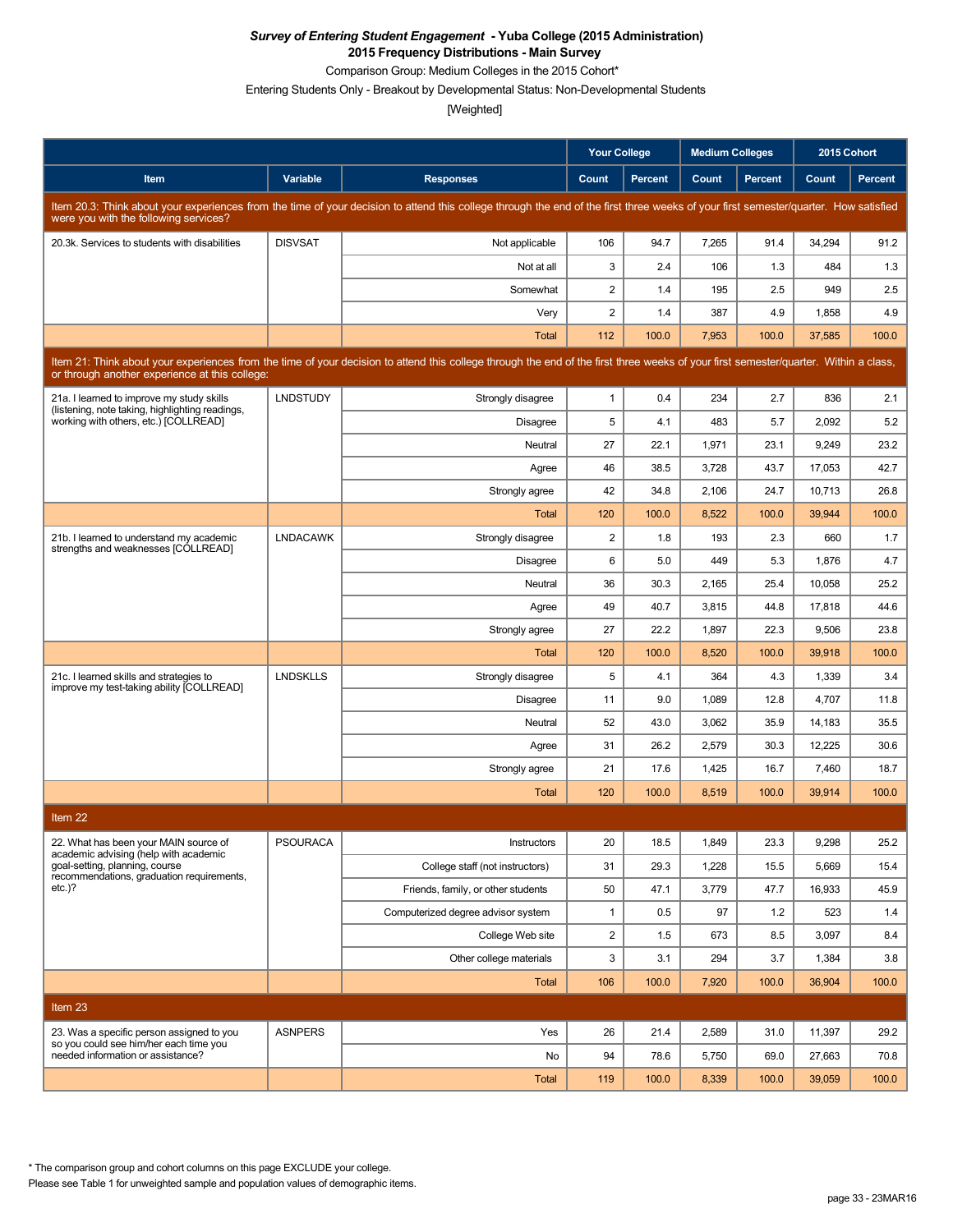Comparison Group: Medium Colleges in the 2015 Cohort\*

Entering Students Only - Breakout by Developmental Status: Non-Developmental Students

[Weighted]

|                                                                |                 |                                                                                                                                                                               | <b>Your College</b> |                | Medium Colleges |                | 2015 Cohort |                |
|----------------------------------------------------------------|-----------------|-------------------------------------------------------------------------------------------------------------------------------------------------------------------------------|---------------------|----------------|-----------------|----------------|-------------|----------------|
| Item                                                           | Variable        | <b>Responses</b>                                                                                                                                                              | Count               | <b>Percent</b> | Count           | <b>Percent</b> | Count       | <b>Percent</b> |
|                                                                |                 | Item 24: During the first three weeks of your first semester/quarter at this college, about how many hours did you spend in a typical 7-day week doing each of the following? |                     |                |                 |                |             |                |
| 24a. Preparing for class                                       | <b>PREPCLAS</b> | None                                                                                                                                                                          | $\overline{4}$      | 3.6            | 366             | 4.3            | 1,658       | 4.2            |
|                                                                |                 | 1-5 hours                                                                                                                                                                     | 68                  | 56.8           | 4,492           | 53.3           | 21,966      | 55.7           |
|                                                                |                 | 6-10 hours                                                                                                                                                                    | 30                  | 25.3           | 2,127           | 25.2           | 9,480       | 24.0           |
|                                                                |                 | 11-20 hours                                                                                                                                                                   | 14                  | 11.2           | 1,015           | 12.1           | 4,573       | 11.6           |
|                                                                |                 | 21-30 hours                                                                                                                                                                   | $\overline{c}$      | 1.8            | 303             | 3.6            | 1,231       | 3.1            |
|                                                                |                 | More than 30 hours                                                                                                                                                            | 2                   | 1.3            | 123             | 1.5            | 536         | 1.4            |
|                                                                |                 | Total                                                                                                                                                                         | 121                 | 100.0          | 8,427           | 100.0          | 39,445      | 100.0          |
| 24b. Working for pay                                           | <b>WORKPAY</b>  | None                                                                                                                                                                          | 57                  | 48.8           | 2,704           | 32.8           | 13,379      | 34.7           |
|                                                                |                 | 1-5 hours                                                                                                                                                                     | 11                  | 9.2            | 577             | 7.0            | 2,709       | 7.0            |
|                                                                |                 | 6-10 hours                                                                                                                                                                    | $\mathsf 3$         | 2.3            | 538             | 6.5            | 2,457       | 6.4            |
|                                                                |                 | 11-20 hours                                                                                                                                                                   | 12                  | 10.6           | 1,157           | 14.1           | 5,411       | 14.0           |
|                                                                |                 | 21-30 hours                                                                                                                                                                   | 18                  | 15.2           | 1,546           | 18.8           | 6,989       | 18.1           |
|                                                                |                 | More than 30 hours                                                                                                                                                            | 16                  | 13.9           | 1,712           | 20.8           | 7,589       | 19.7           |
|                                                                |                 | <b>Total</b>                                                                                                                                                                  | 118                 | 100.0          | 8,235           | 100.0          | 38,534      | 100.0          |
| Item 25                                                        |                 |                                                                                                                                                                               |                     |                |                 |                |             |                |
| 25. When do you plan to take classes at this<br>college again? | <b>AGAINCL</b>  | I will accomplish my goal(s) during this<br>semester/quarter and will not be returning                                                                                        | $\overline{4}$      | 3.7            | 366             | 4.4            | 1,916       | 4.9            |
|                                                                |                 | I have no current plans to return                                                                                                                                             | $\overline{7}$      | 6.0            | 164             | 2.0            | 862         | 2.2            |
|                                                                |                 | Within the next 12 months                                                                                                                                                     | 79                  | 66.5           | 6,387           | 76.0           | 29,324      | 74.5           |
|                                                                |                 | Uncertain                                                                                                                                                                     | 28                  | 23.9           | 1,484           | 17.7           | 7,262       | 18.4           |
|                                                                |                 | Total                                                                                                                                                                         | 118                 | 100.0          | 8,400           | 100.0          | 39,364      | 100.0          |
| Item 26: While in high school, did you:                        |                 |                                                                                                                                                                               |                     |                |                 |                |             |                |
| 26a. Take math every school year?                              | <b>MATHALLF</b> | Not applicable                                                                                                                                                                | $\mathbf{1}$        | 0.4            | 67              | 0.8            | 309         | 0.8            |
|                                                                |                 | Yes                                                                                                                                                                           | 81                  | 67.5           | 6,838           | 80.8           | 32,746      | 82.6           |
|                                                                |                 | No                                                                                                                                                                            | 39                  | 32.0           | 1,562           | 18.4           | 6,612       | 16.7           |
|                                                                |                 | <b>Total</b>                                                                                                                                                                  | 121                 | 100.0          | 8,467           | 100.0          | 39,666      | 100.0          |
| 26b. Take math during your senior year?                        | <b>MATHSNYR</b> | Not applicable                                                                                                                                                                | $\sqrt{2}$          | 1.9            | 279             | 3.4            | 952         | 2.5            |
|                                                                |                 | Yes                                                                                                                                                                           | 69                  | 60.3           | 6,509           | 78.3           | 31,247      | 80.5           |
|                                                                |                 | No                                                                                                                                                                            | 44                  | 37.8           | 1,525           | 18.3           | 6,641       | 17.1           |
|                                                                |                 | <b>Total</b>                                                                                                                                                                  | 115                 | 100.0          | 8,313           | 100.0          | 38,840      | 100.0          |
| Item 27                                                        |                 |                                                                                                                                                                               |                     |                |                 |                |             |                |
| 27. Would you recommend this college to a                      | <b>RECOCOLL</b> | Yes                                                                                                                                                                           | 110                 | 91.0           | 7,942           | 94.2           | 37,332      | 94.4           |
| friend or family member?                                       |                 | No                                                                                                                                                                            | 11                  | 9.0            | 492             | 5.8            | 2,216       | 5.6            |
|                                                                |                 | Total                                                                                                                                                                         | 121                 | 100.0          | 8,434           | 100.0          | 39,548      | 100.0          |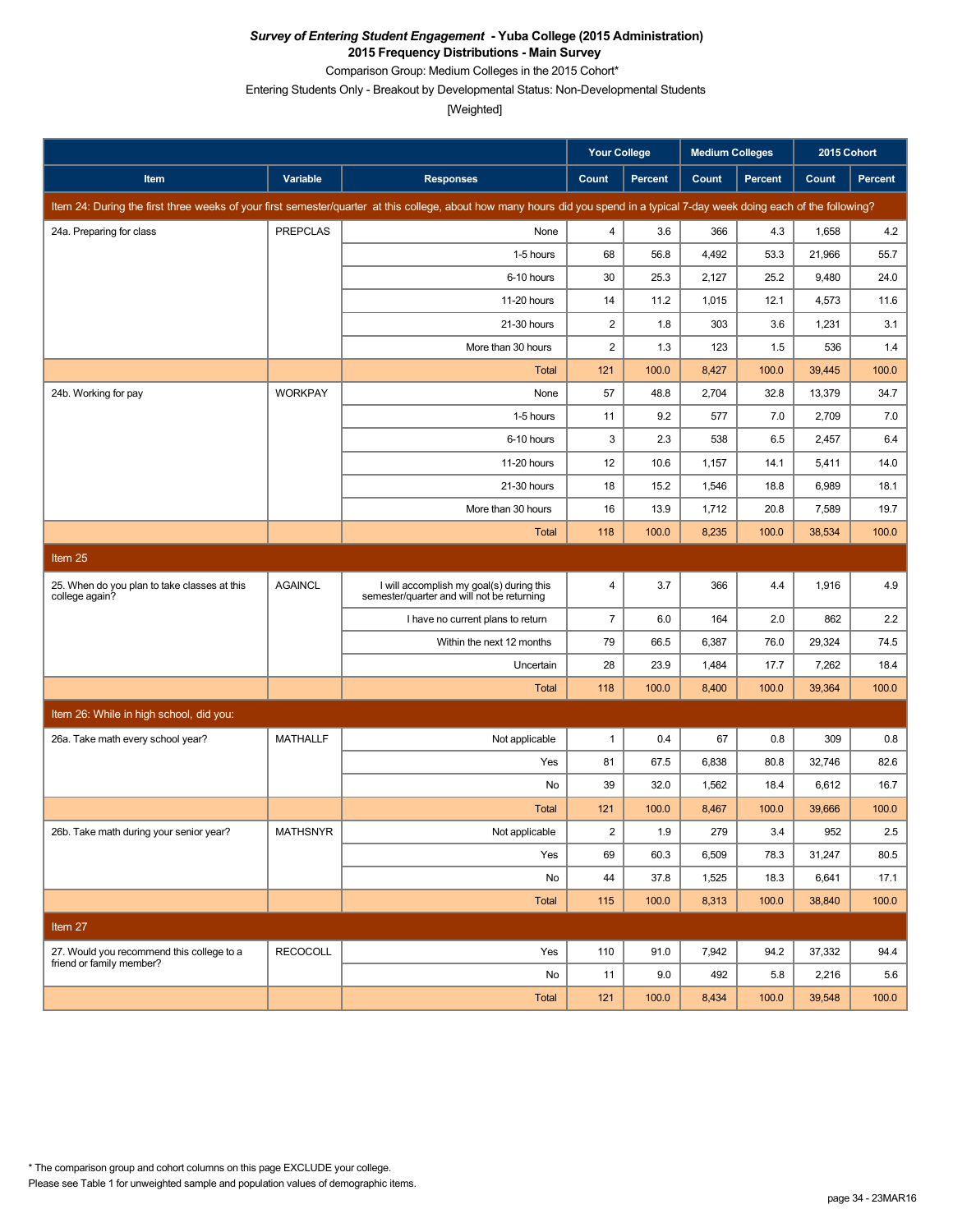Comparison Group: Medium Colleges in the 2015 Cohort\*

Entering Students Only - Breakout by Developmental Status: Non-Developmental Students

|                                                                                                 |                 |                                       | <b>Your College</b> |         | <b>Medium Colleges</b> |         | 2015 Cohort |         |
|-------------------------------------------------------------------------------------------------|-----------------|---------------------------------------|---------------------|---------|------------------------|---------|-------------|---------|
| Item                                                                                            | Variable        | <b>Responses</b>                      | Count               | Percent | Count                  | Percent | Count       | Percent |
| Item 28                                                                                         |                 |                                       |                     |         |                        |         |             |         |
| 28. In what range was your overall high<br>school grade average?                                | <b>HSGRADE</b>  | Α                                     | 3                   | 2.3     | 971                    | 11.5    | 4,063       | 10.3    |
|                                                                                                 |                 | $A - to B +$                          | 32                  | 27.6    | 2,909                  | 34.5    | 13,840      | 35.0    |
|                                                                                                 |                 | В                                     | 29                  | 24.4    | 2,018                  | 23.9    | 9,715       | 24.6    |
|                                                                                                 |                 | $B$ - to $C$ +                        | 39                  | 33.3    | 1,694                  | 20.1    | 8,408       | 21.3    |
|                                                                                                 |                 | C                                     | 9                   | 7.9     | 600                    | 7.1     | 2,548       | 6.4     |
|                                                                                                 |                 | C- or lower                           | 5                   | 4.6     | 245                    | 2.9     | 963         | 2.4     |
|                                                                                                 |                 | <b>Total</b>                          | 118                 | 100.0   | 8,438                  | 100.0   | 39,537      | 100.0   |
| Item $31$                                                                                       |                 |                                       |                     |         |                        |         |             |         |
| 31. Are you married?                                                                            | <b>MARRSTAT</b> | Yes                                   | 14                  | 11.3    | 549                    | 6.5     | 2,557       | 6.4     |
|                                                                                                 |                 | No                                    | 107                 | 88.7    | 7,915                  | 93.5    | 37,097      | 93.6    |
|                                                                                                 |                 | <b>Total</b>                          | 121                 | 100.0   | 8,464                  | 100.0   | 39,654      | 100.0   |
| Item 32                                                                                         |                 |                                       |                     |         |                        |         |             |         |
| 32. Do you have children who live with you                                                      | <b>CHILDREN</b> | Yes                                   | 13                  | 10.8    | 907                    | 10.7    | 4,092       | 10.3    |
| and depend on you for their care?                                                               |                 | No                                    | 108                 | 89.2    | 7,547                  | 89.3    | 35,466      | 89.7    |
|                                                                                                 |                 | <b>Total</b>                          | 121                 | 100.0   | 8,454                  | 100.0   | 39,557      | 100.0   |
| Item 33                                                                                         |                 |                                       |                     |         |                        |         |             |         |
| 33. Is English your native (first) language?                                                    | <b>ENGNAT</b>   | Yes                                   | 86                  | 71.7    | 7,496                  | 88.6    | 33,974      | 85.8    |
|                                                                                                 |                 | No                                    | 34                  | 28.3    | 966                    | 11.4    | 5,631       | 14.2    |
|                                                                                                 |                 | <b>Total</b>                          | 121                 | 100.0   | 8,462                  | 100.0   | 39,605      | 100.0   |
| Item 36                                                                                         |                 |                                       |                     |         |                        |         |             |         |
| 36. What is the highest academic certificate                                                    | <b>DEGREE</b>   | None                                  | $\mathbf{1}$        | 0.4     | 248                    | 2.9     | 758         | 1.9     |
| or degree you have earned?                                                                      |                 | GED                                   | 3                   | 2.7     | 303                    | 3.6     | 1,368       | 3.5     |
|                                                                                                 |                 | High school diploma                   | 112                 | 92.8    | 7,287                  | 86.4    | 34,684      | 87.8    |
|                                                                                                 |                 | Vocational/technical certificate      | 3                   | 2.2     | 373                    | 4.4     | 1,531       | 3.9     |
|                                                                                                 |                 | Associate degree                      | $\overline{c}$      | 1.8     | 108                    | 1.3     | 565         | 1.4     |
|                                                                                                 |                 | Bachelor's degree                     | $\mathbf 0$         | N/A     | 93                     | 1.1     | 463         | 1.2     |
|                                                                                                 |                 | Master's/Doctoral/Professional degree | 0                   | N/A     | 17                     | 0.2     | 113         | 0.3     |
|                                                                                                 |                 | Total                                 | $121$               | 100.0   | 8,430                  | 100.0   | 39,482      | 100.0   |
| Item 37: Please indicate whether your goal(s) for attending this college include the following: |                 |                                       |                     |         |                        |         |             |         |
| 37a. To complete a certificate                                                                  | <b>CERTPRG</b>  | Yes                                   | 70                  | 58.6    | 4,489                  | 54.4    | 20,867      | 53.9    |
|                                                                                                 | м               | No                                    | 49                  | 41.4    | 3,766                  | 45.6    | 17,839      | 46.1    |
|                                                                                                 |                 | Total                                 | 119                 | 100.0   | 8,255                  | 100.0   | 38,706      | 100.0   |
| 37b. To obtain an Associate degree                                                              | ASSOCDEG        | Yes                                   | 98                  | 82.5    | 6,415                  | 77.2    | 30,180      | 77.6    |
|                                                                                                 |                 | No                                    | 21                  | 17.5    | 1,896                  | 22.8    | 8,690       | 22.4    |
|                                                                                                 |                 | Total                                 | 118                 | 100.0   | 8,311                  | 100.0   | 38,870      | 100.0   |